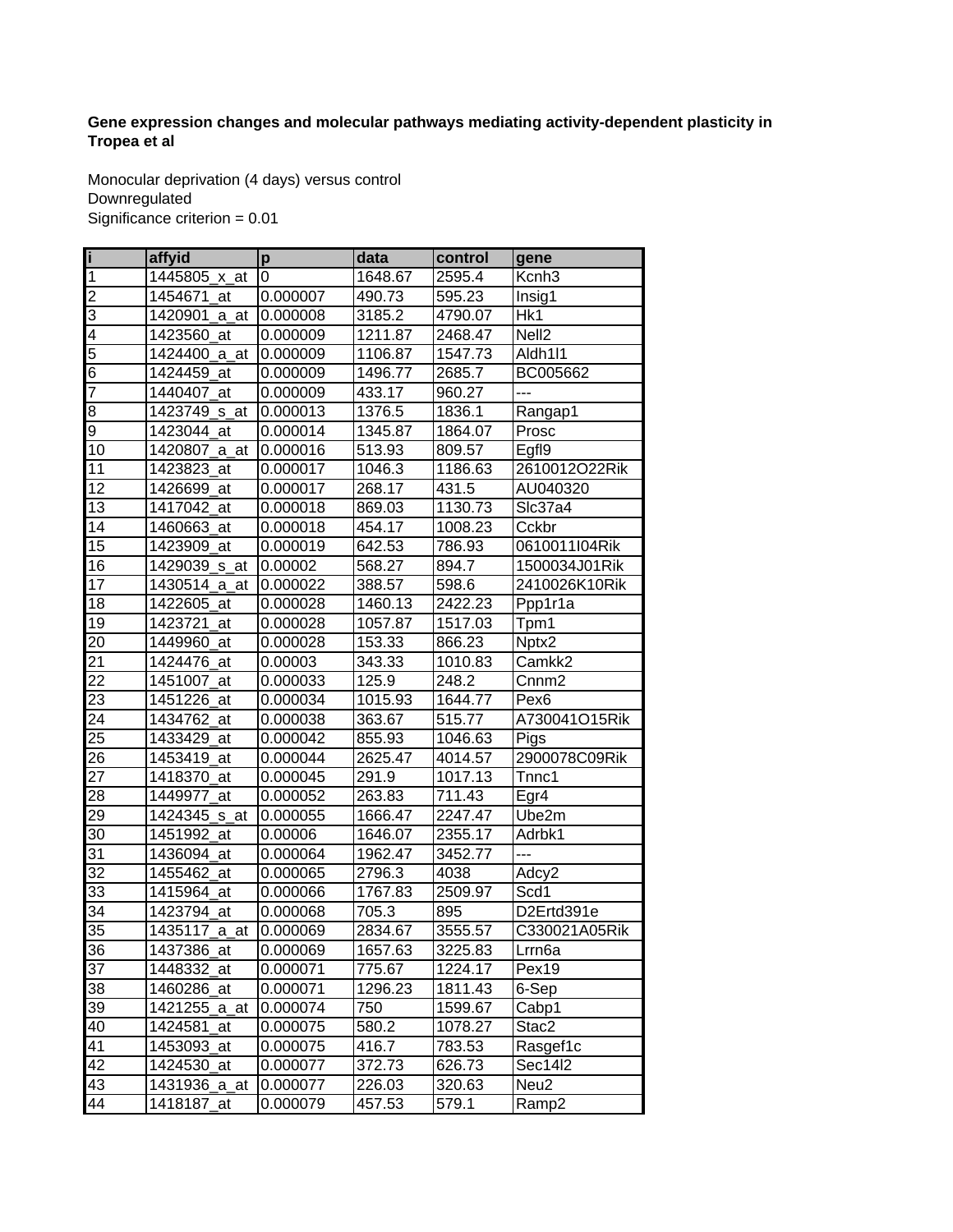| 45              | 1428723_at    | 0.000082 | 390.1            | 511.43   | 2310047M10Rik      |
|-----------------|---------------|----------|------------------|----------|--------------------|
| 46              | 1434381 at    | 0.000086 | 393.1            | 631.03   | BC060631           |
| 47              | 1418181_at    | 0.000089 | 689.5            | 898.4    | Ptp4a3             |
| $4\overline{8}$ | 1427897_s_at  | 0.000089 | 1539.57          | 1924     | 2400003N08Rik      |
| 49              | 1428986_at    | 0.000094 | 6818.8           | 13251.63 | Sic17a7            |
| 50              | 1436952_at    | 0.000096 | $\overline{2}77$ | 428.33   | KIf9               |
| $\overline{51}$ | 1460566_at    | 0.000096 | 3907.67          | 5918.03  | LOC545454          |
| 52              | 1442166_at    | 0.000098 | 1335.57          | 2073.63  | Cpne <sub>5</sub>  |
| 53              | 1427230 at    | 0.000108 | 676.53           | 770.43   | B930041F14Rik      |
| 54              | 1436216_s_at  | 0.000108 | 627.73           | 1267.4   | 2610204M08Rik      |
| 55              | 1455714_at    | 0.000108 | 1558.83          | 3193.13  | Gm691              |
| 56              | 1449956_at    | 0.00011  | 2168.23          | 3768.03  | Prkce              |
| $\overline{57}$ | 1424178_at    | 0.000118 | 1155.8           | 1715.83  | Tmem38a            |
| 58              | 1436327_a_at  | 0.000122 | 182.03           | 319.53   | 3100002B05Rik      |
| 59              | 1420904_at    | 0.000123 | 176.2            | 264.07   | II17r              |
| 60              | 1425248_a_at  | 0.000128 | 1813.47          | 2664.2   | Tyro3              |
| $\overline{61}$ | 1433566_at    | 0.000132 | 2395.63          | 3145.73  | Rasl10b            |
| 62              | 1425833_a_at  | 0.000136 | 4200.27          | 7442.53  | Hpca               |
| 63              | 1415956 a at  | 0.000142 | 2803.4           | 4046.93  | Pctk1              |
| 64              | 1450910_at    | 0.000146 | 4791.37          | 7114.33  | Cap <sub>2</sub>   |
| 65              | 1418078_at    | 0.00015  | 948.6            | 1445.57  | Psme3              |
| 66              | 1440455_at    | 0.000154 | 4414.9           | 5955.83  | AI848599           |
| 67              | 1460205_at    | 0.000155 | 498.63           | 612.17   | 6720485C15Rik      |
| 68              | 1436754_at    | 0.000156 | 1707.07          | 2111.13  | AI839735           |
| 69              | 1436526_at    | 0.000157 | 833.57           | 1051.63  | Gnptg              |
| 70              | 1421535_a_at  | 0.000167 | 412.07           | 589.83   | Pde4a              |
| 71              | 1453297 at    | 0.000167 | 2068             | 2781.4   | 4933417O08Rik      |
| 72              | 1427113_s_at  | 0.000169 | 1407.4           | 2055.87  | 2700049H19Rik      |
| $\overline{73}$ | 1426945<br>at | 0.000173 | 2057.4           | 2972.4   | Ranbp5             |
| 74              | 1434657_at    | 0.000175 | 7472.93          | 10753.97 | Gls                |
| 75              | 1419389<br>at | 0.00018  | 200.23           | 365.9    | Pde10a             |
| 76              | 1448891<br>at | 0.000187 | 224.8            | 260.07   | Msr2               |
| 77              | 1418053_at    | 0.000192 | 4577.13          | 7433.07  | Sncb               |
| 78              | 1417050<br>at | 0.000193 | 6565.03          | 7958.03  | C1qtnf4            |
| 79              | 1434125_at    | 0.000194 | 483.37           | 566.3    | Utp15              |
| 80              | 1449471 at    | 0.000196 | 3158             | 4086.53  | Kcnmb4             |
| 81              | 1421124 at    | 0.000198 | 548.2            | 1300.23  |                    |
|                 |               |          |                  |          | Cdk5r1             |
| 82              | 1424146_at    | 0.000199 | 3758.2           | 5767.03  | Gpr3711            |
| 83              | 1448378_at    | 0.000202 | 1428.03          | 3224.2   | Fscn1              |
| 84              | 1453273_at    | 0.000203 | 690.97           | 1253.3   | Kcnv1              |
| 85              | 1427189_at    | 0.000205 | 491.43           | 697.43   | Arih1              |
| 86              | 1422619_at    | 0.000212 | 464.8            | 629.37   | Ppap2a             |
| 87              | 1418079_at    | 0.000213 | 804.07           | 1176.2   | Psme3              |
| 88              | 1422580_at    | 0.000213 | 646.03           | 1257.23  | Myl4               |
| 89              | 1423449_a_at  | 0.000215 | 1191.3           | 1762.83  | Actn4              |
| 90              | 1439578_at    | 0.000222 | 880.97           | 1344.2   | Lsm11              |
| 91              | 1418457_at    | 0.000226 | 926.83           | 1475.53  | Cxcl14             |
| 92              | 1460393_a_at  | 0.000228 | 459.83           | 719.7    | Dusp7              |
| 93              | 1451935_a_at  | 0.000229 | 558.53           | 659.97   | Spint <sub>2</sub> |
| 94              | 1435677_at    | 0.000233 | 468.23           | 767.3    | C85492             |
| 95              | 1451072_a_at  | 0.000236 | 949.1            | 1348.8   | Rnf4               |
| 96              | 1427735_a_at  | 0.00024  | 637.13           | 1000.8   | Acta1              |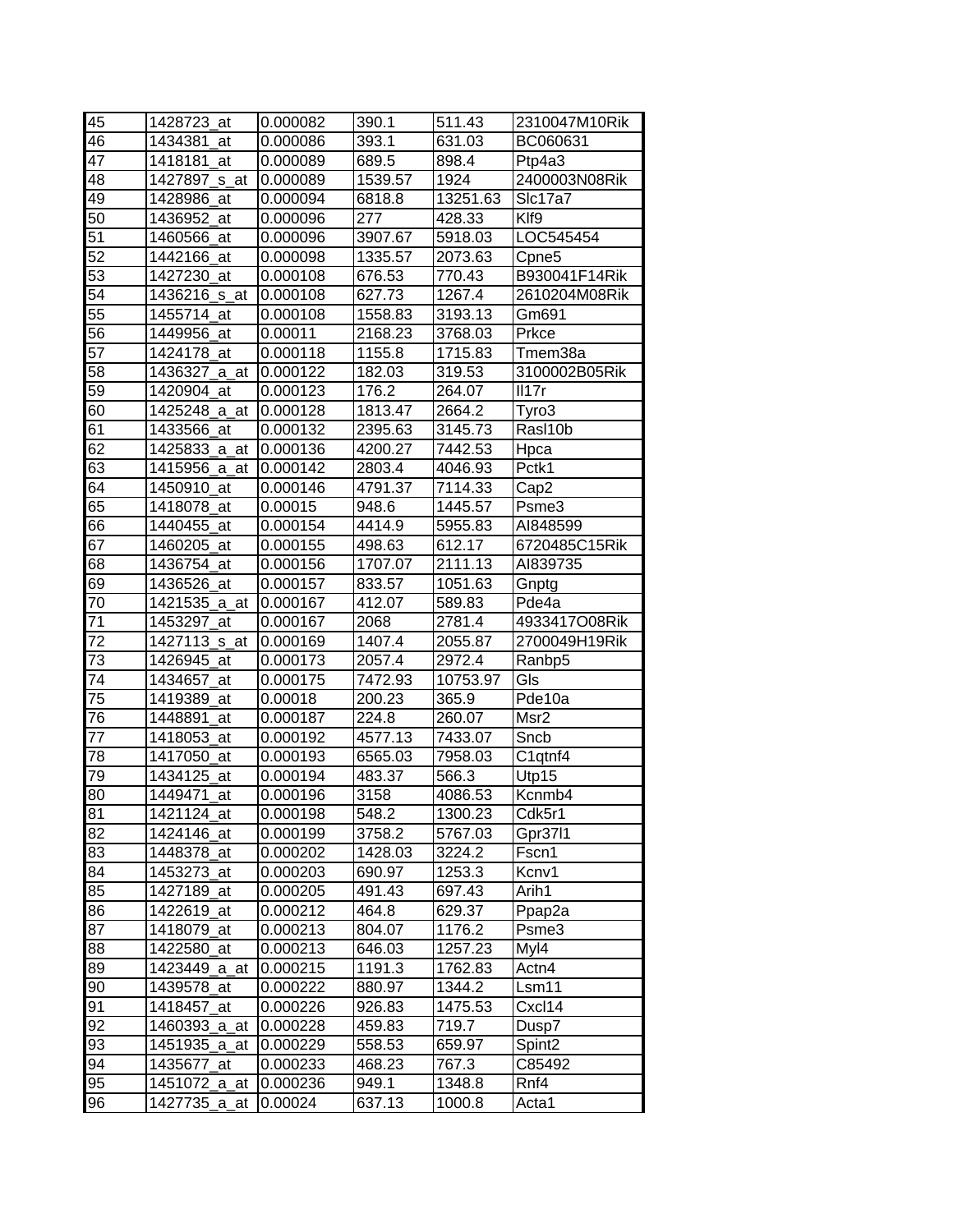| 97         | 1436373_at                 | 0.000241             | 328.87           | 537.63           | Map3k10           |
|------------|----------------------------|----------------------|------------------|------------------|-------------------|
| 98         | 1423561<br>at              | 0.000247             | 3626.4           | 5737.9           | Nell <sub>2</sub> |
| 99         | 1434575_at                 | 0.000249             | 2711.7           | 3723.1           | Epb4.111          |
| 100        | 1434610_at                 | 0.00025              | 1212.2           | 1473.67          | Plec1             |
| 101        | 1454159_a_at               | 0.000252             | 876.07           | 1915.33          | lgfbp2            |
| 102        | 1416754_at                 | 0.000254             | 4351.47          | 8472.7           | Prkar1b           |
| 103        | 1417313_at                 | 0.000258             | 536.43           | 961.6            | Lsm7              |
| 104        | 1451663_a_at               | 0.000261             | 2203.43          | 2497.73          | Trim3             |
| 105        | 1448130_at                 | 0.000262             | 1759.1           | 2579.4           | Fdft1             |
| 106        | 1416516 at                 | 0.000264             | 350.07           | 1262.4           | Fscn1             |
| 107        | 1447634_x_at               | 0.000267             | 109.1            | 141              | Chc1l             |
| 108        | 1421123_at                 | 0.000277             | 335.1            | 869.97           | Cdk5r1            |
| 109        | 1417035<br>at              | 0.000278             | 797.13           | 1038.97          | Sac3d1            |
| 110        | 1424132_at                 | 0.000279             | 847.2            | 1311.3           | Hras1             |
| 111        | 1442883_s_at               | 0.000281             | 3433.43          | 5168.4           | D10Bwg1364e       |
| 112        | 1435790<br>at              | 0.000285             | 1776.87          | 2631.67          | Olfm <sub>2</sub> |
| 113        | 1454780_at                 | 0.000285             | 660.23           | 836.1            | Galntl4           |
| 114        | 1433695 at                 | 0.000289             | 2782.17          | 3052.37          | 1500041B16Rik     |
| 115        | 1421606_a_at               | 0.000293             | 2418             | 3884.8           | Sult4a1           |
| 116        | 1436642 x at               | 0.000299             | 416.97           | 512              | ---               |
| 117        | 1449380_at                 | 0.0003               | 4633.93          | 7426.67          | Pacsin1           |
| 118        | 1428753_a_at               | 0.000301             | 959.27           | 1418.6           | Dgcr <sub>6</sub> |
| 119        | 1424633 at                 | 0.000305             | 775.03           | 1565.47          | Camk1g            |
| 120        | 1440133_x_at               | 0.000305             | 3711.37          | 8651.53          | Prkar1b           |
| 121        | 1423816 at                 | 0.000308             | 3224.43          | 6870.33          | Cxx1b             |
| 122        | 1433899_x_at               | 0.000309             | 1783.5           | 3018.2           | <b>Tsc22d1</b>    |
| 123        | 1416278_a_at               | 0.000312             | 7994.33          | 10793.77         | Atp5o             |
| 124        | 1419680_a_at               | 0.000315             | 338.1            | 461.6            | Elac <sub>2</sub> |
|            |                            |                      |                  |                  |                   |
|            |                            |                      |                  |                  |                   |
| 125        | 1416883<br>at              | 0.000318             | 2768.7           | 4368.27          | Clptm1            |
| 126        | 1434761<br>_at             | 0.000318             | 584.1            | 980.87           | Lrrtm3            |
| 127        | 1445878<br>at              | 0.000319             | 52.03            | 114              | C920006O11Rik     |
| 128        | 1423940<br>at              | 0.000324             | 463.8            | 630.97           | Yif1a             |
| 129        | 1426055_a_at               | 0.000327             | 334.73           | 527.8            | Pigq              |
| 130        | 1428165_at                 | 0.000331             | 736.53           | 886.7            | Vps24             |
| 131        | 1429290_at                 | 0.000334             | 4479.23          | 6102.57          | Cbx6              |
| 132        | 1422967_a_at               | 0.000337             | 115.47           | 254.43           | <b>Tfrc</b>       |
| 133        | 1451943_a_at 0.000339      |                      | 1288.1           | 1756.77          | Ppm1a             |
| 134        | 1455896_a_at               | 0.000343             | 1374.7           | 2037.43          | Kcnk1             |
| 135        | 1439333_at                 | 0.000344             | 1350.23          | 2247.47          | Kcnv1             |
| 136        | 1448956_at                 | 0.000346             | 1780.9           | 2805.2           | Stard10           |
| 137        | 1451427_a_at               | 0.000346             | 256.5            | 412              | Egfl7             |
| 138        | 1428964_at                 | 0.000346             | 1255.13          | 1715.17          | Slc25a18          |
| 139        | 1436702_at                 | 0.000349             | 1655.03          | 2589.03          | BC034068          |
| 140        | 1456838_at                 | 0.000351             | 441.3            | 848.17           | LOC237403         |
| 141        | 1417664_a_at               | 0.000359             | 4353.47          | 6370.07          | Ndrg3             |
| 142        | 1415978_at                 | 0.00037              | 2640.53          | 3659.23          | Tubb3             |
| 143        | 1419742_at                 | 0.00037              | 514.23           | 753.4            | 1700037H04Rik     |
| 144        | 1434612_s_at               | 0.00037              | 1348.13          | 1735.97          | Sbno1             |
| 145        | 1459107_at                 | 0.000373             | 1568.9           | 2525.77          | Kcnh <sub>3</sub> |
| 146        | 1449381<br>_a_at           | 0.000376             | 2571.57          | 3607.63          | Pacsin1           |
| 147<br>148 | 1422733_at<br>1419223_a_at | 0.000382<br>0.000383 | 904.23<br>1019.1 | 1450.9<br>1492.2 | Fjx1<br>Dtna      |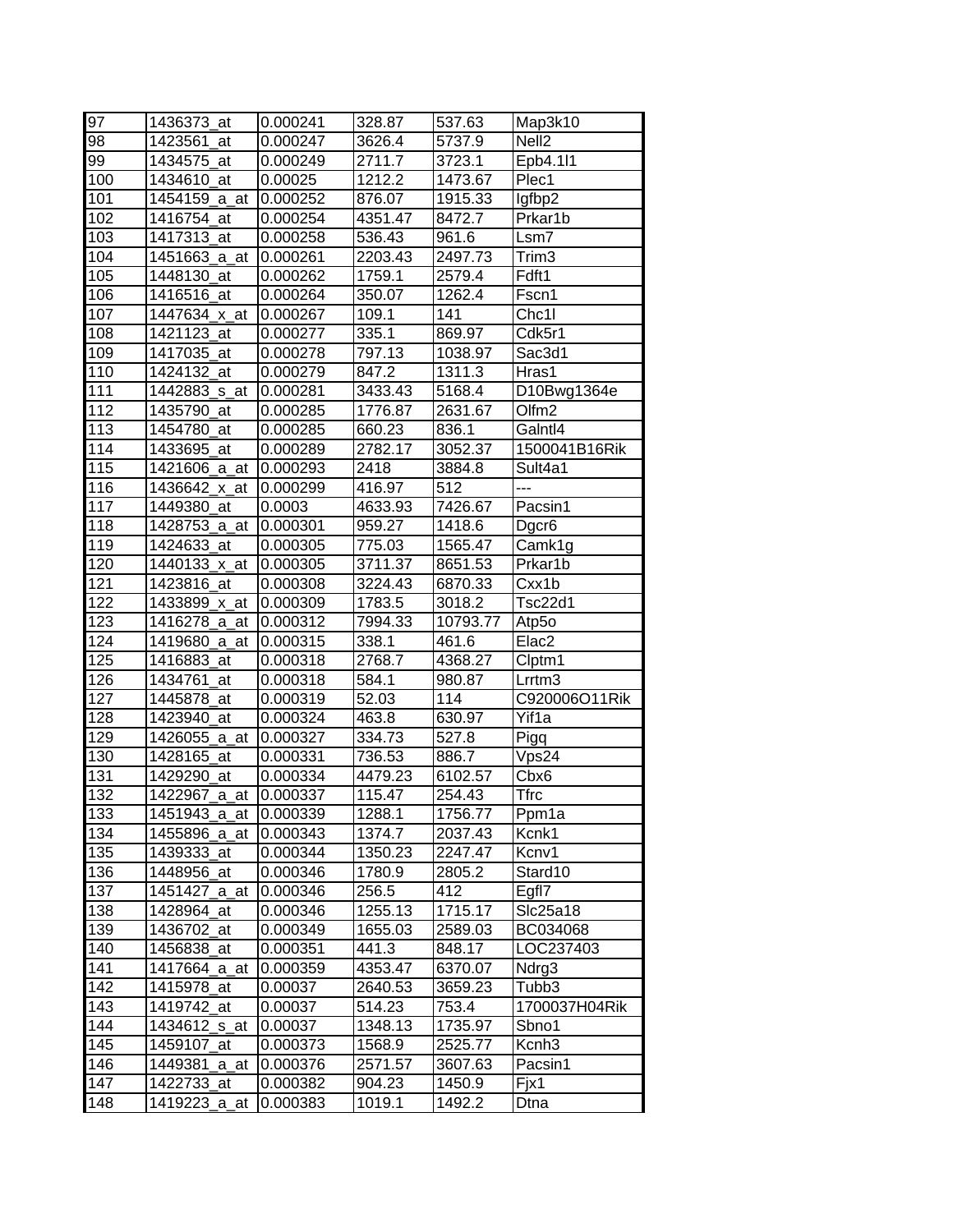| 149 | 1422936_at            | 0.000383 | 117.27  | 202.13  | Mas1               |
|-----|-----------------------|----------|---------|---------|--------------------|
| 150 | 1434707 at            | 0.000391 | 1519.27 | 2053.53 | Sbf1               |
| 151 | 1426667 a at          | 0.000393 | 1137.83 | 1744.37 | Unc84a             |
| 152 | 1425110_at            | 0.000397 | 433.37  | 621.13  | Sorcs3             |
| 153 | 1449590_a_at          | 0.000398 | 605.77  | 921.53  | Mras               |
| 154 | 1431137 at            | 0.000408 | 1111.03 | 1656.37 | Rusc1              |
| 155 | 1427708_a_at          | 0.000412 | 80      | 185.3   | Nf <sub>2</sub>    |
| 156 | 1449511_a_at          | 0.000413 | 2119.8  | 2719.37 | Ssbp4              |
| 157 | 1431749_a_at          | 0.000415 | 408.4   | 903.3   | Rasgrp1            |
| 158 | 1417080 a at          | 0.000418 | 625.63  | 721.13  | MGI:1349469        |
| 159 | 1419655_at            | 0.000421 | 641.8   | 957.93  | Tle3               |
| 160 | 1452782 a at          | 0.000426 | 980.73  | 1393.13 | Txn2               |
| 161 | 1441718_at            | 0.000427 | 101.23  | 221.37  | 4432411E13Rik      |
| 162 | 1448164_at            | 0.000429 | 3163.93 | 5146.23 | Klhdc3             |
| 163 | 1448247 at            | 0.00043  | 874.17  | 974.53  | Bcl7b              |
| 164 | 1422134_at            | 0.000431 | 98.67   | 298.37  | Fosb               |
| 165 | 1434900 at            | 0.000437 | 1075.7  | 1369    | MkI1               |
| 166 | 1422807_at            | 0.000438 | 1115.03 | 1747.6  | Arf5               |
| 167 | 1428123 at            | 0.000439 | 106     | 216.67  | 2610528K11Rik      |
| 168 | 1421348_a_at          | 0.00044  | 2814.3  | 3619.87 | 1500001H12Rik      |
| 169 | 1449111<br>a at       | 0.000444 | 1369.9  | 1823.83 | Grb <sub>2</sub>   |
| 170 | 1419184_a_at          | 0.000447 | 1001.2  | 1544.13 | Fh <sub>12</sub>   |
| 171 | 1419737_a_at          | 0.000447 | 5204.43 | 8303.07 | Ldh1               |
| 172 | 1423785_at            | 0.000448 | 2107.2  | 2699.87 | Egln1              |
| 173 | 1417876 at            | 0.000449 | 95.27   | 159.97  | Fcgr1              |
| 174 | 1416718_at            | 0.000454 | 1529.9  | 2293.53 | Bcan               |
| 175 | 1437944 at            | 0.000455 | 215.67  | 542.4   | Shc2               |
| 176 | 1416515 at            | 0.000461 | 649.2   | 2213.03 | Fscn1              |
| 177 | 1422407_s_at          | 0.000464 | 2195.57 | 3331.57 | Hras1              |
| 178 | 1424981<br>at         | 0.000465 | 213.5   | 306.1   | Nln                |
| 179 | 1426249<br>at         | 0.000472 | 3417.13 | 4548.83 | Adrbk1             |
| 180 | 1429533 at            | 0.000475 | 587.13  | 904.57  | Immt               |
| 181 | 1433819_s_at          | 0.000475 | 1599.8  | 1863.67 | Agpat <sub>3</sub> |
| 182 | 1432029_a_at          | 0.000476 | 1339.2  | 2090.7  | Smap1              |
| 183 | 1423333_at            | 0.000482 | 399.47  | 841.47  | 1200007D18Rik      |
| 184 | 1419710_at            | 0.000484 | 604.17  | 1604.47 | Nxph <sub>3</sub>  |
| 185 | 1425572_a_at 0.000485 |          | 1362.37 | 2453.17 | Ddef1              |
| 186 | 1418451<br>at         | 0.000491 | 587.07  | 822.8   | Gng2               |
| 187 | 1416492_at            | 0.000494 | 266.33  | 401.3   | Ccne1              |
| 188 | 1441894_s_at          | 0.000501 | 2864.1  | 5767.47 | Grasp              |
| 189 | 1450008_a_at          | 0.000508 | 3872.63 | 4658.33 | Ctnnb1             |
| 190 | 1419398_a_at          | 0.000511 | 3158.77 | 4666.3  | Dp1                |
| 191 | 1425525_a_at          | 0.000512 | 339.1   | 578.1   | P <sub>2</sub> rx4 |
| 192 | 1454692 x at          | 0.000514 | 701.83  | 1408.2  | ---                |
| 193 | 1447449_at            | 0.000517 | 124.47  | 284.9   | ---                |
| 194 | 1417959_at            | 0.000523 | 1178.83 | 1378.4  | Pdlim7             |
| 195 | 1424196_at            | 0.000528 | 937.67  | 1184.83 | Yipf1              |
| 196 | 1428777<br>_at        | 0.000536 | 951.27  | 1191.9  | Spred1             |
| 197 | 1421396_at            | 0.000539 | 237.73  | 467.37  | Pcsk1              |
| 198 | 1433993_at            | 0.00054  | 611     | 691.17  | 4931406P16Rik      |
| 199 | 1422153_a_at          | 0.000541 | 171.23  | 282.7   | Asb11              |
| 200 | 1460498_a_at          | 0.000541 | 540.93  | 967.27  | Dnajc <sub>5</sub> |
|     |                       |          |         |         |                    |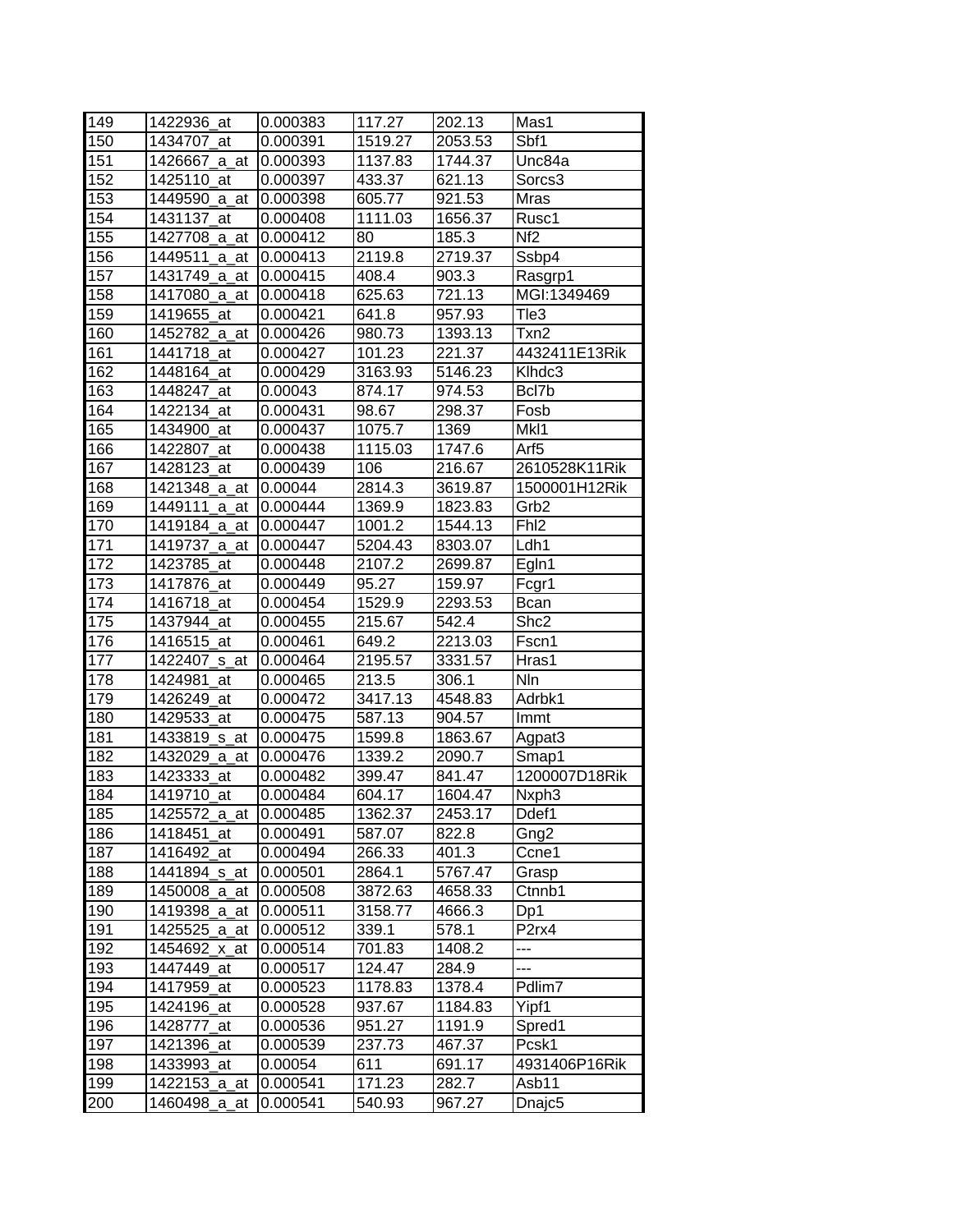| 201              | 1426738 at               | 0.000544 | 2345.17  | 3526.6   | <b>Dgkz</b>       |  |
|------------------|--------------------------|----------|----------|----------|-------------------|--|
| 202              | 1449980 a at             | 0.000544 | 1549.27  | 1904.63  | Gabrd             |  |
| 203              | 1444723 at               | 0.000544 | 516.77   | 832.6    | 6530418L21Rik     |  |
| 204              | 1454871_at               | 0.000544 | 342.53   | 595.67   | Rbm15b            |  |
| 205              | 1437078_at               | 0.000545 | 697.43   | 1031.93  | Vps52             |  |
| 206              | 1434325_x_at             | 0.000552 | 16705.13 | 24930.6  | Prkar1b           |  |
| $\overline{207}$ | 1447965_at               | 0.000553 | 127.13   | 222.43   | C80012            |  |
| 208              | 1429392_at               | 0.000553 | 525      | 645.03   | Wdr40a            |  |
| 209              | 1421486 at               | 0.000563 | 168.6    | 325.43   | Egr3              |  |
| 210              | 1448718_at               | 0.000565 | 824.53   | 1015     | 2400001E08Rik     |  |
| 211              | 1416437 a at             | 0.000567 | 1785.67  | 2705.97  | Mapk8ip3          |  |
| 212              | 1421181_at               | 0.000569 | 658.17   | 1699.3   | <b>Nptxr</b>      |  |
| 213              | 1449552 at               | 0.00058  | 985      | 2252.67  | Zfr               |  |
| 214              | 1452427 <sub>_S_at</sub> | 0.000582 | 1694.37  | 2229.73  | AW742319          |  |
| 215              | 1430607_at               | 0.000586 | 179.27   | 452.5    | 4930505D03Rik     |  |
| 216              | 1455436_at               | 0.000587 | 6827.57  | 10025.53 | Diras2 LOC544932  |  |
| 217              | 1423222 at               | 0.00059  | 1751.1   | 3021.27  | Cap2              |  |
| 218              | 1448335_s_at             | 0.00059  | 4222.87  | 5090.6   | Ccni              |  |
| 219              | 1423853_at               | 0.000591 | 5386.6   | 7438.33  | 6330527O06Rik     |  |
| 220              | 1451290_at               | 0.000596 | 3610.07  | 6293.07  | Map1lc3a          |  |
| 221              | 1418004_a_at             | 0.000607 | 1348.13  | 1614.67  | 1810009M01Rik     |  |
| 222              | 1448431_at               | 0.000607 | 463.87   | 667.9    | Asb6              |  |
| 223              | 1424956 at               | 0.000611 | 246.47   | 417.3    | Ahdc1             |  |
| 224              | 1423049_a_at 0.000616    |          | 716.3    | 1160.8   | Tpm1              |  |
| 225              | 1449198_a_at             | 0.000619 | 1410.47  | 2231.37  | St3gal5           |  |
| 226              | 1415824_at               | 0.000623 | 1332.1   | 2685.7   | Scd <sub>2</sub>  |  |
| 227              | 1434879 at               | 0.000623 | 1120.5   | 1536.77  | Cdc34             |  |
| 228              | 1431420_s_at             | 0.000626 | 3205.83  | 3876.57  | 2610524G07Rik     |  |
| 229              | 1426379_at               | 0.000627 | 651.97   | 977.13   | Eif4b             |  |
| 230              | 1432016_a_at             | 0.000627 | 6919.63  | 8332.2   | Idh <sub>3a</sub> |  |
| 231              | 1416965_at               | 0.00063  | 7858.67  | 9456.17  | Pcsk1n            |  |
| 232              | 1441300_at               | 0.000631 | 359.8    | 673.93   | Kcnf1             |  |
| 233              | 1420368_at               | 0.000635 | 1988.17  | 2242.67  | Denr              |  |
| 234              | 1434635_at               | 0.00064  | 3640.8   | 7599.6   |                   |  |
| 235              |                          |          |          |          | Rph <sub>3a</sub> |  |
|                  | 1416882_at               | 0.000641 | 1140.8   | 1649.13  | Rgs10             |  |
| 236              | 1455640_a_at             | 0.000644 | 1879.83  | 2526.17  | Txn2              |  |
| 237              | 1425130_a_at 0.000647    |          | 351.87   | 801.23   | Ptpn5             |  |
| 238              | 1428745_a_at             | 0.00066  | 773.07   | 920.2    | 2310003L22Rik     |  |
| 239              | 1434730 at               | 0.000661 | 375.33   | 625.7    | AI854517          |  |
| 240              | 1421260_a_at             | 0.000662 | 2036.5   | 2891.1   | Srm               |  |
| 241              | 1442019 at               | 0.000672 | 3075.6   | 6017.9   | $\overline{a}$    |  |
| 242              | 1424638_at               | 0.000673 | 208.77   | 787.77   | Cdkn1a            |  |
| 243              | 1415732_at               | 0.000678 | 1408.43  | 2153.07  | Bat <sub>5</sub>  |  |
| 244              | 1452162_at               | 0.000687 | 796.1    | 1050.27  | Wdr48             |  |
| 245              | 1434794_at               | 0.000691 | 745.4    | 1000.17  | Rhof              |  |
| 246              | 1417128 at               | 0.000703 | 481.97   | 729.43   | 2810052M02Rik     |  |
| 247              | 1460181_at               | 0.000704 | 9575.57  | 11783.13 | Stmn3             |  |
| 248              | 1450504_a_at             | 0.000707 | 676.1    | 1099.4   | Agpat3            |  |
| 249              | 1426901_s_at             | 0.000709 | 4037.7   | 5289.87  | Camta2            |  |
| 250              | 1439740_s_at             | 0.00071  | 544.37   | 735.73   | AI481316          |  |
| 251              | 1433802_at               | 0.000711 | 3508.8   | 6051.3   | AW125688          |  |
| 252              | 1434147_at               | 0.000716 | 2097.87  | 2618.73  | 4631403P03Rik     |  |
|                  |                          |          |          |          |                   |  |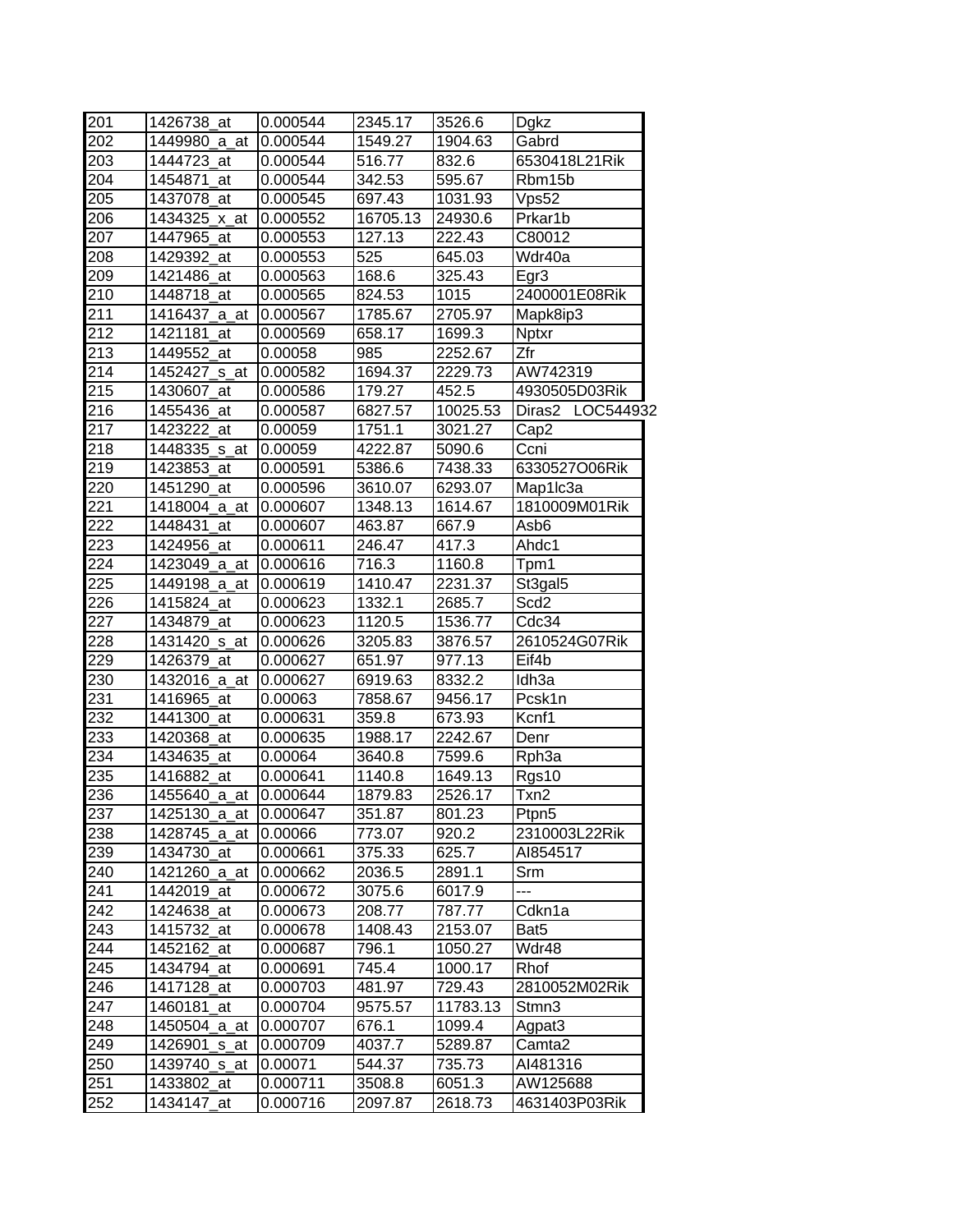| 253        | 1428050_a_at             | 0.000717             | 1126.97           | 1414.4             | Tmbim4             |
|------------|--------------------------|----------------------|-------------------|--------------------|--------------------|
| 254        | 1425249 a at             | 0.000721             | 1223.7            | 1927.43            | Tyro3              |
| 255        | 1433494_at               | 0.000723             | 1756.47           | 2581.93            | Dos                |
| 256        | 1434228 at               | 0.000724             | 2055.47           | 3446.9             | Ppm <sub>2c</sub>  |
| 257        | 1442502 at               | 0.000725             | 235.53            | 341.77             | Lrch <sub>1</sub>  |
| 258        | 1424268 at               | 0.000737             | 650.47            | 827.43             | Smox               |
| 259        | 1440355_at               | 0.000737             | 95.2              | 126.73             | Kctd12b            |
| 260        | 1425892_a_at             | 0.000738             | 292.67            | 407.73             | Pnoc               |
| 261        | 1436464 at               | 0.000748             | 43.2              | 92.2               | ---                |
| 262        | 1420013_s_at             | 0.000754             | 194.1             | 346.4              | Lss                |
| 263        | 1426855 at               | 0.000778             | 667.6             | 1162.53            | D10Ertd610e        |
| 264        | 1450243_a_at             | 0.000779             | 626.57            | 1087.17            | Dscr1l1            |
| 265        | 1418214<br>at            | 0.00079              | 1095.73           | 2536.4             | KI <sub>c</sub> 2  |
| 266        | 1436517_at               | 0.00079              | 735.2             | 1106.67            | H <sub>1fx</sub>   |
| 267        | 1435868<br>at            | 0.000796             | 413.2             | 725.53             | Ankrd13c           |
| 268        | 1423810<br>at            | 0.000797             | 2988.4            | 5429.73            | 2700017M01Rik      |
| 269        | 1418738<br>at            | 0.000799             | 3654.9            | 5892.43            | Scn1b              |
| 270        | 1416287_at               | 0.000804             | 5745.37           | 7656.5             | Rgs4               |
| 271        | 1421860<br>at            | 0.000806             | 4839.33           | 6838.03            | Clstn1             |
| 272        | 1416540_at               | 0.000807             | 1171.67           | 1562.5             | Hgs                |
| 273        | 1422622 at               | 0.000807             | 311.37            | 497.87             | Nos3               |
| 274        | 1454653_at               | 0.000811             | 656.97            | 1302.77            | A730016F12Rik      |
| 275        | 1421962 at               | 0.000815             | 1080.03           | 2128.23            | Dnajb <sub>5</sub> |
| 276        | 1424710_a_at             | 0.000815             | 2517.03           | 2936.6             | Gorasp2            |
| 277        | 1419473_a_at             | 0.000818             | 7322.7            | 10120.73           | Cck                |
| 278        | 1425176_at               | 0.000818             | 993.07            | 1320.93            | C <sub>1ql</sub> 3 |
|            |                          |                      |                   |                    |                    |
|            |                          |                      |                   |                    |                    |
| 279        | 1432296_a_at             | 0.000825             | 35.87             | 84.73              | Itgav              |
| 280        | 1451956 a at<br>at       | 0.000825             | 407.53            | 607.2              | Oprs1              |
| 281        | 1456933                  | 0.000828<br>0.000832 | 140.5             | 254.47<br>1341.27  | 9430023P16Rik      |
| 282        | 1451808<br>_at<br>at     | 0.000839             | 630.4             |                    | Kcnj4<br>Mark1     |
| 283        | 1425511<br>at            | 0.000841             | 592.5             | 1028.13            |                    |
| 284        | 1435615<br>at            | 0.000842             | 2114.23           | 2951.4             | Zfp365             |
| 285        | 1450711<br>at            | 0.00085              | 1438.77           | 1790.8<br>1273.27  | Brd4               |
| 286        | 1428158                  |                      | 881.5             |                    | Akt1s1             |
| 287        | 1452789_at               | 0.000858             | 3787.1            | 5352.6             | Snn                |
| 288        | 1425748_at               | 0.00086              | 103.67            | 252.5              | Diras1             |
|            | 1423007_a_at             | 0.000866             | 283.63            | 513.43             | Gfra2              |
| 290        | 1448784 at               | 0.000868             | 2735.67           | 3641               | Taf10              |
| 291        | 1422034_a_at             | 0.00087              | 1039.77           | 1503.3             | Palm               |
| 292        | 1426499_at               | 0.00087              | 2527              | 3677.7             | Sh3glb2            |
| 293        | 1424037_at               | 0.000871             | 2932.43           | 4155.33            | Itpka              |
| 289<br>294 | 1448366_at               | 0.000872             | 6880.8            | 9404               | Stx1a              |
| 295        | 1452394_at               | 0.000872             | 546.33            | 801.2              | Cars               |
| 296        | 1449129_a_at             | 0.000881             | 565.77            | 970.77             | Csen               |
| 297        | 1422820_at               | 0.000884             | 135.93            | 229.17             | Lipe               |
| 298        | 1454628<br>at            | 0.000888             | 500.83            | 757.57             | A930037G23Rik      |
| 299        | 1453732_at               | 0.00089              | 257.53            | 390.67             | 6230416A05Rik      |
| 300        | 1416387<br>at            | 0.000894             | 1582.53           | 2427.57            | Pip5k2c            |
| 301        | 1434973_at               | 0.000896             | 322.07            | 546.67             | Car7               |
| 302        | 1449694_s_at             | 0.000899             | 253.87            | 328.8              | Commd5             |
| 303<br>304 | 1418611_at<br>1453742_at | 0.000908<br>0.000911 | 3140.97<br>830.23 | 4569.13<br>1077.67 | Gpr162<br>Vps33a   |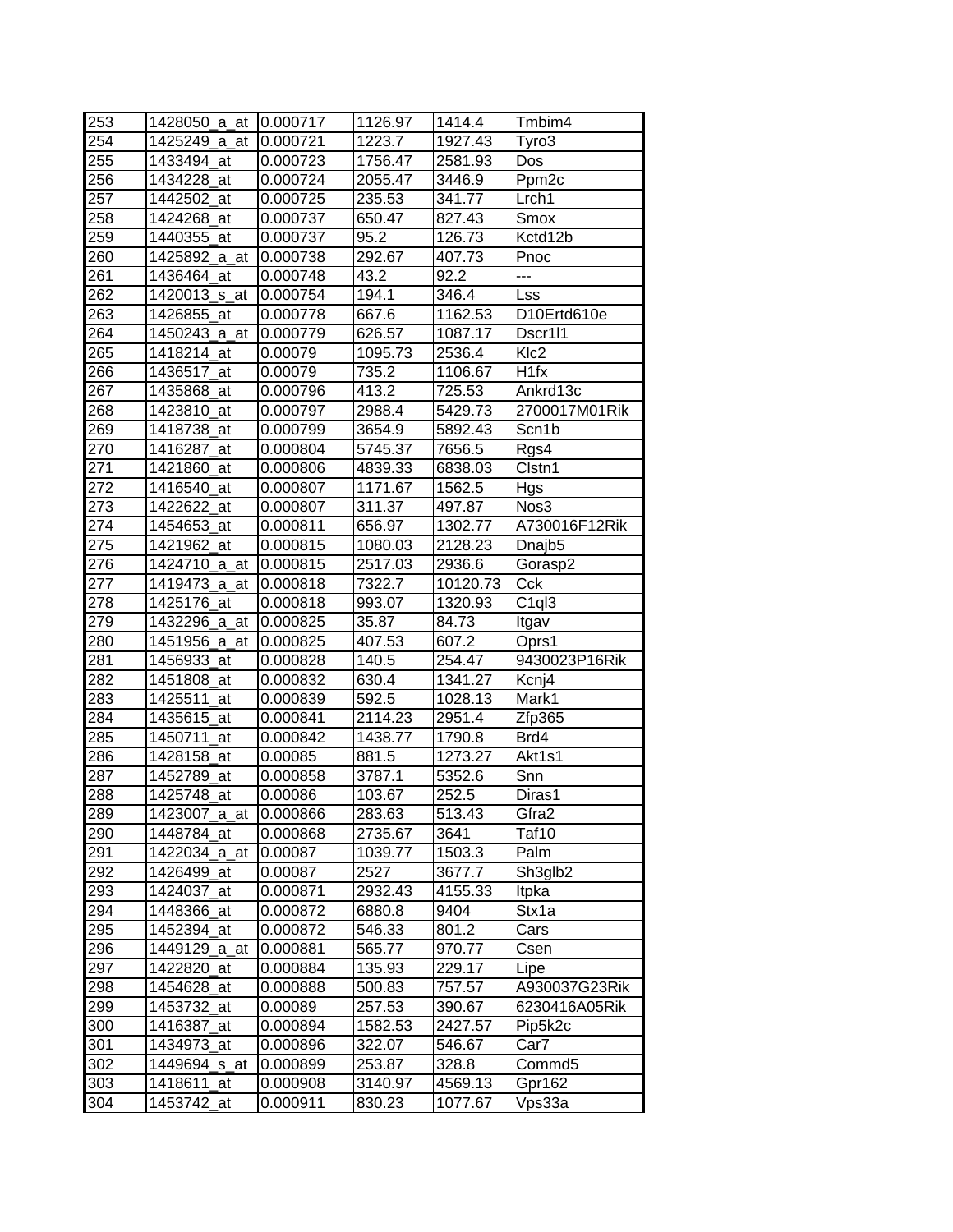| 305 | 1417133_at            | 0.000912             | 786.57  | 1097.67          | Pmp22               |
|-----|-----------------------|----------------------|---------|------------------|---------------------|
| 306 | 1419333 at            | 0.000913             | 394.93  | 651.53           | 1110008J03Rik       |
| 307 | 1426502 s at          | 0.000916             | 401.63  | 581.3            | Gpt1                |
| 308 | 1457333_at            | 0.000916             | 209.17  | 332.63           | Sdk <sub>2</sub>    |
| 309 | 1456164_at            | 0.000921             | 39.83   | 127.07           | AW011738            |
| 310 | 1417709 at            | 0.000928             | 6343.6  | 7468.77          | Cyp46a1             |
| 311 | 1423343 at            | 0.000928             | 2174.37 | 3094.77          | Sico1c1             |
| 312 | 1417448_at            | 0.000933             | 401.1   | 578.33           | 1810008A18Rik       |
| 313 | 1454759_at            | 0.000937             | 1356.03 | 1952.83          | Git1                |
| 314 | 1420833_at            | 0.00094              | 3691.37 | 6565.17          | Vamp2               |
| 315 | 1449362 a at          | 0.000944             | 1604.13 | 2648.47          | Mink1               |
| 316 | 1426068_at            | 0.000947             | 1629.13 | 2668.93          | Slc7a4              |
| 317 | 1459890_s_at          | 0.000951             | 5994.07 | 11852.77         | 1110008P14Rik       |
| 318 | 1452173_at            | 0.000954             | 958.4   | 1086.97          | Hadha               |
| 319 | 1427416 x at          | 0.000957             | 1265.23 | 1702.57          | Dusp7               |
| 320 | 1450520_at            | 0.000958             | 2075.23 | 3136.17          | Cacng3              |
| 321 | 1428782_a_at          | 0.00096              | 5311.7  | 7620.57          | Ugcrc1              |
| 322 | 1424053_a_at          | 0.000961             | 10268.4 | 15130            | D8Ertd325e          |
| 323 | 1460706 s at          | 0.000964             | 534.83  | 725.6            | Rer1                |
| 324 | 1419168_at            |                      | 711.23  |                  |                     |
| 325 | 1423685_at            | 0.000965<br>0.000965 | 2455.17 | 975.9<br>3107.17 | Mapk6               |
|     |                       |                      |         |                  | Aars                |
| 326 | 1451015_at            | 0.000966             | 1870.63 | 2491.5           | Tkt                 |
| 327 | 1428118 at            | 0.000967             | 3489.17 | 6466.3           | Lrrn <sub>6a</sub>  |
| 328 | 1415804_at            | 0.000968             | 3339.5  | 5976.37          | Cx3cl1              |
| 329 | 1421862_a_at          | 0.000969             | 211.73  | 403.77           | Vamp1               |
| 330 | 1426658_x_at          | 0.000975             | 1067.23 | 1603.67          | Phgdh               |
| 331 | 1441610 at            | 0.000978             | 2804.83 | 3384.17          | N28178              |
| 332 | 1420998_at            | 0.000979             | 502.53  | 944.13           | Etv <sub>5</sub>    |
| 333 | 1451795_at            | 0.000981             | 457.03  | 922.1            | Tom1l2              |
| 334 | 1444020 at            | 0.000985             | 3201.93 | 5563.37          | Cspg3               |
| 335 | 1416684_at            | 0.000988             | 1202.2  | 1510.83          | Fbl<br>LOC545184    |
| 336 | 1452100 at            | 0.000988             | 1303.77 | 2054.87          | <b>Dullard</b>      |
| 337 | 1431753 x at          | 0.000989             | 432.3   | 601.03           | 2900073H19Rik       |
| 338 | 1416439 at            | 0.000995             | 618.23  | 885.17           | 2410015N17Rik       |
| 339 | 1437392_at            | 0.000996             | 1328.53 | 1949.2           | LOC433485           |
| 340 | 1434483_at            | 0.001001             | 615.83  | 810.5            | Usp12               |
| 341 | 1450082_s_at          | 0.001002             | 469.03  | 1113.03          | Etv <sub>5</sub>    |
| 342 | 1425617_at            | 0.001004             | 405.9   | 510.33           | Dhx9                |
| 343 | 1451630_at            | 0.001009             | 692.13  | 970.77           | Ttl                 |
| 344 | 1424391_at            | 0.001014             | 1283.17 | 1629.53          | Nrd1                |
| 345 | 1455192_at            | 0.001015             | 1051.63 | 1721.23          | A230078105Rik       |
| 346 | 1428031<br>at         | 0.001018             | 257.3   | 477.4            | Gpr24               |
| 347 | 1451224_at            | 0.001021             | 5025.57 | 7130.67          | Scamp5              |
| 348 | 1426617 a at          | 0.001022             | 2434.43 | 3595.97          | Ttyh1               |
| 349 | 1424480_s_at          | 0.001025             | 1142.43 | 1828.27          | Akt2                |
| 350 | 1423862_at            | 0.001026             | 129     | 208.37           | Plekhf <sub>2</sub> |
| 351 | 1420814_at            | 0.001029             | 6089.87 | 6967.43          | Gdi2                |
| 352 | 1445473_at            | 0.001029             | 520.13  | 1144.47          | Diras2<br>LOC544932 |
| 353 | 1430029_a_at          | 0.001034             | 1293.47 | 1557.17          | Tspan31             |
| 354 | AFFX-TransRed0.001038 |                      | 87.07   | 235              | Tfrc                |
| 355 | 1434092_at            | 0.001046             | 79.27   | 118.67           | Nos3as              |
|     |                       |                      |         |                  |                     |
| 356 | 1449183_at            | 0.001055             | 1367.43 | 1552.53          | Comt                |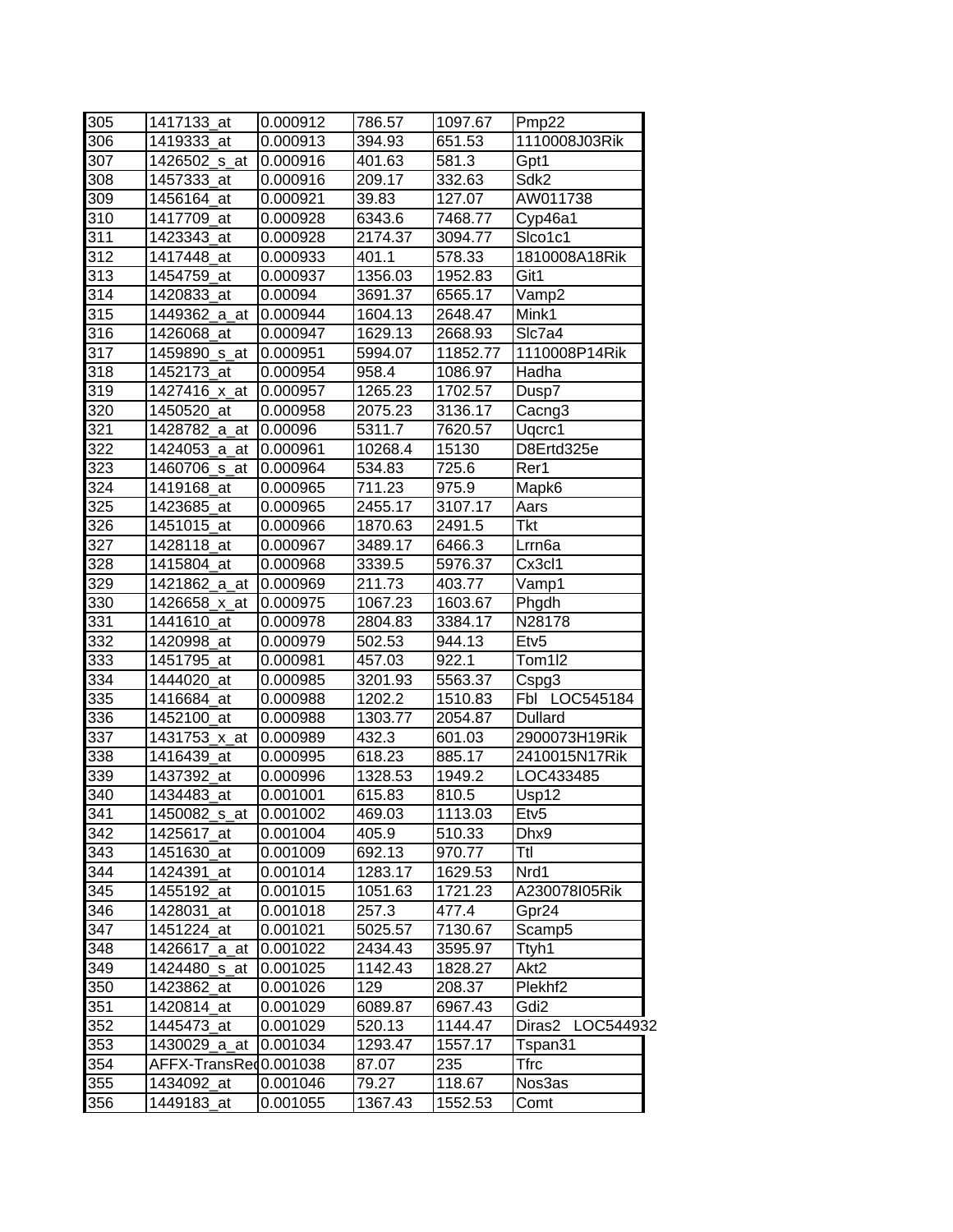| 357 | 1449474 a at           | 0.001073 |          |          | <b>Nelf</b>        |
|-----|------------------------|----------|----------|----------|--------------------|
| 358 |                        |          | 2267.27  | 3213.33  |                    |
|     | 1454953 at             | 0.001087 | 2211.1   | 3005.97  | <b>Rnf157</b>      |
| 359 | 1436381 at             | 0.001088 | 2399.07  | 3260.27  | Digap3             |
| 360 | 1450969_at             | 0.001095 | 922.53   | 1197.37  | Pccb               |
| 361 | 1415803_at             | 0.0011   | 10073.87 | 14833.3  | Cx3cl1             |
| 362 | 1417747_at             | 0.001104 | 4075.43  | 6924.63  | Cplx1              |
| 363 | 1450086_at             | 0.001107 | 175.13   | 226.73   | Gmeb1              |
| 364 | 1452248 at             | 0.001107 | 870.77   | 1466.07  | Plekhg5            |
| 365 | 1460692 at             | 0.00111  | 2682.83  | 3405.23  | Ehmt <sub>2</sub>  |
| 366 | 1448230_at             | 0.001116 | 1148.6   | 1283.53  | Usp10              |
| 367 | 1434595_at             | 0.001116 | 2098.13  | 2646.97  | Trim <sub>9</sub>  |
| 368 | 1419045 at             | 0.001117 | 3242.57  | 4851.6   | Slc25a23           |
| 369 | 1427045_at             | 0.00112  | 1864.43  | 2762.93  | Synpo              |
| 370 | 1420670<br>at          | 0.001126 | 405.63   | 786.4    | Arnt <sub>2</sub>  |
| 371 | 1455271<br>_at         | 0.00113  | 570.53   | 938.67   | 1810020C19Rik      |
| 372 | 1416739_a_at           | 0.001138 | 165.67   | 304.13   | <b>Brap</b>        |
| 373 | 1428687_at             | 0.001141 | 356.7    | 529.07   | Zfp687             |
| 374 | 1418456_a_at           | 0.001143 | 1240.4   | 1905.5   | Cxcl14             |
| 375 | 1457268_at             | 0.001144 | 333.47   | 489.47   | Dot <sub>1</sub>   |
| 376 | 1422694 at             | 0.001153 | 3344.83  | 4115     | Ttyh1              |
| 377 | 1424736 at             | 0.001157 | 9049     | 10540.83 | Eef <sub>2</sub>   |
| 378 | 1436119_at             | 0.001157 | 76.4     | 113.1    | Aldh1l2            |
| 379 | 1419041 at             | 0.001162 | 3288.07  | 3861.2   | D8Wsu49e           |
| 380 | 1419137 at             | 0.001167 | 3295.6   | 4036.03  | Shank3             |
| 381 | 1416753_at             | 0.00117  | 8061.97  | 14075.67 | Prkar1b            |
| 382 | 1435889 at             | 0.001171 | 485.4    | 692.67   | Mark2              |
| 383 | 1435367_at             | 0.001175 | 1150.9   | 1738.4   | Mapk4              |
| 384 | 1417476 at             | 0.001177 | 918.13   | 1198.17  | Fbxw <sub>5</sub>  |
| 385 | 1415893_at             | 0.001179 | 137.87   | 216.53   | Sgp11              |
| 386 | 1460460_a_at           | 0.00119  | 729.8    | 985.03   | Gorasp2            |
| 387 | 1416588_at             | 0.001192 | 3107.7   | 4669.53  | Ptprn              |
| 388 | 1425671<br>_at         | 0.001202 | 117.7    | 421.53   | Homer1             |
| 389 | 1456247_x_at           | 0.00121  | 82.43    | 146.37   | Plp <sub>2</sub>   |
| 390 | 1431385_a_at           | 0.001212 | 138.87   | 209.23   | Mbtps1             |
| 391 | 1422564_at             | 0.001219 | 606.9    | 976.63   | Actl6b             |
| 392 | 1433635_at             | 0.00122  | 783.4    | 978.8    | Wdr18              |
| 393 | 1446484_at             | 0.001226 | 360.17   | 633.83   | Mef <sub>2c</sub>  |
| 394 | 1426225_at             | 0.001231 | 816.3    | 1400.23  | Rbp4               |
| 395 | 1449000_at             | 0.001234 | 1769.5   | 2484.7   | D10Jhu81e          |
| 396 | 1421846_at             | 0.001235 | 2576.13  | 3404.47  | Wsb2               |
| 397 | 1431422_a_at           | 0.001237 | 2194.3   | 3280.47  | Dusp14             |
| 398 | 1442614_at             | 0.001237 | 309.97   | 456.77   | II1rap             |
| 399 | 1416475_at             | 0.001238 | 772.3    | 1160.13  | Ube2d2             |
| 400 | 1438058_s_at           | 0.001247 | 3741.37  | 4880.13  | Ptov1              |
| 401 | 1422635_at             | 0.001249 | 335.4    | 571.5    | Ache               |
| 402 | 1433876_at             | 0.001255 | 529.6    | 718.9    | 6430402H13Rik      |
| 403 | 1440971<br><u>x_at</u> | 0.001256 | 414.33   | 620.97   | G630024C07Rik      |
| 404 | 1429148_at             | 0.001256 | 248.47   | 431.73   | 1110019L22Rik      |
| 405 | 1421961<br>_a_at       | 0.001261 | 490.17   | 1048.93  | Dnajb <sub>5</sub> |
| 406 | 1447521                | 0.001261 |          | 2599.97  | D15Wsu169e         |
|     | _x_at                  |          | 1838.2   |          |                    |
| 407 | 1422512_a_at           | 0.001278 | 281.37   | 497.6    | Ogfr               |
| 408 | 1417677_at             | 0.00128  | 354.8    | 594.6    | Opn3               |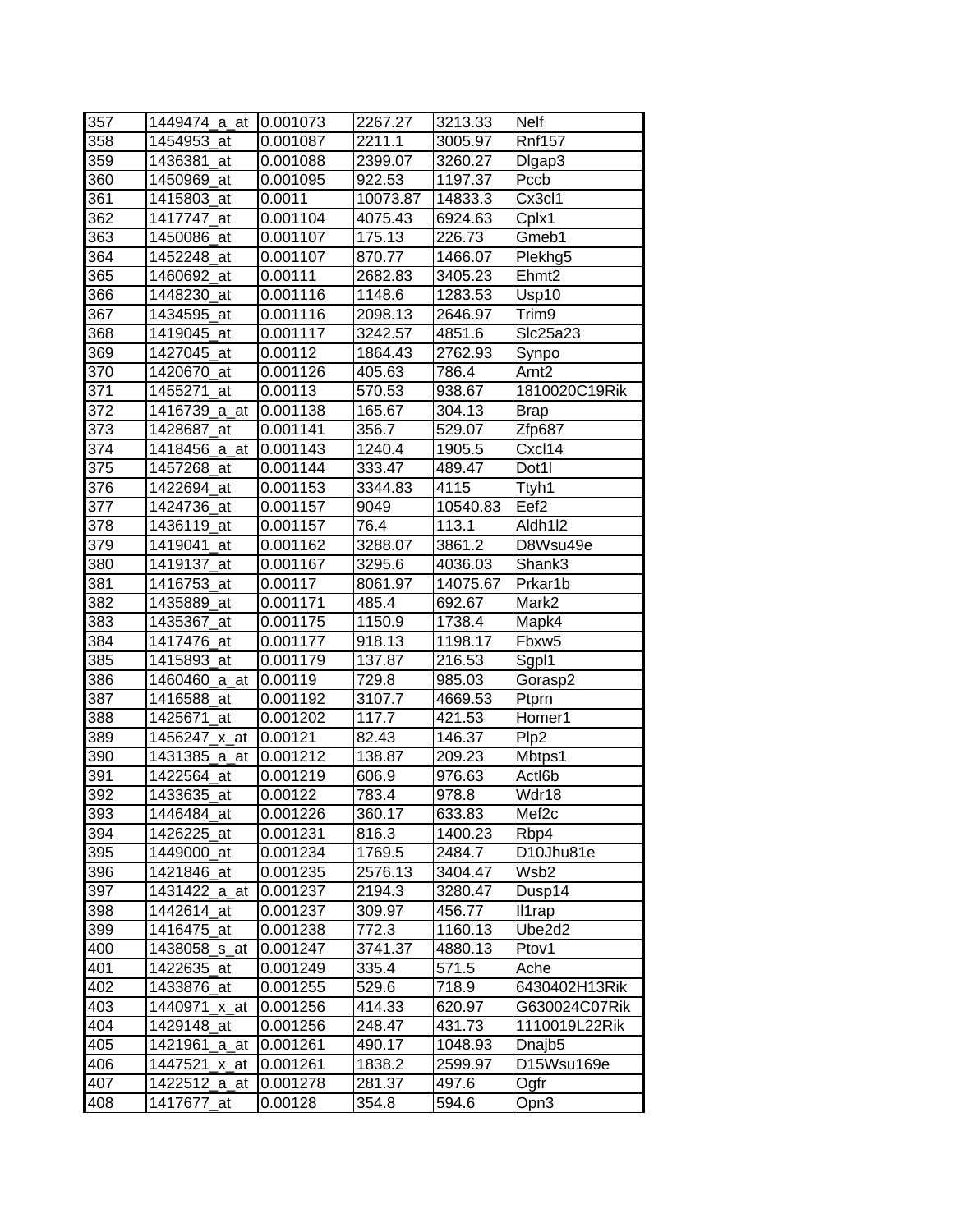| 409 | 1440132_s_at     | 0.00128  | 9882.3  | 17191.27 | lPrkar1b           |
|-----|------------------|----------|---------|----------|--------------------|
| 410 | 1416050_a_at     | 0.001282 | 397.43  | 553.63   | Scarb1             |
| 411 | 1450067_a_at     | 0.001283 | 645.7   | 877.63   | 1810034K20Rik      |
| 412 | 1454045_a_at     | 0.001287 | 860.47  | 1296.87  | 4933424M23Rik      |
| 413 | 1423914_at       | 0.001293 | 1315.6  | 1785.1   | C630004H02Rik      |
| 414 | 1428708 x at     | 0.001294 | 6423.13 | 8702.3   | 2610009E16Rik      |
| 415 | 1455417_at       | 0.001294 | 690.37  | 1243.47  | Kcnj11             |
| 416 | 1416022_at       | 0.001302 | 4408.67 | 6026.13  | Fabp5              |
| 417 | 1416696_at       | 0.001304 | 538.37  | 625.2    | D17Wsu104e         |
| 418 | 1418478_at       | 0.00131  | 186.3   | 354.43   | Lmo1               |
| 419 | 1428714 at       | 0.00131  | 1991.83 | 2390     | Pgrmc2             |
| 420 | 1452661_at       | 0.00131  | 2649.33 | 3883.17  | <b>Tfrc</b>        |
| 421 | 1431611<br>_a_at | 0.001315 | 985.03  | 1224.17  | lgsf4a             |
| 422 | 1429088<br>at    | 0.001316 | 761.47  | 944.57   | MGI:1925139        |
| 423 | 1422799 at       | 0.00132  | 2172.43 | 3188.1   | Bat2               |
| 424 | 1421263_at       | 0.001332 | 266.43  | 407.03   | Gabra3             |
| 425 | 1448446 at       | 0.001333 | 588.7   | 706.07   | Deaf1              |
| 426 | 1451803_a_at     | 0.001334 | 1043.6  | 1335.03  | Vegfb              |
| 427 | 1436444_at       | 0.001335 | 492.9   | 731.43   | 6030405A18         |
| 428 | 1437220 x at     | 0.001345 | 551.3   | 676.73   | Psmd13             |
| 429 | 1436195_at       | 0.001348 | 394.17  | 636.37   | BC046404           |
| 430 | 1416853_at       | 0.001355 | 10021.3 | 14071.37 | <b>Ncdn</b>        |
| 431 | 1448346 at       | 0.001355 | 8277    | 12597.07 | CfI <sub>1</sub>   |
| 432 | 1428393_at       | 0.001355 | 8130.43 | 14074.53 | Nrn1               |
| 433 | 1420720 at       | 0.001357 | 519.07  | 1773.13  | Nptx2              |
| 434 | 1455924_at       | 0.001358 | 1290.1  | 4076.93  | Rab6b              |
| 435 | 1449173 at       | 0.001369 | 1108.37 | 1755.27  | Mpp <sub>2</sub>   |
| 436 | 1421949_a_at     | 0.00137  | 80.63   | 116.1    | 2610507L03Rik      |
| 437 | 1436383_at       | 0.001371 | 4568.27 | 6456.23  | Cplx2              |
| 438 | 1421026 at       | 0.001377 | 330.77  | 464.1    | Gna12              |
| 439 | 1415953_s_at     | 0.001384 | 563.67  | 716.73   | Mark2              |
| 440 | 1419954_s_at     | 0.001392 | 1019.43 | 1205.23  | Tex27              |
| 441 | 1439553_s_at     | 0.001394 | 938.83  | 1256.8   | Nutf <sub>2</sub>  |
| 442 | 1416521<br>at    | 0.001399 | 9387.7  | 15441.67 | Sepw1              |
| 443 | 1428697_at       | 0.001405 | 738.63  | 1277.53  | Dpp8               |
| 444 | 1423204_at       | 0.001406 | 396.2   | 685.27   | Tm9sf4             |
| 445 | 1415859_at       | 0.001414 | 1544.93 | 2070.8   | Eif3s8             |
| 446 | 1426764_at       | 0.001414 | 2536.63 | 3341.13  | Oaz2               |
| 447 | 1433464_at       | 0.001415 | 1259    | 1750.53  | lpo13              |
| 448 | 1422044_at       | 0.001417 | 134.47  | 279.47   | Ndst1              |
| 449 | 1426463 at       | 0.00142  | 1407.07 | 1661.57  | Gphn               |
| 450 | 1435902_at       | 0.001423 | 1910.4  | 2325.47  | Nudt18             |
| 451 | 1436155_at       | 0.001424 | 2194.57 | 2851.5   | Nmnat <sub>2</sub> |
| 452 | 1451155_at       | 0.001426 | 132.27  | 291.27   | Cugbp2             |
| 453 | 1435780_at       | 0.001427 | 2763.1  | 3756.47  | Psd                |
| 454 | 1455136_at       | 0.00143  | 3663.67 | 4546.47  | Atp1a2             |
| 455 | 1416786_at       | 0.001446 | 393.73  | 647.37   | Acvr1              |
| 456 | 1424203_at       | 0.001446 | 499.83  | 725.67   | Ncln               |
| 457 | 1455760_at       | 0.001446 | 322.17  | 640.4    | Gm696              |
| 458 | 1454106_a_at     | 0.001449 | 238.73  | 278.2    | Cxxc1              |
| 459 | 1429979_a_at     | 0.001453 | 131.53  | 307.27   | 1810073N04Rik      |
| 460 | 1452964_at       | 0.001453 | 1204.93 | 1954.5   | 4932702F08Rik      |
|     |                  |          |         |          |                    |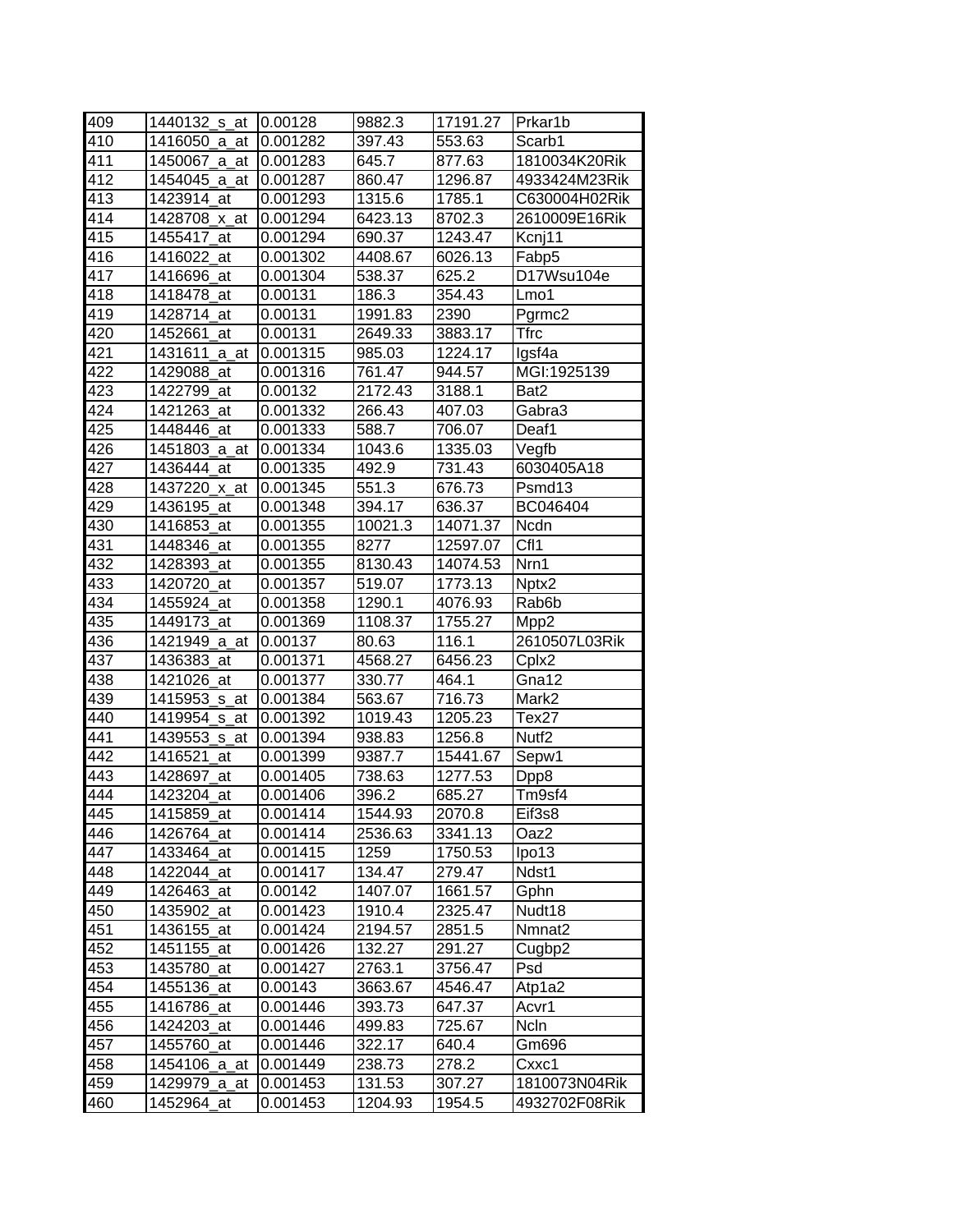| 461 | 1441625_at            | 0.001455 | 823.1   | 1182.67 | A930033C01Rik       |
|-----|-----------------------|----------|---------|---------|---------------------|
| 462 | 1433556<br>at         | 0.001471 | 2487.43 | 3182.27 | Centa1              |
| 463 | 1443660_at            | 0.001471 | 144.6   | 291.2   | ---                 |
| 464 | 1418616_at            | 0.001476 | 307.67  | 371.37  | Mafk                |
| 465 | 1451743_at            | 0.001476 | 192.97  | 319.5   | D19Wsu162e          |
| 466 | 1453988 a at          | 0.00148  | 289.63  | 417.5   | Ide                 |
| 467 | 1436508_at            | 0.00148  | 428.9   | 547.7   | 2410014A08Rik       |
| 468 | 1423642_at            | 0.001483 | 6639.33 | 8339.7  | 4930542G03Rik       |
| 469 | 1437740_at            | 0.001485 | 573.3   | 881.47  | Plekhm <sub>2</sub> |
| 470 | 1450414_at            | 0.001486 | 680.03  | 1028.53 | Pdgfb               |
| 471 | 1420580_at            | 0.001499 | 251.73  | 407.63  | 4930429B21Rik       |
| 472 | 1433937_at            | 0.0015   | 411.73  | 531.9   | Trp53bp2            |
| 473 | 1418938<br>at         | 0.001502 | 231.77  | 400.53  | Dio <sub>2</sub>    |
| 474 | 1460343_at            | 0.001502 | 2612    | 3525.5  | Neurl               |
| 475 | 1419732 at            | 0.001506 | 1225.77 | 1741.03 | Rtn4r               |
| 476 | 1430829_s_at          | 0.001508 | 527.57  | 865.07  | MGI:1347093         |
| 477 | 1448207 at            | 0.001508 | 452.27  | 776.03  | Lasp1               |
| 478 | 1453367_a_at          | 0.001516 | 3561.07 | 4335.77 | 6330583M11Rik       |
| 479 | 1433462_a_at          | 0.001522 | 243     | 400.7   | Pi4k2a              |
| 480 | 1418508 a at          | 0.001526 | 911.6   | 1739.47 | Grb2                |
| 481 | 1448787 at            | 0.001536 | 2109.53 | 2668    | Moap1               |
| 482 | 1420837 at            | 0.001537 | 227.37  | 330.9   | Ntrk <sub>2</sub>   |
| 483 | 1417632 at            | 0.00154  | 3850.8  | 5857.97 | Atp6v0a1            |
| 484 | 1435019_at            | 0.00154  | 3873.07 | 5218    | Atxn7l3             |
| 485 | 1435115 at            | 0.001544 | 680.37  | 852.73  | Fndc <sub>5</sub>   |
| 486 | 1437859_x_at          | 0.00155  | 3525.27 | 4052.4  | Eif <sub>5a</sub>   |
| 487 | 1421349_x_at          | 0.001554 | 3883.03 | 4773.77 | 1500001H12Rik       |
| 488 | 1415746 at            | 0.001559 | 1599.3  | 2495.47 | Cic                 |
| 489 | _a_at<br>1420920      | 0.001559 | 4824.63 | 6500.83 | Arf1                |
| 490 | 1422009_at            | 0.001562 | 2206.67 | 3399.93 | Atp1b2              |
| 491 | 1420575<br>at         | 0.001563 | 5922.6  | 8257.33 | Mt3                 |
| 492 | 1435525<br>at         | 0.001563 | 2566.37 | 3215.9  | Kctd17              |
| 493 | 1451088_a_at          | 0.001572 | 681.8   | 975.57  | Oxa1l               |
| 494 | 1422735_at            | 0.001576 | 140.27  | 214.7   | Foxq1               |
| 495 | 1415816_at            | 0.001588 | 4778.5  | 5790    | Cct7                |
| 496 | 1452742_at            | 0.001604 | 894.23  | 1170.73 | 2310001H13Rik       |
| 497 | AFFX-TransRed0.001606 |          | 327.73  | 628.1   | Tfrc                |
| 498 | 1451431<br>_a_at      | 0.001609 | 1995.93 | 2613.87 | D2Bwg0891e          |
| 499 | 1460650_at            | 0.00161  | 1592.3  | 2496.6  | Atp6v0a1            |
| 500 | 1435558_at            | 0.00161  | 4020.73 | 5671.93 | Bai2                |
| 501 | 1417716_at            | 0.001615 | 2252.4  | 3595.9  | Got2                |
| 502 | 1421324_a_at          | 0.001616 | 386.53  | 775.27  | Akt2                |
| 503 | 1447229_x_at          | 0.001617 | 225.87  | 405.7   | Pacsin3             |
| 504 | 1454012_a_at          | 0.001633 | 360.7   | 562.27  | Parp6               |
| 505 | 1420506_a_at          | 0.001637 | 2279.3  | 3941.93 | Stxbp1              |
| 506 | 1429708_at            | 0.001642 | 4495.73 | 5952.37 | Ndufa11             |
| 507 | 1439148_a_at          | 0.001648 | 3118.93 | 4101.37 | Pfkl                |
| 508 | 1428354_at            | 0.001659 | 751.63  | 1196.93 | Foxk2               |
| 509 | 1440347_at            | 0.00166  | 63.63   | 141.57  | Arhgap10            |
| 510 | 1426729<br>at         | 0.001677 | 2476.3  | 3982.17 | 2900046G09Rik       |
| 511 | 1428874_at            | 0.001686 | 1458    | 1847.47 | 1110019N10Rik       |
| 512 | 1417780_at            | 0.001689 | 336.33  | 454.73  | Lass4               |
|     |                       |          |         |         |                     |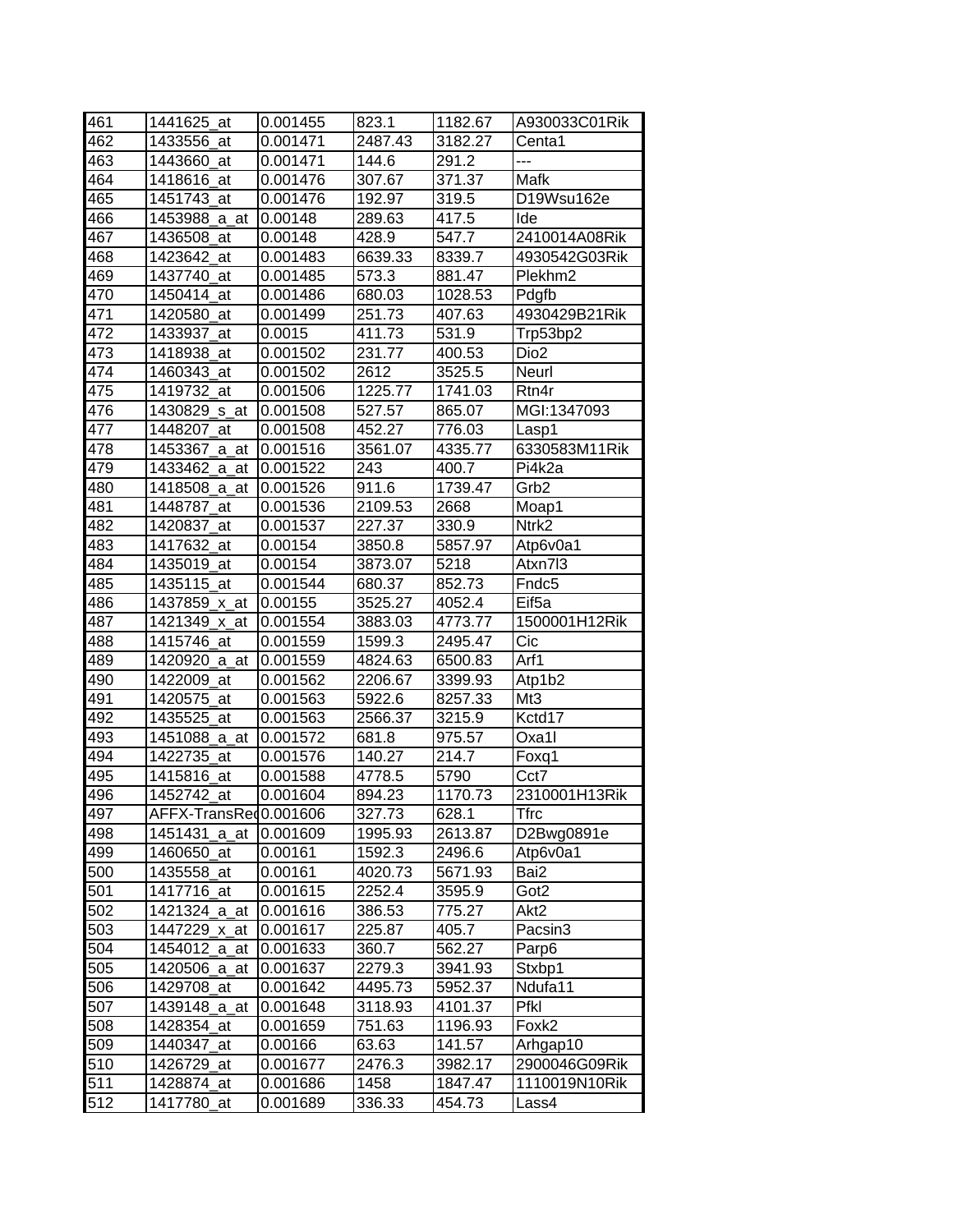| 513 | 1448384 at       | 0.00169  | 233.37   | 330.03   | Pofut <sub>2</sub> |
|-----|------------------|----------|----------|----------|--------------------|
| 514 | 1417224_a_at     | 0.001694 | 139.63   | 209.1    | Cd2bp2             |
| 515 | 1418695_a_at     | 0.001695 | 2814.1   | 3166.27  | Kcmf1              |
| 516 | 1439892_at       | 0.001697 | 2150.13  | 3135.37  | Brsk1              |
| 517 | 1425605 a at     | 0.001698 | 497.83   | 719.23   | Lmbr1              |
| 518 | 1425621<br>at    | 0.0017   | 530.43   | 860.73   | Trim35             |
| 519 | 1450845_a_at     | 0.001702 | 1867.43  | 2746.6   | Bzw1               |
| 520 | 1420610_at       | 0.001707 | 1905.63  | 3171.6   | Prkacb             |
| 521 | 1422156 a at     | 0.001709 | 17191.53 | 25112.13 | Rps2               |
| 522 | 1423252_at       | 0.001709 | 1568.9   | 1754.77  | Hdgfrp3            |
| 523 | 1424646_at       | 0.00171  | 451.47   | 634.13   | Uckl1              |
| 524 | 1416568_a_at     | 0.001713 | 527.77   | 698.27   | Acin1              |
| 525 | 1438670<br>_at   | 0.001713 | 569.57   | 730.77   | Ptpn1              |
| 526 | 1416256_a_at     | 0.001716 | 9789.77  | 13883.23 | Tubb5              |
| 527 | 1416028_a_at     | 0.00172  | 1504.1   | 1914.37  | Hn1                |
| 528 | 1438330<br>at    | 0.001728 | 87.7     | 148.53   | BC065397           |
| 529 | 1419077<br>at    | 0.001731 | 1068.93  | 1460.77  | Mpp3               |
| 530 | 1428465_at       | 0.001732 | 2582.8   | 3415.77  | 5033425B17Rik      |
| 531 | 1433445 x at     | 0.001732 | 6163.17  | 8480.87  | Hmgcs1             |
| 532 | 1450378 at       | 0.001739 | 170.63   | 280.1    | Tapbp              |
| 533 | 1448828_at       | 0.001743 | 799.97   | 991.73   | Smc6I1             |
| 534 | 1423101_at       | 0.001746 | 857.73   | 1133.63  | Paqr4              |
| 535 | 1433729_x_at     | 0.001755 | 792.13   | 1025.8   | Pmpcb              |
| 536 | 1423334_at       | 0.001757 | 497.9    | 918.03   | 1200007D18Rik      |
| 537 | 1435852_at       | 0.001761 | 249.17   | 370.2    | Spred3             |
| 538 | 1422537_a_at     | 0.001767 | 2294.83  | 2860.33  | Id <sub>2</sub>    |
| 539 | 1415753 at       | 0.001769 | 4813.4   | 6334     | D10Bwg1364e        |
| 540 | 1449961<br>at    | 0.001772 | 1110.57  | 1748     | Rph <sub>3a</sub>  |
| 541 | 1416504_at       | 0.001773 | 222.27   | 391.1    | Ulk1               |
| 542 | 1455175<br>_at   | 0.00178  | 278.63   | 386.77   | Phf13              |
| 543 | 1442148<br>at    | 0.001789 | 1207.9   | 1397.1   | Psip1              |
| 544 | 1416331<br>a_at  | 0.001791 | 2118.8   | 3379.5   | Nfe2I1             |
| 545 | 1417462<br>at    | 0.001804 | 2720.67  | 3616.27  | Cap1               |
| 546 | 1424355<br>_a_at | 0.001811 | 1139.77  | 1501.13  | Sin3b              |
| 547 | 1441298_at       | 0.001813 | 489.1    | 585.3    | Spnb3              |
| 548 | 1423586_at       | 0.001814 | 573.2    | 730.27   | Axl                |
| 549 | 1433712 at       | 0.001832 | 3613.43  | 4217.53  | ---                |
| 550 | 1424078_s_at     | 0.001834 | 982.93   | 1156.1   | Pex <sub>6</sub>   |
| 551 | 1423078_a_at     | 0.001835 | 1724     | 2449.8   | Sc4mol             |
| 552 | 1453414_at       | 0.001837 | 107.5    | 156.23   | Ypel2              |
| 553 | 1418647_at       | 0.001843 | 1784.47  | 2043.53  | Gna-rs1            |
| 554 | 1448277_at       | 0.001843 | 414.37   | 591.2    | Pold <sub>2</sub>  |
| 555 | 1417271_a_at     | 0.001846 | 380.77   | 611.67   | Eng                |
| 556 | 1424935_at       | 0.001854 | 908.63   | 1086.7   | Gdap1l1            |
| 557 | 1422966_a_at     | 0.001859 | 545.93   | 1031.73  | Tfrc               |
| 558 | 1434946<br>at    | 0.001859 | 1351.27  | 1612.63  | C330021A05Rik      |
| 559 | 1421815_at       | 0.001862 | 1160.3   | 1377.17  | Epdr2              |
| 560 | 1419022_a_at     | 0.001874 | 12747.1  | 18328    | Eno1               |
| 561 | 1430307_a_at     | 0.001877 | 1360.57  | 1648.8   | Mod1               |
| 562 | 1455499_at       | 0.001903 | 308.37   | 561.57   | Nrxn2              |
| 563 | 1431932_s_at     | 0.001904 | 328.23   | 396.07   | Trim44             |
| 564 | 1425553_s_at     | 0.00191  | 1031.73  | 1301.53  | Hip1r              |
|     |                  |          |          |          |                    |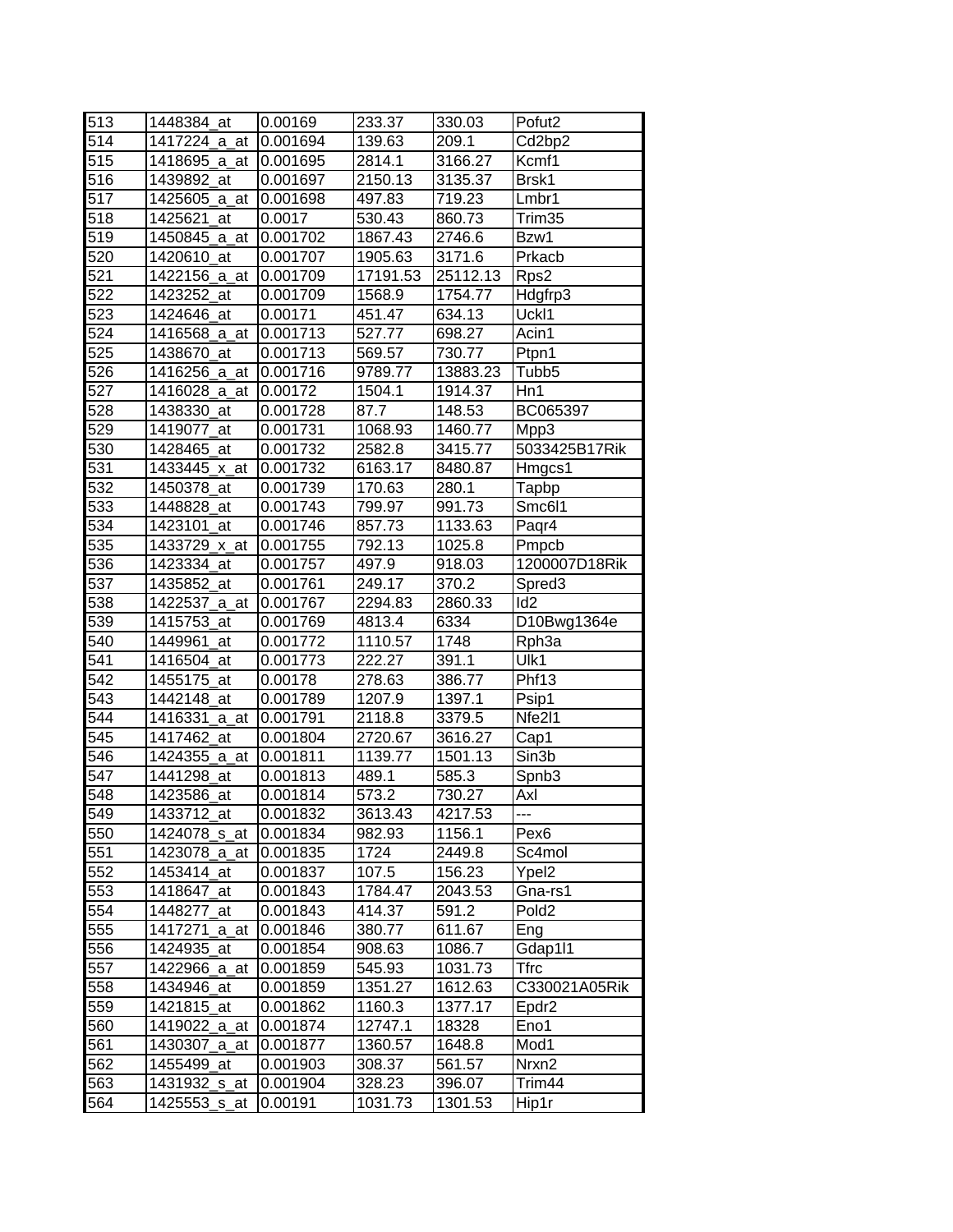| 565 | 1439954 at    | 0.00192  | 161.17  | 412.13  | 6430514M23Rik       |  |
|-----|---------------|----------|---------|---------|---------------------|--|
| 566 | 1426590 at    | 0.00193  | 228.9   | 311.93  | Gfm <sub>2</sub>    |  |
| 567 | 1426763 at    | 0.001937 | 3967.23 | 4546.73 | Oaz2                |  |
| 568 | 1434902_at    | 0.001938 | 736.03  | 1051.23 | <b>Rnf157</b>       |  |
| 569 | 1423169_at    | 0.00194  | 119     | 181.7   | Taf7                |  |
| 570 | 1421789 s at  | 0.001941 | 1481.2  | 3051.23 | Arf3                |  |
| 571 | 1415907_at    | 0.001944 | 451.83  | 618.27  | Ccnd <sub>3</sub>   |  |
| 572 | 1422513_at    | 0.001944 | 124.43  | 237.47  | Ccnf                |  |
| 573 | 1426554_a_at  | 0.001947 | 7737.3  | 9723.03 | Pgam1               |  |
| 574 | 1456603_at    | 0.001951 | 251.67  | 341.33  | 1500005K14Rik       |  |
| 575 | 1424661<br>at | 0.001955 | 744.13  | 1018.93 | Pmpca               |  |
| 576 | 1423365<br>at | 0.001959 | 467.8   | 716.1   | Cacna1g             |  |
| 577 | 1415831<br>at | 0.00196  | 4680.2  | 5718.97 | Psmd2               |  |
| 578 | 1438546_x_at  | 0.001974 | 1455    | 2147.4  | Slc25a5             |  |
| 579 | 1447711_x_at  | 0.001978 | 149.97  | 260.57  | 4933412E12Rik       |  |
| 580 | 1427529 at    | 0.001979 | 165.53  | 237.27  | Fzd9                |  |
| 581 | 1415965 at    | 0.001981 | 139.5   | 346     | Scd1                |  |
| 582 | 1422465 a at  | 0.001984 | 241.1   | 310.63  | Nxn                 |  |
| 583 | 1423294 at    | 0.001988 | 648.77  | 1151.5  | Mest                |  |
| 584 | 1435411<br>at | 0.001993 | 1436.43 | 1686.23 | Neurod <sub>2</sub> |  |
| 585 | 1451256_at    | 0.001999 | 337.4   | 535.07  | Gpr172b             |  |
| 586 | 1459729_at    | 0.002011 | 142.33  | 394.27  | Slc13a5             |  |
| 587 | 1421097_at    | 0.002012 | 488.07  | 697.73  | Endog               |  |
| 588 | 1423737<br>at | 0.002014 | 5719.6  | 6469.57 | Ndufs3              |  |
| 589 | 1448656_at    | 0.002015 | 3194.83 | 4293.33 | Cacnb <sub>3</sub>  |  |
| 590 | 1435003_at    | 0.002019 | 4598.1  | 5496.77 | Pik4ca              |  |
| 591 | 1417670 at    | 0.002022 | 493.4   | 652.9   | Timm44              |  |
| 592 | 1432430_a_at  | 0.002029 | 186.5   | 306.53  | 1700081L11Rik       |  |
| 593 | 1449319_at    | 0.002031 | 227     | 404.87  | Rspo1               |  |
| 594 | 1426517_at    | 0.002043 | 2307.5  | 2871.2  | Gnaz                |  |
| 595 | 1440282_at    | 0.002052 | 39.1    | 88.73   | Tulp4 2210038L17Rik |  |
| 596 | 1419666_x_at  | 0.002054 | 307.13  | 469.13  | Nupr1               |  |
| 597 | 1450708 at    | 0.002054 | 5770.17 | 7677.37 | Scg2                |  |
| 598 | 1452308_a_at  | 0.002079 | 2450.93 | 3493.43 | Atp1a2              |  |
| 599 | 1430026_at    | 0.002085 | 109.67  | 153.03  | Stch                |  |
| 600 | 1430274_a_at  | 0.002089 | 1083.17 | 1266.07 | Stard3nl            |  |
| 601 | 1424013_at    | 0.002103 | 1711.83 | 2135.03 | Etf1                |  |
| 602 | 1451981_at    | 0.002104 | 1142.77 | 1759.17 | Gtrgeo22            |  |
| 603 | 1417943_at    | 0.002106 | 256.7   | 353.97  | Gng4                |  |
| 604 | 1428383_a_at  | 0.002107 | 888.63  | 1167.3  | 2310021P13Rik       |  |
| 605 | 1445151<br>at | 0.002107 | 135.23  | 251.53  | ---                 |  |
| 606 | 1419224_at    | 0.002108 | 929.5   | 1253.93 | Cecr <sub>6</sub>   |  |
| 607 | 1428788_at    | 0.002115 | 1723.87 | 1960.13 | 1700012G19Rik       |  |
| 608 | 1452170_at    | 0.002116 | 567.2   | 826.53  | 2010209O12Rik       |  |
| 609 | 1420834_at    | 0.002118 | 10001.5 | 12173.1 | Vamp2               |  |
| 610 | 1419191<br>at | 0.002124 | 218     | 443.53  | Hipk3               |  |
| 611 | 1423125_at    | 0.002127 | 2422.13 | 3501.33 | Dcamkl1             |  |
| 612 | 1459980_x_at  | 0.002129 | 4331.33 | 6659.17 | Rab3a               |  |
| 613 | 1422073_a_at  | 0.002135 | 1137.87 | 1364.93 | Celsr2              |  |
| 614 | 1449018_at    | 0.00214  | 2781.3  | 3193.53 | Pfn1                |  |
| 615 | 1452372_at    | 0.002152 | 444.07  | 540.7   | Bsdc1               |  |
| 616 | 1415957_a_at  | 0.002173 | 2652.73 | 3315.8  | Nnp1                |  |
|     |               |          |         |         |                     |  |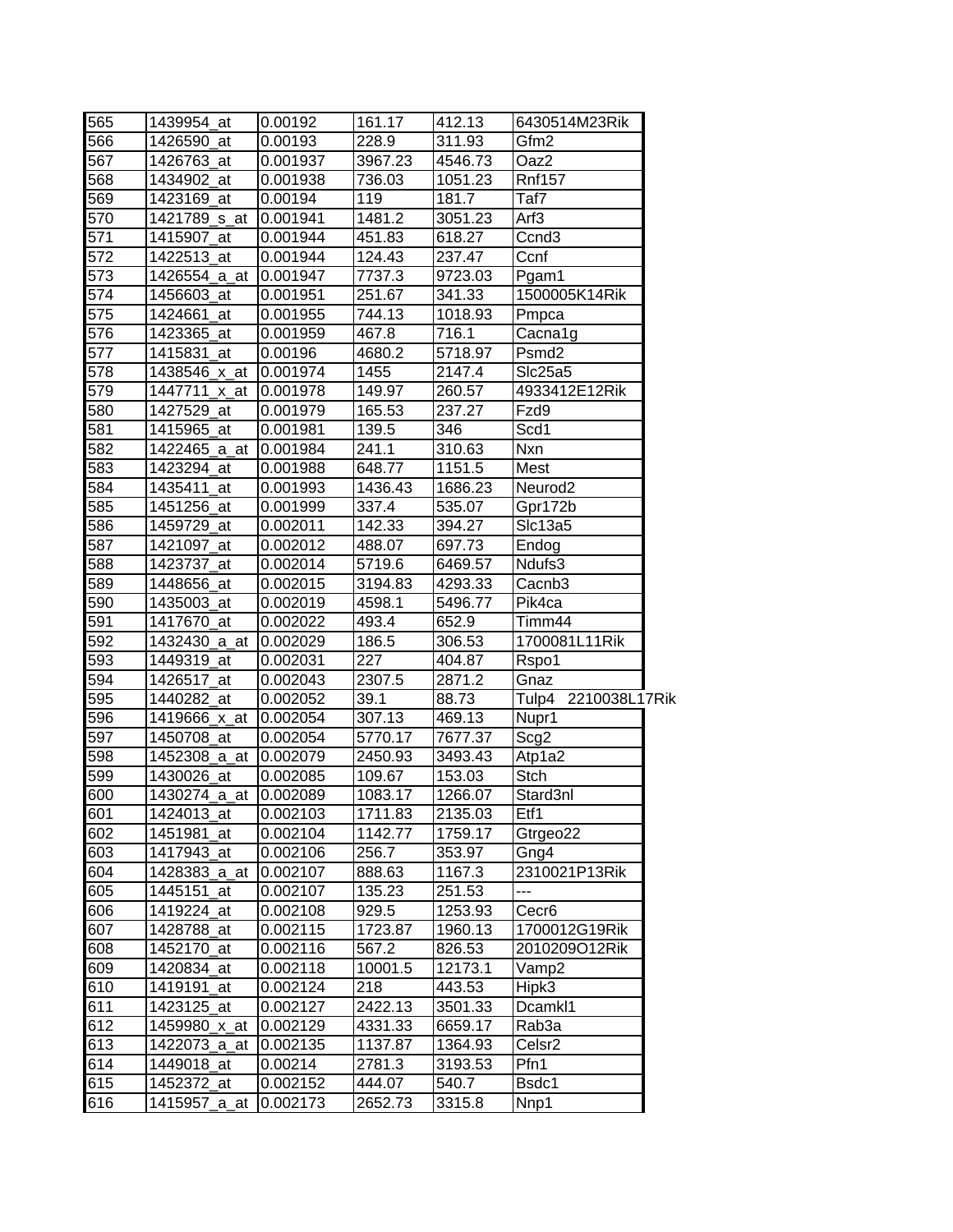| 617 | 1449448 at               | 0.002174 | 575.27  | 664.13  | Med <sub>9</sub>    |
|-----|--------------------------|----------|---------|---------|---------------------|
| 618 | 1422993 s at             | 0.002177 | 477     | 581.7   | Thoc4 Refbp2        |
| 619 | 1428850_x_at             | 0.002194 | 604.2   | 934.33  | 2410026K10Rik       |
| 620 | 1426066_a_at             | 0.002207 | 867.53  | 1181.17 | Dtna                |
| 621 | 1419451 at               | 0.002213 | 876.8   | 1149.6  | Fzr1                |
| 622 | 1455506_at               | 0.002215 | 127.73  | 236.1   | ---                 |
| 623 | 1416766_at               | 0.002228 | 2010.27 | 3024.17 | Mosc2               |
| 624 | 1450859 <sub>_S_at</sub> | 0.002232 | 3403.43 | 4265.93 | Ube2d3              |
| 625 | 1442557 at               | 0.002232 | 277.63  | 483.23  | ---                 |
| 626 | 1436571_at               | 0.002236 | 625.07  | 694.87  | ---                 |
| 627 | 1452307 at               | 0.002237 | 589.7   | 905.73  | Cables2             |
| 628 | 1438408_at               | 0.002238 | 827.47  | 973.77  | 5730467H21Rik       |
| 629 | 1451158<br>at            | 0.002239 | 173.9   | 291.83  | Trip12              |
| 630 | 1430552_a_at             | 0.002245 | 692.17  | 1082.97 | Sbf1                |
| 631 | 1435722<br>at            | 0.002251 | 1758.87 | 2125.6  | Gria4               |
| 632 | 1439741<br>x at          | 0.002251 | 109.97  | 200.83  | AI481316            |
| 633 | 1416701<br>at            | 0.002252 | 342.9   | 661.17  | Rnd3                |
| 634 | 1424982_a_at             | 0.002256 | 250.2   | 300.53  | 2700078E11Rik       |
| 635 | 1427307_a_at             | 0.002269 | 424.67  | 512.3   | Dab1                |
| 636 | 1416758_at               | 0.002274 | 172.13  | 389.83  | Arhgap27            |
| 637 | 1425933_a_at             | 0.002274 | 654.1   | 845.47  | Nt5c2               |
| 638 | 1451872 a at             | 0.002282 | 309.57  | 465.4   | Neurl               |
| 639 | 1438905_x_at             | 0.002284 | 335.2   | 568.07  | C030046I01Rik       |
| 640 | 1423845 at               | 0.002288 | 677.73  | 955.4   | Csdc2               |
| 641 | 1420839_at               | 0.002293 | 429.73  | 571.47  | Plekha3             |
| 642 | 1417015_at               | 0.002301 | 115.53  | 244.47  | Rassf <sub>3</sub>  |
| 643 | 1420403 at               | 0.002302 | 3952.13 | 7391.03 | Atp2b2              |
| 644 | 1432543_a_at             | 0.002302 | 759.87  | 938.33  | Klf13               |
| 645 | 1419188_s_at             | 0.002313 | 4316.43 | 5179.5  | Ccl27               |
| 646 | 1415988<br>at            | 0.002314 | 203.5   | 390.67  | <b>Hdlbp</b>        |
| 647 | 1421093<br>at            | 0.002318 | 483.47  | 654.13  | Slc7a10             |
| 648 | 1423588 at               | 0.00232  | 2283.77 | 2563.63 | Arpc4               |
| 649 | 1426081<br>_a_at         | 0.00232  | 1011.1  | 1469.8  | Dio <sub>2</sub>    |
| 650 | 1426648 at               | 0.002322 | 416.13  | 646.63  | Mapkapk2            |
| 651 | 1448218_s_at             | 0.002323 | 5984.93 | 8544.77 | Ywhaz               |
| 652 | 1439859_at               | 0.002327 | 384.13  | 573.6   | 9630033F20Rik       |
| 653 | 1433703_s_at             | 0.002331 | 700.13  | 954.9   | Bahd1               |
| 654 | 1452245_at               | 0.002333 | 128.63  | 205.3   | G630039L02          |
| 655 | 1454995_at               | 0.002334 | 1489.97 | 2024.67 | Ddah1               |
| 656 | 1426383_at               | 0.002341 | 1590.67 | 2065    | Cry2                |
| 657 | 1448110 at               | 0.002354 | 433.37  | 762.17  | Sema4a              |
| 658 | 1450062_a_at             | 0.002356 | 5910.53 | 6888.17 | Maged1              |
| 659 | 1447062_at               | 0.002356 | 187.6   | 262.3   | Vps24               |
| 660 | 1450247_a_at             | 0.00236  | 1168.57 | 2164.93 | Scamp5              |
| 661 | 1425608_at               | 0.002361 | 199.6   | 258.03  | Dusp3               |
| 662 | 1421042<br>at            | 0.002367 | 834.4   | 1464.37 | Arhgef <sub>2</sub> |
| 663 | 1435548_at               | 0.002371 | 200.53  | 314.73  | Mrs2l               |
| 664 | 1426023_a_at             | 0.00238  | 351.3   | 486.7   | Rabep1              |
| 665 | 1424100<br>_s_at         | 0.002385 | 2649.7  | 3687.53 | 1500001H12Rik       |
| 666 | 1425106<br>_a_at         | 0.002388 | 402.07  | 552.07  | Wars                |
| 667 | 1422576_at               | 0.00239  | 5787.13 | 6469.03 | Sca10               |
| 668 | 1420140_at               | 0.002402 | 154.8   | 320.13  | Bcdin3              |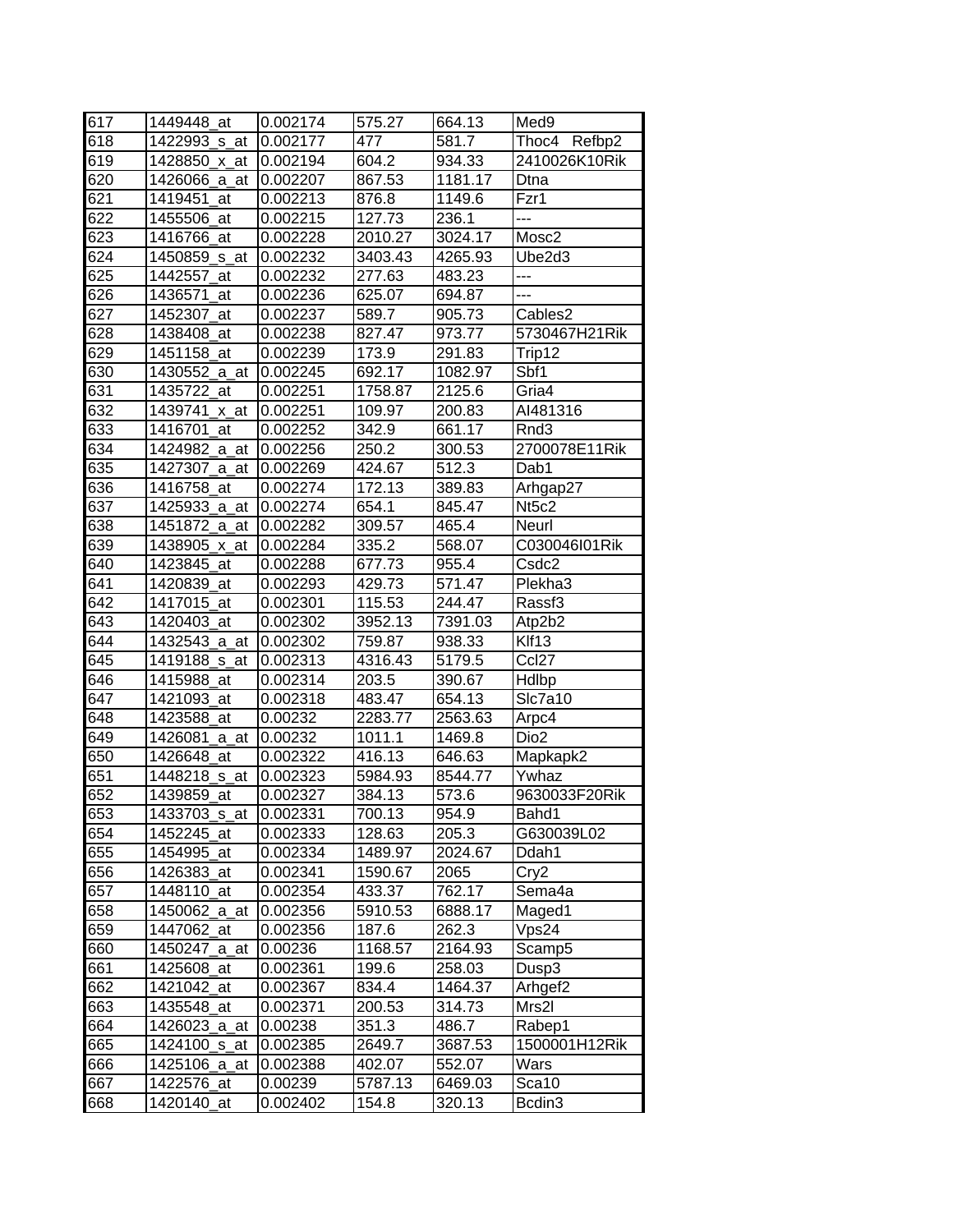| 669              | 1423927 at            | 0.002407 | 373.07  | 542.13   | SIc35b2             |  |
|------------------|-----------------------|----------|---------|----------|---------------------|--|
| 670              | 1426975 at            | 0.002407 | 512.63  | 728.67   | 4632413K17Rik       |  |
| $\overline{671}$ | 1450623 at            | 0.002417 | 5815.3  | 8698.9   | Gnb <sub>2</sub>    |  |
| 672              | 1433446_at            | 0.002427 | 1740.93 | 2728.9   | Hmgcs1              |  |
| $\overline{673}$ | 1460411_s_at          | 0.002427 | 247.03  | 390      | AW548124            |  |
| 674              | 1417986 at            | 0.00243  | 300.23  | 533.5    | <b>Nrarp</b>        |  |
| 675              | 1451168_a_at          | 0.002435 | 4478.6  | 6218.8   | Arhgdia             |  |
| 676              | 1460042_at            | 0.002435 | 40.23   | 194.57   | Slc23a3             |  |
| 677              | 1419190_at            | 0.002436 | 348.47  | 563.03   | Vti1a               |  |
| 678              | 1425784 a at          | 0.002436 | 10461.9 | 13549.33 | Olfm1               |  |
| 679              | 1440274_at            | 0.002438 | 213     | 327.13   | Rapgef4             |  |
| 680              | 1451592 at            | 0.002439 | 816.37  | 1152.33  | MGI:2446472         |  |
| 681              | 1450202_at            | 0.002441 | 1234.07 | 2031.03  | Grin1               |  |
| 682              | 1416590_a_at          | 0.00245  | 348.27  | 451      | Rab34               |  |
| 683              | 1455963_at            | 0.002453 | 621.4   | 789.2    | 6332401O19Rik       |  |
| 684              | 1435638_at            | 0.002457 | 2691.43 | 4024.47  | Gsk3a               |  |
| 685              | 1439647 at            | 0.002463 | 448.83  | 614.9    | LOC433698 LOC545611 |  |
| 686              | 1428070 at            | 0.002484 | 640.17  | 776.8    | Syvn1               |  |
| 687              | 1423892_at            | 0.002487 | 4530.7  | 5759.97  | Apbb1               |  |
| 688              | 1421622 a at          | 0.002501 | 1785.07 | 2616.03  | Rapgef4             |  |
| 689              | 1426327_s_at          | 0.002513 | 412.73  | 476.87   | Cntf Zfp91          |  |
| 690              | 1453097_a_at          | 0.002516 | 1468.4  | 2062.97  | Ubtf                |  |
| 691              | 1420876_a_at          | 0.002522 | 637.6   | 825.67   | 6-Sep               |  |
| 692              | 1424116_x_at          | 0.002522 | 2259.67 | 2786.23  | Ppp5c               |  |
| 693              | 1433821 at            | 0.002522 | 342.4   | 469.6    | 1110012D08Rik       |  |
| 694              | 1456813 at            | 0.002529 | 384.9   | 557.13   | ---                 |  |
| 695              | 1429568_x_at          | 0.002537 | 778.07  | 939.83   | 2510010F15Rik       |  |
| 696              | 1418444 a at          | 0.00254  | 5969.83 | 8045.23  | MGI:1891827         |  |
| 697              | 1449054_a_at 0.002542 |          | 1521.13 | 1965.4   | Pcbp4               |  |
| 698              | 1447625 at            | 0.002542 | 645.8   | 3448     | $E2f\overline{5}$   |  |
| 699              | 1448298 at            | 0.002552 | 752.7   | 1183.6   | Tnk2                |  |
| 700              | 1436077_a_at          | 0.002557 | 626.77  | 930.63   | Fcho1               |  |
| 701              | 1451748_a at          | 0.002561 | 2373.63 | 2837.23  | D12Ertd771e         |  |
| 702              | 1450846_at            | 0.002565 | 1370.6  | 2077.1   | Bzw1                |  |
| 703              | 1431415 a at          | 0.002566 | 751.17  | 1063.93  | Tbpl1               |  |
| 704              | 1417954 at            | 0.002568 | 4231.53 | 7032.43  | Sst                 |  |
| 705              | 1423239_at            | 0.002579 | 757.77  | 1144.7   | Impdh1              |  |
| 706              | 1450451<br>at         | 0.002579 | 348.3   | 818.73   | Spock2              |  |
| 707              | 1420388_at            | 0.002585 | 494.6   | 674.9    | Prss12              |  |
| 708              | 1421768_a_at          | 0.002588 | 739.37  | 1243.73  | Homer1              |  |
| 709              | 1436393 a at          | 0.00259  | 2515.73 | 3206.37  | Trim37              |  |
| 710              | 1455750_at            | 0.002591 | 262.67  | 369.13   | BC053994            |  |
| 711              | 1451248_at            | 0.002601 | 824.9   | 1106.23  | BC006705            |  |
| 712              |                       |          |         |          |                     |  |
|                  | 1416250_at            | 0.002606 | 588.77  | 908.23   | Btg2                |  |
| 713              | 1450187_a_at          | 0.00261  | 1653.57 | 2123.07  | Galt                |  |
| 714              | 1416013_at            | 0.002617 | 7423.63 | 11883.13 | Pld <sub>3</sub>    |  |
| 715              | 1444513_at            | 0.002617 | 363.27  | 602.57   | Cnksr2              |  |
| 716              | 1418784_at            | 0.00262  | 2074.8  | 2728.1   | Grik <sub>5</sub>   |  |
| 717              | 1434156_at            | 0.002627 | 3564.7  | 4123.33  | Rab11fip4           |  |
| 718              | 1448851_a_at          | 0.002629 | 1349.43 | 1666.23  | Dnajc <sub>5</sub>  |  |
| 719              | 1435598_at            | 0.002632 | 820.23  | 1238     | Shc2                |  |
| 720              | 1436703_x_at          | 0.002635 | 1794.8  | 2970.6   | Snapc2              |  |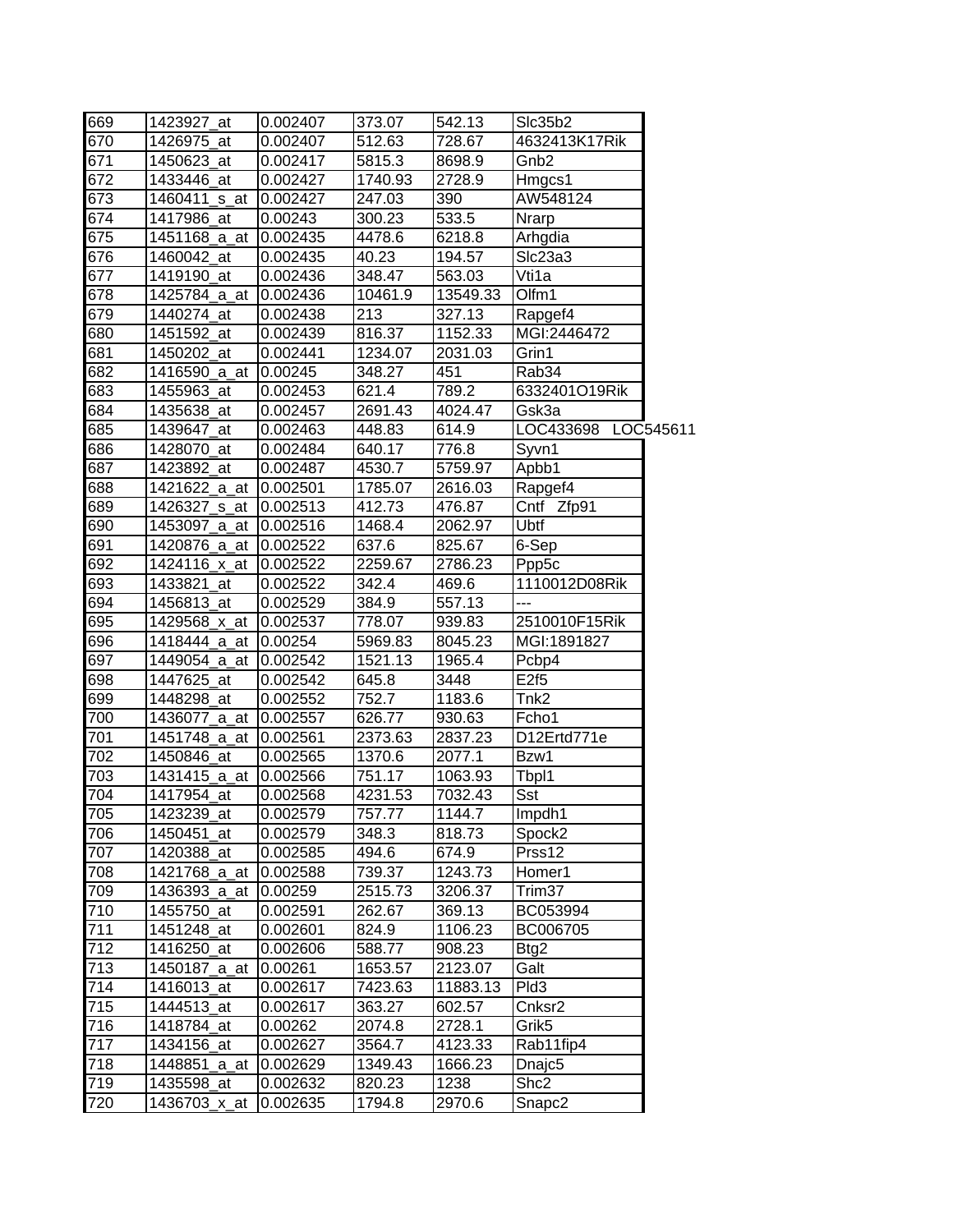| 721 | 1456338 at       | 0.002636 | 455.27  | 546.23   | 9130023D20Rik     |
|-----|------------------|----------|---------|----------|-------------------|
| 722 | 1423881<br>at    | 0.002638 | 867.77  | 1315.93  | Saps3             |
| 723 | 1450727_a_at     | 0.002639 | 1145.63 | 1497.3   | Poldip2           |
| 724 | 1456767_at       | 0.002639 | 538.87  | 731.83   | Lrfn3             |
| 725 | 1452057_at       | 0.002647 | 2197.07 | 2843.67  | Actr1b            |
| 726 | 1419344 at       | 0.002654 | 347.17  | 641.97   | Tcte1             |
| 727 | 1431257_at       | 0.002655 | 45.47   | 101.23   | 6230409E13Rik     |
| 728 | 1426522_at       | 0.002678 | 1876.67 | 2242.1   | Hadhb             |
| 729 | 1417303_at       | 0.002693 | 243.4   | 500.23   | Mvd               |
| 730 | 1448413_at       | 0.002693 | 591.5   | 734.93   | 2410016O06Rik     |
| 731 | 1424151 at       | 0.002699 | 1227.3  | 1590.07  | MGI:2385237       |
| 732 | 1433915_s_at     | 0.002706 | 1040.17 | 1355.37  | Epn <sub>2</sub>  |
| 733 | 1438514<br>at    | 0.002706 | 113.7   | 213.67   | Npc1l1            |
| 734 | 1454770<br>at    | 0.002708 | 1351.67 | 2069.47  | Cckbr             |
| 735 | 1417119<br>at    | 0.002709 | 261.6   | 359.73   | Zfpl1             |
| 736 | 1423746_at       | 0.002714 | 922     | 1176.13  | Txndc5            |
| 737 | 1417481<br>at    | 0.002715 | 3703.33 | 4601.47  | Ramp1             |
| 738 | 1451753_at       | 0.002718 | 668.07  | 991.7    | Plxna2            |
| 739 | 1435651<br>_a_at | 0.002719 | 221.7   | 418.7    | Smarcad1          |
| 740 | 1424222_s_at     | 0.00272  | 1392.97 | 2073.5   | Rad23b            |
| 741 | 1435549 at       | 0.002721 | 181.17  | 249.87   | Trpm4             |
| 742 | 1423283_at       | 0.002724 | 3752.97 | 4560.8   | Pitpna            |
| 743 | 1448237_x_at     | 0.00273  | 7516.73 | 11216.27 | Ldh <sub>2</sub>  |
| 744 | 1421992_a_at     | 0.002744 | 645.43  | 1054.8   | lgfbp4            |
| 745 | 1426051_a_at     | 0.002748 | 1056.53 | 1418     | Cenpb             |
| 746 | 1426450_at       | 0.002748 | 1676.03 | 2290.27  | Plcl <sub>2</sub> |
| 747 | 1418452 at       | 0.002752 | 752.83  | 964.8    | Gng2              |
| 748 | 1450728_at       | 0.002754 | 739.97  | 1031.5   | Fjx1              |
| 749 | 1422168_a_at     | 0.002756 | 325.93  | 926.27   | <b>Bdnf</b>       |
| 750 | 1441910_x_at     | 0.002762 | 349.6   | 668.5    | Ccne1             |
| 751 | 1441312<br>at    | 0.002775 | 383.33  | 557.6    | ---               |
| 752 | 1421176<br>at    | 0.002784 | 912.8   | 1580.03  | Rasgrp1           |
| 753 | 1422593<br>at    | 0.00279  | 4407.7  | 5213.03  | Ap3s1             |
| 754 | 1451280<br>at    | 0.002796 | 4976.9  | 6116.97  | MGI:107562        |
| 755 | 1418137_at       | 0.002798 | 1905.77 | 2373.93  | Mrp63             |
| 756 | 1425777 at       | 0.002798 | 606.2   | 855.97   | Cacnb1            |
| 757 | 1448312_at       | 0.002798 | 6475.17 | 7870.2   | Pcsk2             |
| 758 | 1426761<br>at    | 0.002802 | 858.97  | 1047.8   | Aof <sub>2</sub>  |
| 759 | 1452216_at       | 0.002809 | 268.8   | 409.9    | BC025519          |
| 760 | 1418274 at       | 0.002814 | 1278.57 | 1490.13  | Nutf <sub>2</sub> |
| 761 | 1437536 at       | 0.002816 | 862.83  | 1284.07  | Fkrp              |
| 762 | 1448596_at       | 0.002817 | 767.17  | 1095.7   | SIc6a8            |
| 763 | 1451344_at       | 0.002819 | 471.03  | 659.53   | BC025600          |
| 764 | 1416466_at       | 0.002831 | 8090.97 | 8588.87  | Vapa              |
| 765 | 1448978_at       | 0.002831 | 5247.8  | 6833.5   | Ngef              |
| 766 | 1452684_at       | 0.002834 | 369.37  | 674.17   | Akt1s1            |
| 767 | 1460724_at       | 0.002839 | 1381.97 | 2125.53  | Ap2a1             |
| 768 | 1450114_at       | 0.002842 | 197.6   | 380.47   | Ksr               |
| 769 | 1459019_at       | 0.002847 | 1328.6  | 2023.1   | Sprn              |
| 770 | 1418532_at       | 0.002848 | 208.17  | 388.4    | Fzd <sub>2</sub>  |
| 771 | 1427385_s_at     | 0.002851 | 274.7   | 596      | Actn1             |
|     |                  |          |         |          |                   |
| 772 | 1416562_at       | 0.002852 | 2786.23 | 3569.03  | Gad1              |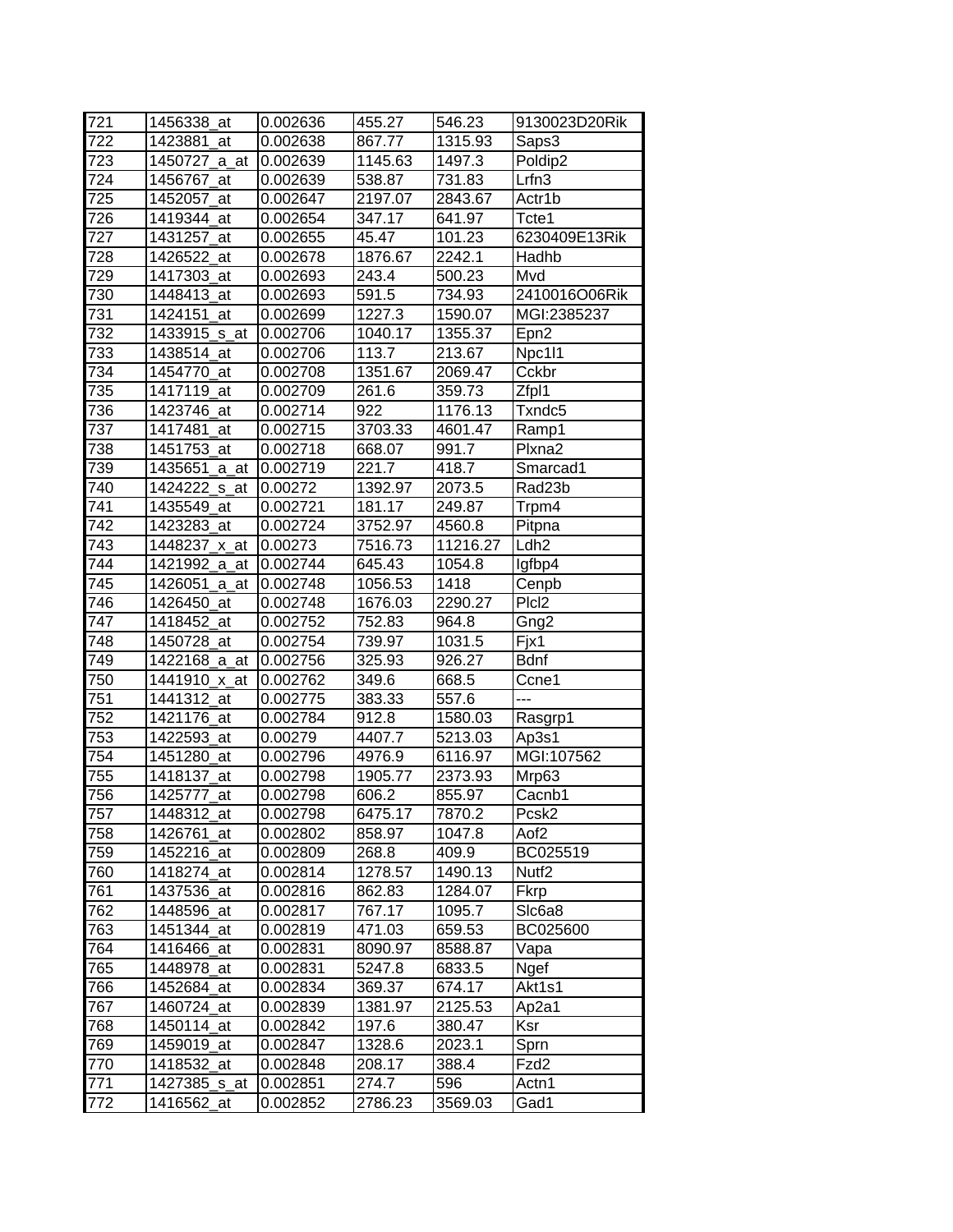| 773 | 1429228 at       | 0.002852 | 239.13         | 306.17   | 4930534B04Rik      |
|-----|------------------|----------|----------------|----------|--------------------|
| 774 | 1436387 at       | 0.002858 | 2269.53        | 6342.33  | C330006P03Rik      |
| 775 | 1434950<br>_a_at | 0.002859 | 1490.07        | 1919.97  | Armc8              |
| 776 | 1445004_a_at     | 0.002865 | 76.03          | 159.33   | A330068P14Rik      |
| 777 | 1428381<br>a at  | 0.002883 | 1989.17        | 2291.6   | 2700038C09Rik      |
| 778 | 1421925_at       | 0.0029   | 165.57         | 306.27   | Mapk11             |
| 779 | 1455289_at       | 0.002902 | 873.8          | 1162.6   | Ankrd13b           |
| 780 | 1429555_at       | 0.002916 | 1222.67        | 1752.77  | 1110019C08Rik      |
| 781 | 1426167_a_at     | 0.002921 | 558.47         | 645.3    | Camk4              |
| 782 | 1436380<br>at    | 0.002922 | 553.17         | 890.93   | Cdc42bpa           |
| 783 | 1432569_at       | 0.002927 | 49.73          | 107.13   | 1700121K02Rik      |
| 784 | 1424051<br>at    | 0.002933 | 475.8          | 659.1    | Col4a2             |
| 785 | 1427100<br>at    | 0.002934 | 578.57         | 1189.77  | Metrn              |
| 786 | 1440676<br>at    | 0.002934 | 79.47          | 116.03   | A830043J08Rik      |
| 787 | 1451285_at       | 0.002939 | 1861.4         | 2961     | Fus                |
| 788 | 1432181<br>s at  | 0.002949 | 358.5          | 567.77   | Ecgf1              |
| 789 | 1417933 at       | 0.00295  | 1315.83        | 2089.07  | Igfbp6             |
| 790 | 1421339<br>at    | 0.002954 | 334.07         | 643.4    | Extl3              |
| 791 | 1460239_at       | 0.002956 | 5026.9         | 5806.67  | Tspan13            |
| 792 | 1438017<br>at    | 0.002963 | 1159.63        | 1605.33  | Rusc1              |
| 793 | 1423972_at       | 0.002969 | 1072.2         | 1229.7   | Etfa               |
| 794 | 1436137 at       | 0.002976 | 4611.23        | 5915.2   | Slc6a17            |
| 795 | 1424332 at       | 0.002984 | 318.83         | 534.27   | Rab40c             |
| 796 | 1451693_a_at     | 0.002987 | 2185.17        | 2616.53  | Fgf12              |
|     | 1451207_at       |          |                | 1585.73  |                    |
| 797 |                  | 0.003012 | 1072<br>351.27 |          | Cbara1             |
| 798 | 1432211<br>_a_at | 0.003013 |                | 520.07   | Fbxo9              |
| 799 | 1428842_a at     | 0.003016 | 4538.83        | 6958.8   | Ngfrap1            |
| 800 | 1423299<br>at    | 0.003017 | 1459.17        | 1650.33  | Txnl1              |
| 801 | b2<br>AFFX-MUR   | 0.003018 | 867.47         | 1064.03  | ---                |
| 802 | 1435268_at       | 0.003021 | 1010.6         | 1161.03  |                    |
| 803 | 1433619<br>at    | 0.003022 | 256.47         | 399.2    | AI894139           |
| 804 | 1437107<br>at    | 0.003024 | 1623.5         | 2102.6   | Rab <sub>6</sub> b |
| 805 | 1416183<br>a at  | 0.003033 | 7815.4         | 12385.27 | Ldh <sub>2</sub>   |
| 806 | 1438788 at       | 0.003033 | 345.07         | 495.57   | D5Wsu152e          |
| 807 | 1421388_at       | 0.003034 | 319.57         | 567.97   | Mef <sub>2d</sub>  |
| 808 | 1428155 at       | 0.003042 | 662.37         | 929.77   | Commd9             |
| 809 | 1460424 at       | 0.003044 | 1841.13        | 2702.3   | 1810008O21Rik      |
| 810 | 1423231<br>at    | 0.003049 | 11396.67       | 19322.3  | Nrgn               |
| 811 | 1422331<br>_at   | 0.003058 | 152.5          | 288.33   | Pou3f3             |
| 812 | 1433714_at       | 0.003063 | 4300.47        | 6019.03  | Sult4a1            |
| 813 | 1434181<br>_at   | 0.003065 | 938.87         | 1297.03  | Plekhc1            |
| 814 | 1417567_at       | 0.003074 | 715.2          | 1211.97  | Ctnnbip1           |
| 815 | 1448362_at       | 0.003074 | 1699.83        | 2497.63  | Dnajc7             |
| 816 | 1453634_a_at     | 0.003083 | 771.83         | 1063.77  | Erp29              |
| 817 | 1452653_at       | 0.003084 | 2397.5         | 3530.37  | Slc25a22           |
| 818 | 1417533_a_at     | 0.003088 | 495.33         | 650.13   | Itgb5              |
| 819 | 1457318_at       | 0.003091 | 255.83         | 345.37   | A330008L17Rik      |
| 820 | 1450838_x_at     | 0.003093 | 302.07         | 465.97   | Rpl37 LOC383438    |
| 821 | 1426889<br>at    | 0.0031   | 438.43         | 649.37   | 4930566A11Rik      |
| 822 | 1452269_at       | 0.003101 | 7181.97        | 9905.13  | Spnb <sub>3</sub>  |
| 823 | 1420070_a_at     | 0.003106 | 78.67          | 151.03   | Gm696              |
| 824 | 1422763_at       | 0.003107 | 864.23         | 1181.13  | Gipc1              |
|     |                  |          |                |          |                    |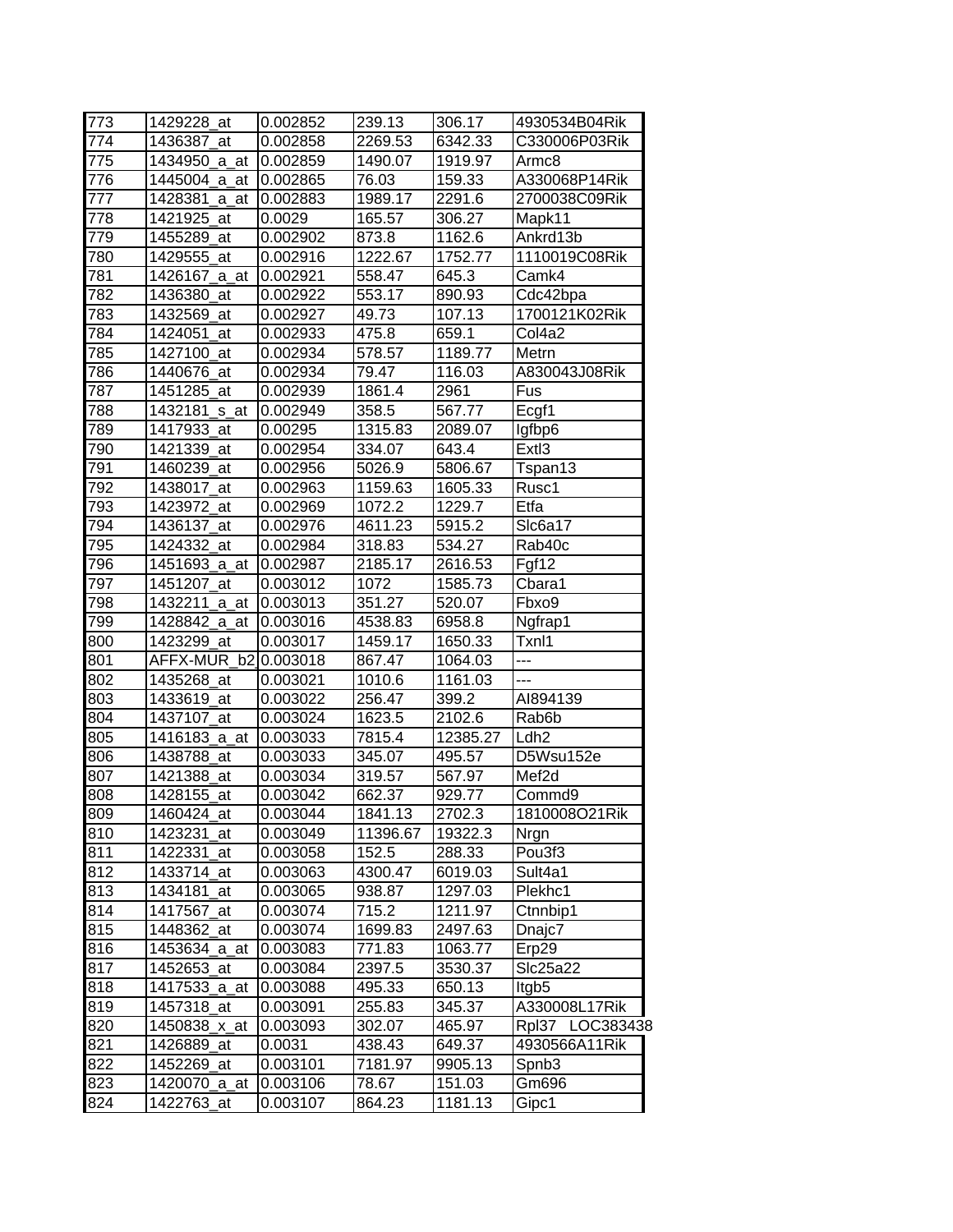| 825<br>507.47<br>775.13<br>1454023 a at<br>0.003107<br>826<br>Ftl1<br>1422302 s at<br>0.003115<br>3309.27<br>4016.57<br>827<br>1433460_at<br>0.003118<br>5259.53<br>6196.57<br>Ttc7b<br>828<br>1420530_at<br>0.003131<br>887.67<br>1077.5<br>Neud4<br>829<br>Etv <sub>5</sub><br>1428142_at<br>0.003133<br>1934.7<br>2443<br>830<br>0.003136<br>2264.93<br>3218.93<br>Dio <sub>2</sub><br>1418937_at<br>831<br>0.003136<br>338.5<br>507.47<br>Crhr1<br>1427782_a_at | D1Bwg1363e<br>Ftl <sub>2</sub> |
|---------------------------------------------------------------------------------------------------------------------------------------------------------------------------------------------------------------------------------------------------------------------------------------------------------------------------------------------------------------------------------------------------------------------------------------------------------------------|--------------------------------|
|                                                                                                                                                                                                                                                                                                                                                                                                                                                                     |                                |
|                                                                                                                                                                                                                                                                                                                                                                                                                                                                     |                                |
|                                                                                                                                                                                                                                                                                                                                                                                                                                                                     |                                |
|                                                                                                                                                                                                                                                                                                                                                                                                                                                                     |                                |
|                                                                                                                                                                                                                                                                                                                                                                                                                                                                     |                                |
|                                                                                                                                                                                                                                                                                                                                                                                                                                                                     |                                |
|                                                                                                                                                                                                                                                                                                                                                                                                                                                                     |                                |
| 832<br>641.37<br>1437966_at<br>0.003148<br>1030.87                                                                                                                                                                                                                                                                                                                                                                                                                  | B230206N24Rik                  |
| 833<br>1452812 at<br>0.003154<br>2331.43<br>4876.47<br>Lphn1                                                                                                                                                                                                                                                                                                                                                                                                        |                                |
| 834<br>0.003156<br>2004.63<br>2475.4<br>Habp4<br>1418927_a_at                                                                                                                                                                                                                                                                                                                                                                                                       |                                |
| 835<br>0.003159<br>384.83<br>483.33<br>1447937 a at                                                                                                                                                                                                                                                                                                                                                                                                                 | 4933409K07Rik                  |
| 836<br>Car12<br>1428485_at<br>0.003161<br>111.47<br>227.07                                                                                                                                                                                                                                                                                                                                                                                                          |                                |
| 837<br>1420845<br>0.003165<br>366.1<br>547.77<br>at<br>Mrps2                                                                                                                                                                                                                                                                                                                                                                                                        |                                |
| 838<br>215.77<br>1451820<br>0.003169<br>421.87<br>Diras1<br>at                                                                                                                                                                                                                                                                                                                                                                                                      |                                |
| 839<br>1429634 at<br>0.003171<br>631.3<br>971.3<br>Zfp580                                                                                                                                                                                                                                                                                                                                                                                                           |                                |
| 840<br>256.57<br>1420852_a_at<br>0.003176<br>395<br>B3gnt1                                                                                                                                                                                                                                                                                                                                                                                                          |                                |
| 32<br>62.37<br>841<br>0.003178<br>1458772<br>Lphn3<br>at                                                                                                                                                                                                                                                                                                                                                                                                            |                                |
| 842<br>1433886<br>0.003185<br>1031.27<br>1254.47<br>Eif <sub>2b5</sub><br>at                                                                                                                                                                                                                                                                                                                                                                                        |                                |
| 843<br>1421071<br>0.003193<br>423.6<br>764.73<br>Vhlh<br>at                                                                                                                                                                                                                                                                                                                                                                                                         |                                |
| 844<br>Wsb2<br>1421847<br>0.003196<br>6006<br>7130.97<br>at                                                                                                                                                                                                                                                                                                                                                                                                         |                                |
| 845<br>1451045<br>2114.77<br>0.003198<br>2850.97<br>Syt13<br>at                                                                                                                                                                                                                                                                                                                                                                                                     |                                |
| 846<br>Phf <sub>3</sub><br>1452441<br>0.003199<br>110.87<br>214.37<br>at                                                                                                                                                                                                                                                                                                                                                                                            |                                |
| 847<br>1455202 at<br>1037.67<br>Gm50<br>0.003204<br>798.2                                                                                                                                                                                                                                                                                                                                                                                                           |                                |
| 848<br>757.63<br>927.8<br>1450023_at<br>0.00321<br>Gtpbp1                                                                                                                                                                                                                                                                                                                                                                                                           |                                |
| 849<br>232.03<br>1422268_a_at<br>0.003211<br>316.17<br>Rps6kb2                                                                                                                                                                                                                                                                                                                                                                                                      |                                |
| 1727.17<br>850<br>1427057_at<br>0.003216<br>2462.83                                                                                                                                                                                                                                                                                                                                                                                                                 | C630002B14Rik                  |
| 851<br>1426263 at<br>0.00323<br>4865.37<br>6316.6<br>lgsf4c                                                                                                                                                                                                                                                                                                                                                                                                         |                                |
| 852<br>1455363_at<br>0.003245<br>1604.6<br>2388.77<br>Bai1                                                                                                                                                                                                                                                                                                                                                                                                          |                                |
| 853<br>Tex264<br>1425068_a_at<br>0.003246<br>1483.97<br>1969.83                                                                                                                                                                                                                                                                                                                                                                                                     |                                |
|                                                                                                                                                                                                                                                                                                                                                                                                                                                                     |                                |
| 854<br>287.63<br>1416400<br>403.23<br>_at<br>0.003249<br>Pycrl                                                                                                                                                                                                                                                                                                                                                                                                      |                                |
| 855<br>1417311<br>4179.23<br>at<br>0.003255<br>2945.3<br>Crip2                                                                                                                                                                                                                                                                                                                                                                                                      |                                |
| 856<br>582.8<br>1422705<br>0.003273<br>308.5<br>at<br>Tmepai                                                                                                                                                                                                                                                                                                                                                                                                        |                                |
| 857<br>1421063_s_at<br>0.003276<br>15903.57<br>20599.9                                                                                                                                                                                                                                                                                                                                                                                                              | Snrpn Snurf                    |
| 858<br>1451092<br>1317.07<br>_a_at<br>0.003279<br>2084.67<br>Rangap1                                                                                                                                                                                                                                                                                                                                                                                                |                                |
| 859<br>1417002_at<br>0.00328<br>2844.4<br>3475.2                                                                                                                                                                                                                                                                                                                                                                                                                    | 0610012G03Rik                  |
| 860<br>0.003296<br>99.03<br>163.47<br>Ndor1<br>1428292_at                                                                                                                                                                                                                                                                                                                                                                                                           |                                |
| 861<br>1448242_at<br>0.003299<br>848.53<br>1330.2<br>Sec61a1                                                                                                                                                                                                                                                                                                                                                                                                        |                                |
| 862<br>Gnl2<br>1426579_at<br>0.003307<br>626.5<br>1038.93                                                                                                                                                                                                                                                                                                                                                                                                           |                                |
| 863<br>1441959_s_at<br>0.00331<br>461.6<br>691.87                                                                                                                                                                                                                                                                                                                                                                                                                   | 1200003C05Rik                  |
| 864<br>1416960_at<br>0.003314<br>1367.7<br>1805.23<br>B3gat3                                                                                                                                                                                                                                                                                                                                                                                                        |                                |
| 865<br>1460700_at<br>666.17<br>Stat3<br>0.003314<br>510.37                                                                                                                                                                                                                                                                                                                                                                                                          |                                |
| 866<br>1416685_s_at<br>1341.1<br>1639.63<br>Fbl<br>0.003322                                                                                                                                                                                                                                                                                                                                                                                                         | LOC545184                      |
| 867<br>1460652_at<br>627.1<br>828.7<br>Esrra<br>0.003322                                                                                                                                                                                                                                                                                                                                                                                                            |                                |
| Efna3<br>868<br>1431170_at<br>932.47<br>1364.27<br>0.003332                                                                                                                                                                                                                                                                                                                                                                                                         |                                |
| 869<br>Sv2b<br>1435687_at<br>3551.17<br>4306.93<br>0.003332                                                                                                                                                                                                                                                                                                                                                                                                         |                                |
| 870<br>1460206<br>488.83<br>1028.03<br>_at<br>0.003333<br>Grasp                                                                                                                                                                                                                                                                                                                                                                                                     |                                |
| 871<br>1450408_at<br>0.003346<br>366.97<br>573.67<br>Clcn7                                                                                                                                                                                                                                                                                                                                                                                                          |                                |
| 872<br>1424239_at<br>0.003356<br>817.3<br>950.93                                                                                                                                                                                                                                                                                                                                                                                                                    | 2310066E14Rik                  |
| 873<br>12786.47<br>1448280_at<br>17168.83<br>0.003357<br>Syp                                                                                                                                                                                                                                                                                                                                                                                                        |                                |
| Wars<br>874<br>1415694_at<br>1154.93<br>1446.37<br>0.003359                                                                                                                                                                                                                                                                                                                                                                                                         |                                |
| 875<br>Nf <sub>2</sub><br>0.003361<br>88.23<br>212.67<br>1451829_a_at                                                                                                                                                                                                                                                                                                                                                                                               |                                |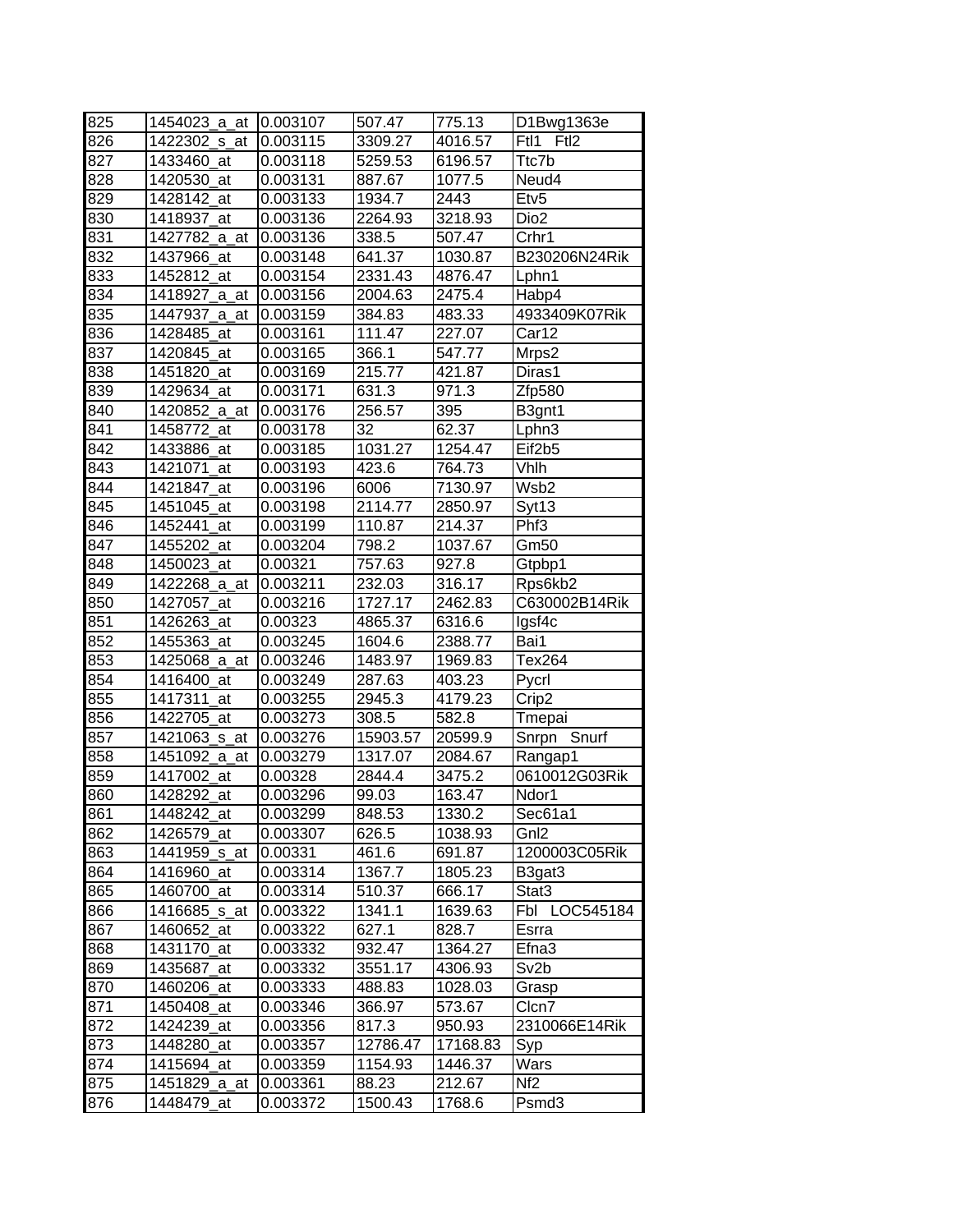| 877 | 1424225_at             | 0.003375 | 904.67  | 1119.4   | Asb8                |           |
|-----|------------------------|----------|---------|----------|---------------------|-----------|
| 878 | 1417690_at             | 0.003384 | 834.23  | 1394.93  | Prkag1              |           |
| 879 | 1441331 at             | 0.003391 | 652.67  | 911.8    | A230061C15Rik       |           |
| 880 | 1440159_at             | 0.003394 | 33.9    | 70.83    | 1700010B09Rik       |           |
| 881 | 1418335_a_at 0.003409  |          | 459.5   | 631.03   | Dph1 MGI:2179725    |           |
| 882 | 1418711 at             | 0.003414 | 278.6   | 461.7    | Pdgfa               |           |
| 883 | 1448751_at             | 0.003414 | 1237.9  | 1632.3   | Ap3m2               |           |
| 884 | 1417392_a_at 10.003428 |          | 66.3    | 107.03   | SIc7a7              |           |
| 885 | 1436468_at             | 0.003432 | 1383.6  | 2139.73  | Zdhhc8              |           |
| 886 | 1415823 at             | 0.003435 | 5453.73 | 8010.97  | Scd <sub>2</sub>    |           |
| 887 | 1435229_at             | 0.003439 | 1426.4  | 1766.47  | A930008A22Rik       |           |
| 888 | 1424365 at             | 0.003444 | 3319.7  | 4413.8   | 1810037I17Rik       |           |
| 889 | 1421415_s_at           | 0.003453 | 164.27  | 291.37   | Gcnt2               |           |
| 890 | 1416750_at             | 0.003463 | 633.17  | 979.07   | Oprs1               |           |
| 891 | 1425781_a_at 10.003463 |          | 537.2   | 799.47   | Plcb1               |           |
| 892 | 1450945_at             | 0.00347  | 376.43  | 522.93   | Prkca               |           |
| 893 | 1451395_at             | 0.003478 | 995.2   | 1276.87  | D5Bwg0834e          |           |
| 894 | 1450212_at             | 0.003482 | 360.03  | 717.37   | Fmnl1               |           |
| 895 | 1422169_a_at 10.003483 |          | 291.53  | 597.47   | <b>Bdnf</b>         |           |
| 896 | 1451181 at             | 0.003492 | 180.77  | 500.93   | 2410008J05Rik       |           |
| 897 | 1420933_a_at 0.003497  |          | 253.7   | 366.93   | Eya3                |           |
| 898 | 1450863_a_at 0.003512  |          | 8700.2  | 11188.57 | Dcamkl1             |           |
| 899 | 1425361_at             | 0.003519 | 195.37  | 275.9    | Zfp397              |           |
| 900 | 1428511 at             | 0.003521 | 902.2   | 1036.53  | Phkg2               |           |
| 901 | 1421281_at             | 0.003536 | 7763.6  | 8285.4   | Gabra1              |           |
| 902 | 1418744_s_at           | 0.003546 | 1229.37 | 1716.03  | MGI:1930803         |           |
| 903 | 1423054_at             | 0.003546 | 1221.37 | 1634.1   | Wdr1                |           |
| 904 | 1424550 at             | 0.003546 | 366.43  | 539.87   | Zfyve27             |           |
| 905 | 1423427_at             | 0.00355  | 262.93  | 418.83   | Adcyap1             |           |
| 906 | 1428356_at             | 0.003556 | 527.8   | 705.37   | Osbp2               |           |
| 907 | 1434504_at             | 0.003558 | 773.67  | 1040.17  | Zfyve28             |           |
| 908 | 1418795_at             | 0.003566 | 229.33  | 411.23   | Cds2                |           |
| 909 | 1431752_a_at 0.003577  |          | 645.4   | 970.2    | 2900073H19Rik       |           |
| 910 | 1429534_a_at 0.00358   |          | 1398.53 | 1895     | Immt                |           |
| 911 | 1448692_at             | 0.003585 | 947.93  | 1232.1   | Ubqln4              |           |
| 912 | 1457212_at             | 0.003591 | 420.97  | 655.5    | Nrxn <sub>3</sub>   |           |
| 913 | 1423453_at             | 0.003593 | 779.6   | 1004.83  | C78541              |           |
| 914 | 1431072_a_at 0.0036    |          | 194.73  | 250.73   | 2610529H08Rik       |           |
| 915 | 1453556 x at 0.0036    |          | 482.13  | 884.63   | 2410026K10Rik       |           |
| 916 | 1454046_x_at           | 0.0036   | 1001.7  | 1280.33  | 4933424M23Rik       | LOC260345 |
| 917 | 1452399_at             | 0.003601 | 290.57  | 429.43   | Rgs6                |           |
| 918 | 1422102 a at           | 0.003602 | 210.23  | 303.6    | Stat <sub>5</sub> b |           |
| 919 | 1428195_at             | 0.003609 | 385.57  | 704.83   | 4631427C17Rik       |           |
| 920 | 1421877_at             | 0.003612 | 1371.43 | 1699.63  | Mapk9               |           |
| 921 | 1452219_at             | 0.003616 | 680.6   | 1296.2   | Tmem63b             |           |
| 922 | 1416184_s_at           | 0.003625 | 823.23  | 1113.8   | Hmga1               |           |
| 923 | 1441325_at             | 0.003638 | 151.7   | 237.53   | 9430034D17Rik       |           |
| 924 | 1451182_s_at           | 0.003639 | 288.57  | 410.93   | C730048E16Rik       |           |
| 925 | 1435867_at             | 0.003648 | 1007.2  | 1518.8   | A630082K20Rik       |           |
| 926 | 1460260_s_at           | 0.003649 | 1628.7  | 2012.03  | Kpna1               |           |
| 927 | 1441993_at             | 0.003656 | 266.27  | 410.77   | Ap3s2               |           |
| 928 | 1449888_at             | 0.00366  | 220.7   | 486      | Epas1               |           |
|     |                        |          |         |          |                     |           |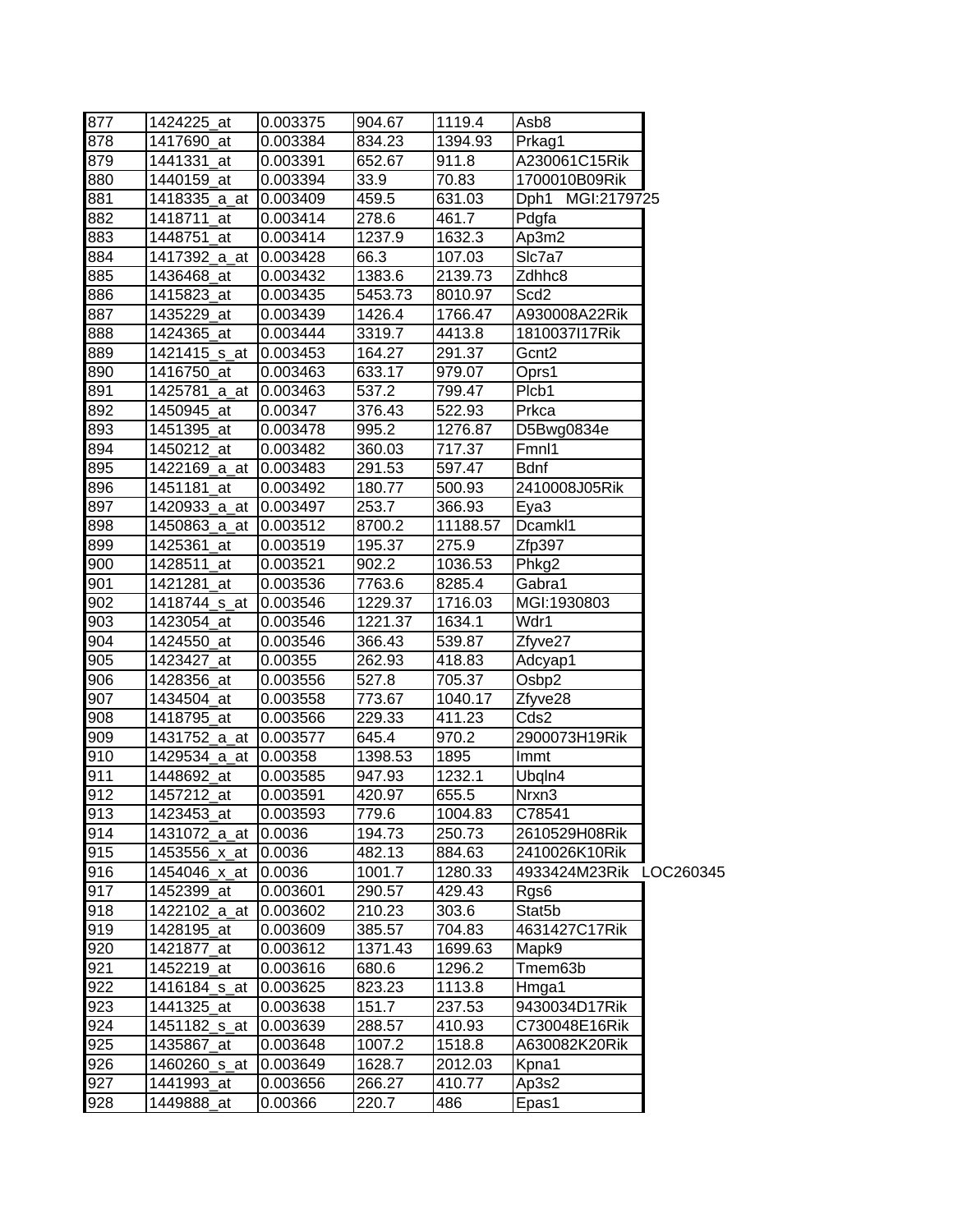| 929              | 1451002_at                 | 0.003668             | 7562.1            | 10472.33      | Aco <sub>2</sub>                    |
|------------------|----------------------------|----------------------|-------------------|---------------|-------------------------------------|
| 930              | 1433485_x_at               | 0.003673             | 234.67            | 475.3         | Gpr56                               |
| 931              | 1434417 at                 | 0.003684             | 552.67            | 642.33        | ---                                 |
| 932              | 1421580_at                 | 0.003688             | 160.4             | 431.37        | Cntnap1                             |
| 933              | 1438122 at                 | 0.003689             | 115.07            | 154.67        | 2900006K08Rik                       |
| $\overline{934}$ | 1437901<br>_a_at           | 0.003708             | 2444.97           | 2875.97       | Vps41                               |
| 935              | 1438565_at                 | 0.003711             | 1297.23           | 1623.27       | A830010M20Rik                       |
| 936              | 1431644_a_at               | 0.003724             | 713.27            | 950.17        | Ica1                                |
| 937              | 1417381<br>at              | 0.003732             | 1005.2            | 1109.6        | C <sub>1qa</sub>                    |
| 938              | 1443851_at                 | 0.003735             | 141.6             | 288.73        | 8430415E04Rik                       |
| 939              | 1454803_a_at               | 0.003736             | 787.5             | 1544.53       | Hdac11                              |
| 940              | 1423550<br>at              | 0.003745             | 718.13            | 993           | Slc1a4                              |
| 941              | 1428937<br>at              | 0.003748             | 5497.77           | 6371.1        | Atp2b1                              |
| 942              | 1439029<br>_at             | 0.003757             | 319.53            | 486.47        | Gpt2                                |
| 943              | 1424386<br>at              | 0.003758             | 773.37            | 1006.47       | BC020184                            |
| 944              | 1453307_a_at               | 0.003758             | 1300.27           | 1634.03       | Anapc5                              |
| 945              | 1434270<br>at              | 0.003769             | 9104.9            | 11672.1       | <b>Nptxr</b>                        |
| 946              | 1426843_at                 | 0.00377              | 256.93            | 333.8         | BC023754                            |
| 947              | 1451096_at                 | 0.003774             | 5141.2            | 6701.67       | Ndufs2                              |
| 948              | 1415807 s at               | 0.003776             | 894.7             | 1375.07       | Sfrs2                               |
| 949              | 1454712 at                 | 0.003788             | 759.83            | 1008.1        | Mcart1                              |
| 950              | 1451666_at                 | 0.003808             | 2693              | 3066.27       | Acly                                |
| 951              | 1418136 at                 | 0.00381              | 202.67            | 389.77        | Tgfb1i1                             |
| 952              | 1418921_at                 | 0.003813             | 1312              | 1597.8        | lgsf4b                              |
| 953              | 1435683_a_at               | 0.003828             | 1304.3            | 1979.13       | Abcc5                               |
| 954              | 1423395_at                 | 0.003833             | 3120.83           | 4837.4        | Tsnax                               |
| 955              | 1432184_a_at               | 0.003837             | 289.4             | 573.57        | 2610204M08Rik                       |
| 956              | 1460278_a_at               | 0.00384              | 953.77            | 1249.83       | D <sub>15</sub> W <sub>su</sub> 75e |
|                  |                            |                      |                   |               |                                     |
| 957              | 1433888<br>at              | 0.003861             | 8782.77           | 10795.37      | Atp2b2                              |
| 958              | 1430163<br>at              | 0.003872             | 62.47             | 116.2         | 1810048P08Rik                       |
| 959              | 1421053<br>at              | 0.003873             | 1579.53           | 2742.87       | Kif1a                               |
| 960              | 1451540<br>at              | 0.003888             | 871.87            | 1080.07       | Mpi1                                |
| 961              | 1459639_at                 | 0.003893             | 281.63            | 450.27        | Brsk <sub>2</sub>                   |
| 962              | 1438001<br>x at            | 0.003918             | 2420.27           | 3051.8        | Dp1                                 |
| 963              | 1451110_at                 | 0.003948             | 504.77            | 1033.97       | Egln1                               |
|                  | 1416956 at                 | 0.003957             | 2829.77           | 3268.73       | Kcnab <sub>2</sub>                  |
| 964<br>965       | 1449063 at                 | 0.003967             | 1200.23           | 1396.17       | Sec22l1                             |
| 966              | 1433932_x_at               | 0.003986             | 3703.37           | 5138.4        | C030046I01Rik                       |
| 967              | 1424031_at                 |                      | 306               | 392.23        | Snx11                               |
| 968              | 1437300 at                 | 0.003987<br>0.004012 | 814.67            |               | Mef <sub>2d</sub>                   |
|                  |                            | 0.004019             |                   | 1093.3        |                                     |
| 969              | 1417524_at                 | 0.004021             | 2604.87           | 3240.23       | Cnih2                               |
| 970              | 1455200_at<br>1459832 s at |                      | 879.6             | 1698.97       | Pak6                                |
| 971              |                            | 0.004028             | 1050.77           | 1577.97       | Ap1m1                               |
| 972              | 1448604_at                 | 0.004034             | 265.47            | 452.33        | Uck2                                |
| 973              | 1460294_at                 | 0.00404              | 147.4<br>3587.33  | 239.2         | Atp8a2                              |
| 974              | 1434653_at                 | 0.004042             |                   | 4192.1        | Ptk2b                               |
| 975              | 1437013_x_at<br>at         | 0.004047             | 6188              | 7883.23       | Atp6v0b                             |
| 976              | 1420844                    | 0.00405              | 279.73            | 558.83        | Ubqln2                              |
| 977              | 1450713_at                 | 0.004052             | 4064.8            | 6313.8        | Cspg5                               |
| 978              | 1428345_at                 | 0.00406              | 440.8             | 607.73        | 4932443D16Rik                       |
| 979<br>980       | 1458499_at<br>1450627_at   | 0.004065<br>0.004073 | 314.53<br>5459.83 | 661.9<br>6642 | Pde10a<br>Ank                       |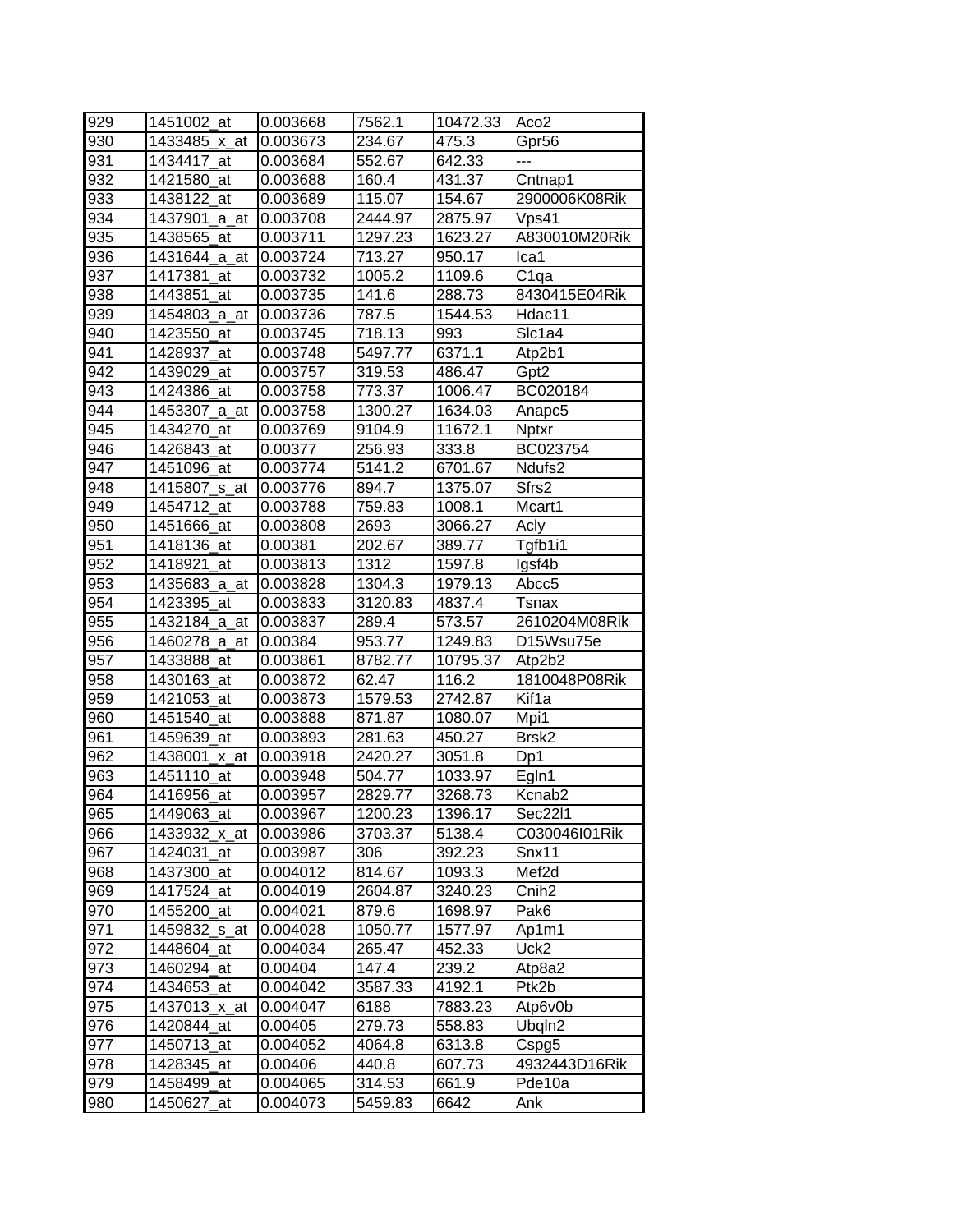| 981  | 1451354_at             | 0.004089 | 296.97  | 363.2   | BC024806           |
|------|------------------------|----------|---------|---------|--------------------|
| 982  | 1450228_a_at           | 0.004091 | 607.5   | 1096.97 | Pip5k1c            |
| 983  | 1447883 x at           | 0.004102 | 11063   | 16057.2 | Map1Ic3a           |
| 984  | 1451733_at             | 0.004103 | 32.37   | 91.17   | Gcnt <sub>2</sub>  |
| 985  | 1434801_x_at           | 0.004111 | 6172.93 | 8523.53 | Slc25a5            |
| 986  | 1436515 at             | 0.004119 | 382.87  | 491.1   | E030004N02Rik      |
| 987  | 1424760_a_at           | 0.004123 | 2085.1  | 2641.1  | Smyd <sub>2</sub>  |
| 988  | 1460034_at             | 0.004127 | 633.37  | 1003.1  | BC042901           |
| 989  | 1418593_at             | 0.004128 | 460.83  | 550.63  | Taf <sub>6</sub>   |
| 990  | 1452066 a at           | 0.004131 | 4493.77 | 5273.37 | Ndfip <sub>2</sub> |
| 991  | 1420954_a_at           | 0.004134 | 1346.27 | 2152.6  | Add1               |
| 992  | 1417294 at             | 0.004138 | 616.13  | 794     | Akr7a5             |
| 993  | 1449055_x_at           | 0.004149 | 1182.77 | 1584.03 | Pcbp4              |
| 994  | 1421654_a_at           | 0.004157 | 460     | 739.9   | Lmna               |
| 995  | 1428141_at             | 0.004176 | 681.73  | 860.57  | Gga2               |
| 996  | 1437591_a_at           | 0.004196 | 994.4   | 1544.8  | Wdr1               |
| 997  | 1426206_at             | 0.004205 | 120.43  | 182.4   | Robo4              |
| 998  | 1420533 at             | 0.004214 | 699.57  | 988.2   | Gucy1a3            |
| 999  | AFFX-b-ActinMI0.004218 |          | 16625   | 25266.6 | Actb               |
| 1000 | 1445438_at             | 0.004222 | 365.97  | 548.17  | Ddhd1              |
| 1001 | 1426343_at             | 0.004225 | 541.63  | 806.8   | 1300006C19Rik      |
| 1002 | 1418177_at             | 0.004233 | 3125.97 | 3780.5  | Gabrg2             |
| 1003 | 1443279_at             | 0.004234 | 69.33   | 112.83  | <b>Nlk</b>         |
| 1004 | 1423418 at             | 0.004235 | 963.8   | 1374.47 | Fdps               |
| 1005 | 1424461 at             | 0.004235 | 4600.13 | 5369.47 | Dctn <sub>2</sub>  |
| 1006 | 1423592_at             | 0.00424  | 1758.9  | 1968.53 | Rock <sub>2</sub>  |
| 1007 | 1416906 at             | 0.004249 | 4273.67 | 5048.23 | Anapc <sub>5</sub> |
| 1008 | 1425490_a_at           | 0.004251 | 554.8   | 835.57  | Wdr13              |
| 1009 | 1423264 at             | 0.004273 | 796.63  | 1032.33 | Bop1               |
| 1010 | 1444439 at             | 0.004276 | 120.8   | 145.8   | Bri3bp             |
| 1011 | 1448183_a_at           | 0.004281 | 327.5   | 450.9   | Hif1a              |
| 1012 | 1442026_at             | 0.004282 | 374.97  | 614.33  | ---                |
| 1013 | 1429416_at             | 0.004292 | 3380.4  | 5217.63 | Ttc9b              |
| 1014 | 1451229_at             | 0.004298 | 2212.17 | 2603.47 | Hdac11             |
| 1015 | 1421313_s_at           | 0.004305 | 542.53  | 700.97  | Cttn               |
| 1016 | 1460249_at             | 0.004306 | 207.1   | 232.8   | Lnx2               |
| 1017 | 1456098_a_at           | 0.004311 | 1025.93 | 1474.2  | Elmo <sub>2</sub>  |
| 1018 | 1425368_a_at           | 0.004335 | 250.5   | 429.63  | Numb               |
| 1019 | 1436332_at             | 0.004344 | 169.47  | 256.73  | Hspb6              |
| 1020 | 1433443_a_at           | 0.004349 | 6264.93 | 8457.47 | Hmgcs1             |
| 1021 | 1423757_x_at           | 0.004352 | 1206.87 | 1723    | lgfbp4             |
| 1022 | 1460718_s_at           | 0.004352 | 4914.9  | 7116.27 | Mtch <sub>1</sub>  |
| 1023 | 1423986_a_at           | 0.004357 | 1691.07 | 2157.63 | MGI:1915044        |
| 1024 | 1422521_at             | 0.004361 | 2273    | 2935.43 | Dctn1              |
| 1025 | 1416353_at             | 0.004362 | 809.93  | 1006.1  | Nr1h <sub>2</sub>  |
| 1026 | 1423074_at             | 0.004367 | 543.57  | 640.13  | Lman <sub>2</sub>  |
| 1027 | 1416204_at             | 0.004381 | 656.63  | 1326.43 | Gpd1               |
| 1028 | 1450103_a_at           | 0.004385 | 2428.53 | 2910.37 | Pscd <sub>2</sub>  |
| 1029 | 1428275_at             | 0.004398 | 319.73  | 412.93  | 1110065L07Rik      |
| 1030 | 1434415_at             | 0.004405 | 3170.33 | 4643.17 | $---$              |
| 1031 | 1448559_at             | 0.004413 | 1904.13 | 2349.63 | Flot1              |
| 1032 | 1435512_at             | 0.004421 | 435.83  | 759.73  | AI836003           |
|      |                        |          |         |         |                    |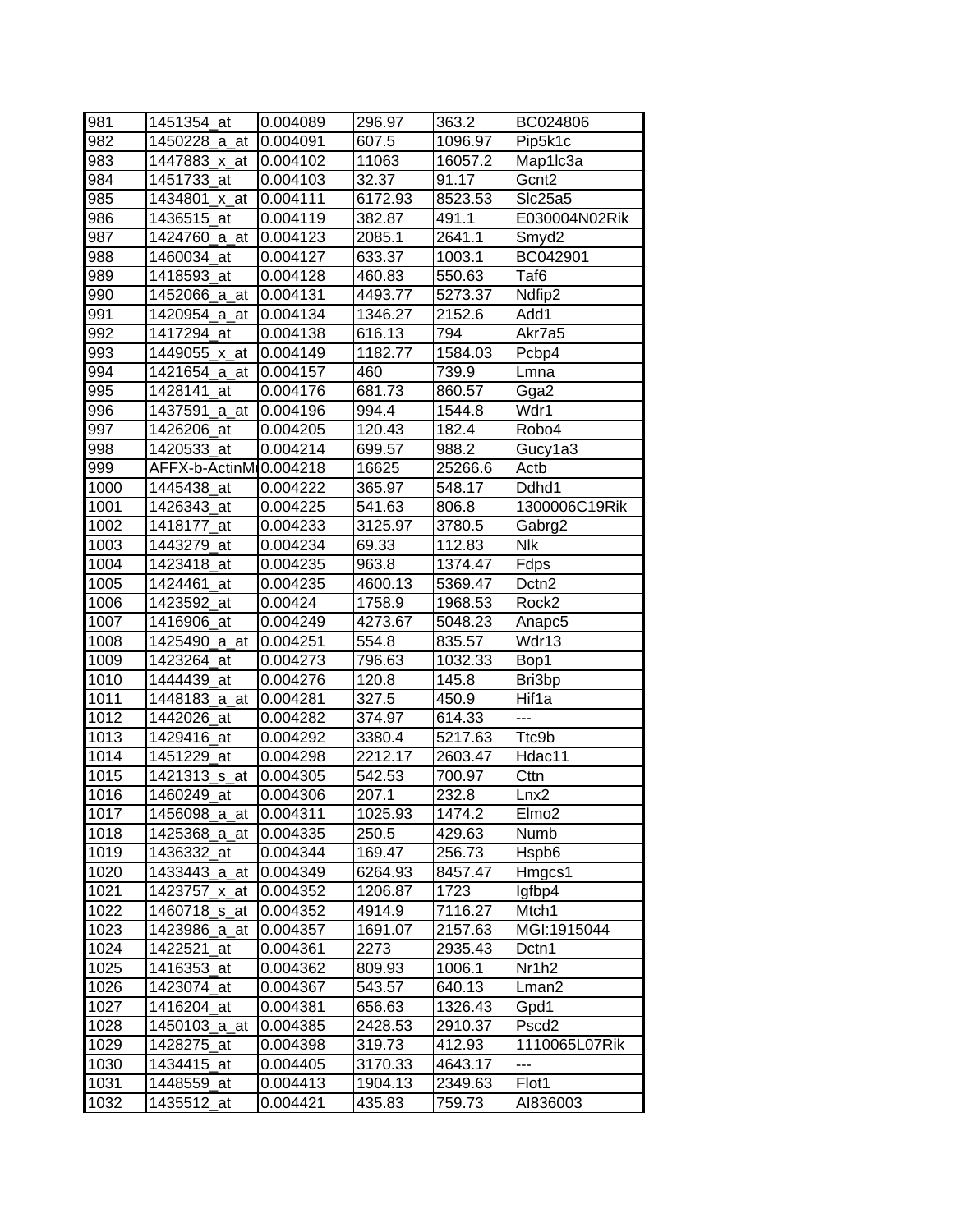| 1033 | 1440151_s_at   | 0.004435 | 2711.13  | 3587.57  | Edf1                |
|------|----------------|----------|----------|----------|---------------------|
| 1034 | 1446392 at     | 0.004442 | 92.6     | 168.97   | Slit <sub>2</sub>   |
| 1035 | 1424467 at     | 0.004448 | 458.7    | 608.67   | Phidb1              |
| 1036 | 1427250_at     | 0.004449 | 10330.23 | 13209.33 | Atp2a2              |
| 1037 | 1444384 at     | 0.00445  | 146.8    | 227.73   | ---                 |
| 1038 | 1429080_at     | 0.004455 | 581.27   | 750.4    | Mphosph10           |
| 1039 | 1437183_at     | 0.004458 | 1161.37  | 1590.93  | Lrrc4b              |
| 1040 | 1417501<br>at  | 0.004463 | 622.03   | 880.4    | Fbxo <sub>6</sub> b |
| 1041 | 1427158_at     | 0.004474 | 505.63   | 812.5    | Mrps30              |
| 1042 | 1451700_a_at   | 0.004483 | 968.57   | 1305.2   | 1110007L15Rik       |
| 1043 | 1434837_at     | 0.004485 | 134.8    | 155.53   | Mdc1                |
| 1044 | 1416069<br>at  | 0.004496 | 3809.8   | 4499.37  | Pfkp                |
| 1045 | 1416700<br>at  | 0.004505 | 558.77   | 1004.53  | Rnd3                |
| 1046 | 1436306<br>at  | 0.004514 | 697.2    | 1034.3   | Saps1               |
| 1047 | 1448660_at     | 0.004515 | 2959.03  | 3494.03  | Arhgdig             |
| 1048 | 1458364_s_at   | 0.004519 | 527.6    | 732.53   | $\qquad \qquad -$   |
| 1049 | AFFX-b-ActinMi | 0.004529 | 14121.3  | 21627.13 | Actb                |
| 1050 | 1446955_at     | 0.004536 | 69.23    | 116.47   | Mrps25              |
| 1051 | 1427718_a_at   | 0.004549 | 523.93   | 608.27   | Mdm2                |
| 1052 | 1454726_s_at   | 0.004549 | 390.03   | 541.1    | AW456874            |
| 1053 | 1435339_at     | 0.004553 | 427.73   | 599.97   | Kctd15              |
| 1054 | 1427606_at     | 0.004555 | 138.07   | 206.03   | Usp27x              |
| 1055 | 1417237 at     | 0.004561 | 241.4    | 369.97   | Pld <sub>2</sub>    |
| 1056 | 1434908 at     | 0.004566 | 648.73   | 1019.6   | AI480556            |
| 1057 | 1424644_at     | 0.004571 | 743.3    | 866.3    | <b>T</b> bcc        |
| 1058 | 1448597 at     | 0.004576 | 597.4    | 778.33   | Cstf1               |
| 1059 | 1419490_at     | 0.004586 | 1616.87  | 1907.13  | AW049604            |
| 1060 | 1455771<br>at  | 0.0046   | 2986.6   | 3888.1   | Bzrap1              |
| 1061 | 1428843<br>at  | 0.004615 | 2713.6   | 3220.77  | 5-Mar               |
| 1062 | 1428852<br>at  | 0.004622 | 2811.77  | 3266.27  | Dock3               |
| 1063 | 1439030<br>at  | 0.004648 | 187.33   | 280.17   | Gmppb               |
| 1064 | 1447385<br>at  | 0.004649 | 1086.97  | 1497.5   | ---                 |
| 1065 | 1460687<br>at  | 0.004657 | 399.5    | 603.07   | 2410195B05Rik       |
| 1066 | 1455143 at     | 0.004658 | 3371.97  | 4380.1   | Nlgn2               |
| 1067 | 1454769_at     | 0.004664 | 160.17   | 255.77   | Tatdn2              |
| 1068 | 1415919_at     | 0.004667 | 3799.27  | 4601.07  | Npdc1               |
| 1069 | 1425326 at     | 0.004669 | 710.97   | 1187.8   | Acly                |
| 1070 | 1424416 at     | 0.004671 | 353.97   | 442.73   | Nkiras2             |
| 1071 | 1423363_at     | 0.004672 | 517.1    | 711.93   | Sort1               |
| 1072 | 1439041_at     | 0.004691 | 2515     | 3275.93  | Slc39a10            |
| 1073 | 1458123_at     | 0.004706 | 145.9    | 310.17   | 9630002A11Rik       |
| 1074 | 1431530_a_at   | 0.00471  | 1079.23  | 1766.03  | Tspan5              |
| 1075 | 1423748_at     | 0.004717 | 415.7    | 481.6    | Pdk1                |
| 1076 | 1423778_at     | 0.004719 | 253.63   | 360.67   | Usp20               |
| 1077 | 1417240<br>at  | 0.004721 | 797.37   | 1196     | Zyx                 |
| 1078 | 1417663_a_at   | 0.004731 | 7271.33  | 8153.37  | Ndrg3               |
| 1079 | 1452009_at     | 0.004731 | 441.1    | 603.97   | 9130422G05Rik       |
| 1080 | 1448121<br>at  | 0.004735 | 4462.93  | 6603.47  | Wbp2                |
| 1081 | 1418889_a_at   | 0.004736 | 642.27   | 906.43   | Csnk1d              |
| 1082 | 1436159_at     | 0.00474  | 6118.77  | 7048.13  | Usp32               |
| 1083 | 1433720_s_at   | 0.004744 | 6881.7   | 9718.13  | MGI:2143558         |
|      | 1437984_x_at   | 0.004754 | 3187.03  | 4017.9   |                     |
| 1084 |                |          |          |          | Bat1a               |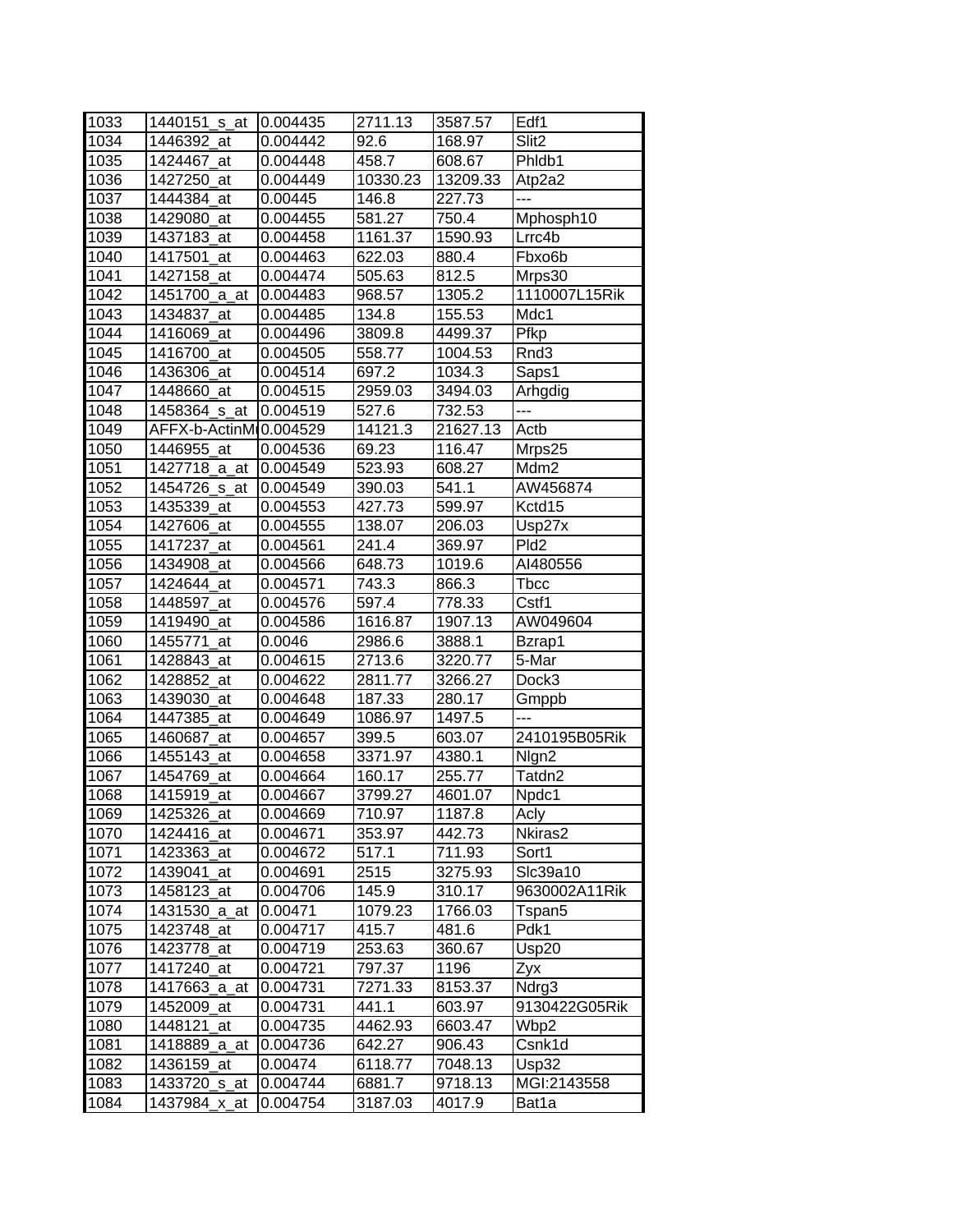| 1085 | 1439398_x_at  | 0.004754 | 1096.37 | 1787.27  | Nelf              |
|------|---------------|----------|---------|----------|-------------------|
| 1086 | 1429190_at    | 0.004754 | 214.8   | 444.03   | 1110007C02Rik     |
| 1087 | 1431784 a at  | 0.004761 | 335.23  | 393.07   | Bxdc5             |
| 1088 | 1438285_at    | 0.004784 | 239.43  | 342.63   | 2210015D19Rik     |
| 1089 | 1423957_at    | 0.004786 | 335.7   | 432.87   | <b>Isg2011</b>    |
| 1090 | 1418467_at    | 0.004787 | 1050.3  | 1307.63  | Smarcd3           |
| 1091 | 1423075_at    | 0.004791 | 904.47  | 1210.47  | Lman <sub>2</sub> |
| 1092 | 1424494_s_at  | 0.004794 | 474.4   | 605.6    | 2810417J12Rik     |
| 1093 | 1420817 at    | 0.004795 | 8665.2  | 10554.17 | Ywhag             |
| 1094 | 1451835_at    | 0.004802 | 106.93  | 208.4    | Sox21             |
| 1095 | 1452584 at    | 0.004807 | 4405.1  | 5377.87  | 1500032L24Rik     |
| 1096 | 1429071<br>at | 0.004815 | 1106.57 | 1507.6   | Me3               |
| 1097 | 1419260_a_at  | 0.004824 | 2080.37 | 2839.33  | Snrpb             |
| 1098 | 1417890<br>at | 0.004835 | 6180.97 | 7121.1   | Pdxp              |
| 1099 | 1420744_at    | 0.004843 | 103.63  | 201.87   | Chrnb2            |
| 1100 | 1452686_s_at  | 0.00485  | 1143.53 | 1423.23  | D4Ertd196e        |
| 1101 | 1417592_at    | 0.004861 | 1528.37 | 1724.07  | Frap1             |
| 1102 | 1447897 x at  | 0.004864 | 287.07  | 433.83   | Anapc11           |
| 1103 | 1431691 a at  | 0.004905 | 446.8   | 573.27   | Rab31             |
| 1104 | 1425760_a_at  | 0.004925 | 1924.2  | 2339.2   | Pitpnm1           |
| 1105 | 1417982_at    | 0.004932 | 917.47  | 1041.43  | Insig2            |
| 1106 | 1450269 a at  | 0.004942 | 1746.2  | 2542.2   | Pfkl              |
| 1107 | 1430533 a at  | 0.004953 | 1774.37 | 2650.37  | Ctnnb1            |
| 1108 | 1417423 at    | 0.004959 | 5950.6  | 8250.13  | Grina             |
| 1109 | 1433671_at    | 0.004984 | 487.43  | 724.07   | A130022J15Rik     |
| 1110 | 1431339_a_at  | 0.004989 | 2452.77 | 4352.93  | Efhd <sub>2</sub> |
| 1111 | 1427039_at    | 0.004997 | 2265.77 | 3478.7   | Epn1              |
| 1112 | 1430542_a_at  | 0.005002 | 5591.8  | 8151.87  | Slc25a5           |
| 1113 | 1448534_at    | 0.005002 | 2006.7  | 2794.9   | Ptpns1            |
| 1114 | 1459909_at    | 0.005014 | 536.93  | 851.37   | <b>Nfix</b>       |
| 1115 | 1417613_at    | 0.005017 | 320.67  | 612.13   | ler <sub>5</sub>  |
| 1116 | 1420548_a_at  | 0.005017 | 177.87  | 231.47   | 2310008H09Rik     |
| 1117 | 1456926_at    | 0.005021 | 920.97  | 1175.97  | Rims4             |
| 1118 | 1426108_s_at  | 0.005036 | 409.87  | 614.37   | Cacnb1            |
| 1119 | 1418354_at    | 0.005044 | 328.77  | 441.83   | Cog1              |
| 1120 | 1428578_s_at  | 0.005044 | 554.97  | 647.6    | Ppfia4            |
| 1121 | 1450971_at    | 0.005044 | 225.97  | 422.57   | Gadd45b           |
| 1122 | 1417480_at    | 0.005055 | 2560.47 | 2874.43  | Fbxo9             |
| 1123 | 1422502 at    | 0.005075 | 1830.2  | 2202     | Parp1             |
| 1124 | 1428620_at    | 0.005082 | 2439.6  | 3447.23  | Ensa              |
| 1125 | 1425550_a_at  | 0.00509  | 6159.63 | 7608.53  | Prkar1a           |
| 1126 | 1426744_at    | 0.005097 | 610.27  | 992.67   | Srebf2            |
| 1127 | 1452806 at    | 0.005154 | 1147.7  | 1547.57  | 1500016O10Rik     |
| 1128 | 1418038_s_at  | 0.005168 | 408.93  | 524.27   | Dusp19            |
| 1129 | 1460186_at    | 0.00517  | 2433.67 | 2866.33  | MGI:1914262       |
| 1130 | 1422428_at    | 0.00519  | 1110.33 | 1713.33  | Acsbg1            |
| 1131 | 1429136_at    | 0.005192 | 268.7   | 355.6    | 1700052K11Rik     |
| 1132 | 1449932_at    | 0.005194 | 1382.5  | 2039.8   | Csnk1d            |
| 1133 | 1422017_s_at  | 0.005197 | 560.23  | 909.87   | 4833439L19Rik     |
| 1134 | 1450903_at    | 0.005206 | 2023.27 | 2769.13  | Rad23b            |
| 1135 | 1447228_at    | 0.005214 | 368.33  | 608.63   | Pacsin3           |
| 1136 | 1436482_a_at  | 0.005218 | 541.93  | 697.7    | Sdc3              |
|      |               |          |         |          |                   |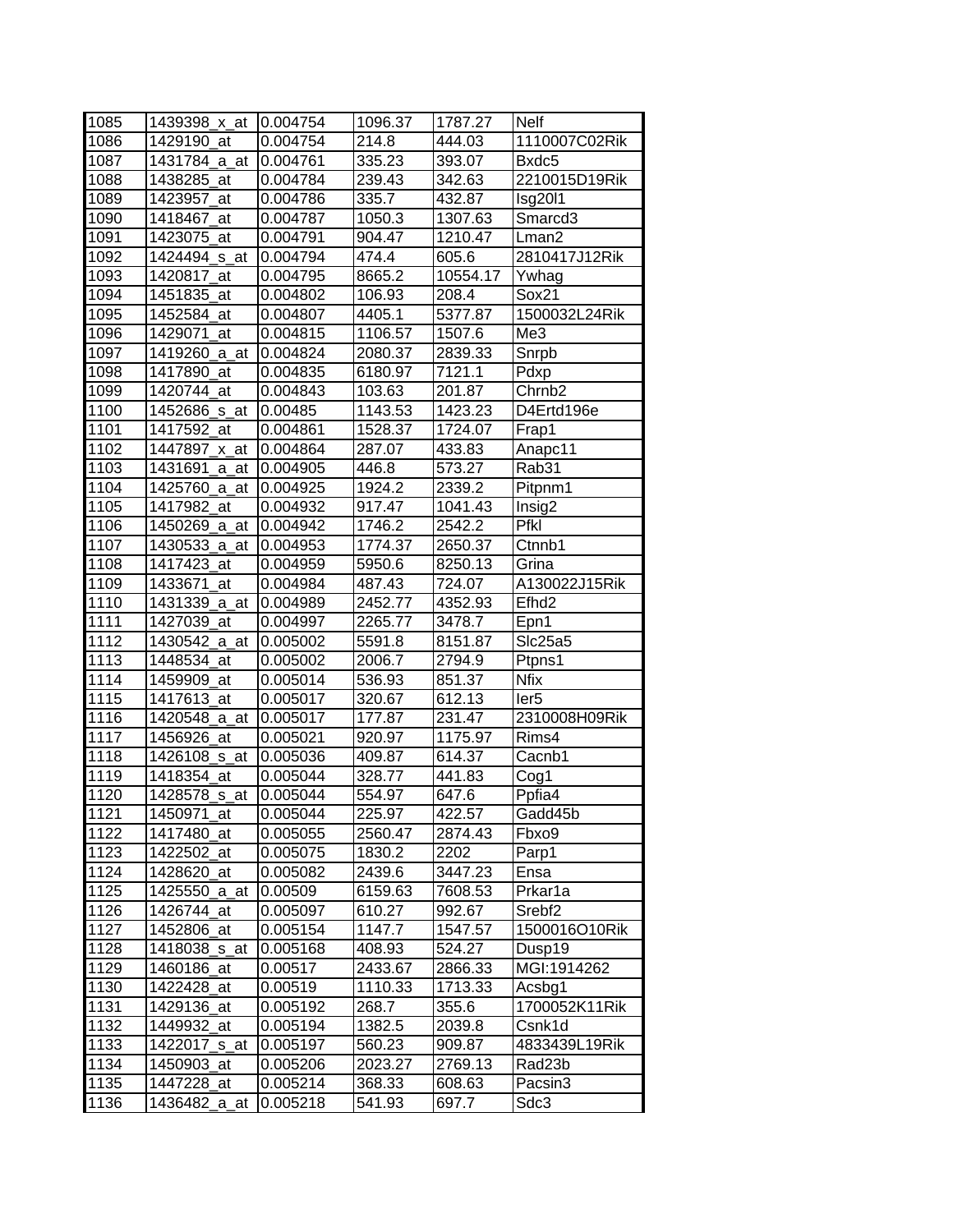| 1137 | 1456191 x at             | 10.005231 | 201.43   | 287.77   | Pacsin3          |
|------|--------------------------|-----------|----------|----------|------------------|
| 1138 | 1434385 at               | 0.005235  | 3183.33  | 3696.17  | Tom1l2           |
| 1139 | 1422547_at               | 0.005266  | 2601.23  | 3550.43  | Ranbp1           |
| 1140 | 1450097_s_at             | 0.005266  | 486.47   | 826.73   | Gna12            |
| 1141 | 1431923_at               | 0.005328  | 441.43   | 517.47   | 2810401C16Rik    |
| 1142 | 1444488 at               | 0.005334  | 588.83   | 790.23   | Cadps            |
| 1143 | 1425337 at               | 0.005338  | 1809.1   | 2960.47  | Slc12a5          |
| 1144 | 1460433_at               | 0.00534   | 476.9    | 741.53   | Entpd6           |
| 1145 | 1458394_at               | 0.005342  | 1332.6   | 2249.5   | Slc6a17          |
| 1146 | 1438003_at               | 0.005356  | 216.03   | 343.43   | Pols             |
| 1147 | 1424172 at               | 0.005365  | 2855.3   | 3273.67  | Hagh             |
| 1148 | 1426629_at               | 0.005365  | 482.83   | 596.27   | Dhx8             |
| 1149 | 1420644_a_at             | 0.005369  | 1509.53  | 1740.97  | Sec61a2          |
| 1150 | 1418768_at               | 0.005371  | 847.4    | 1326.23  | Opa1             |
| 1151 | 1422560 at               | 0.005382  | 272.63   | 361.73   | Ddi <sub>2</sub> |
| 1152 | 1431226_a_at             | 0.005382  | 1108.57  | 1507.03  | Fndc4            |
| 1153 | 1419816_s_at             | 0.005384  | 461.1    | 529.4    | Errfi1           |
| 1154 | 1426957_at               | 0.005385  | 1035.7   | 1363.9   | Trp53bp1         |
| 1155 | 1452724 at               | 0.0054    | 715.8    | 999.77   | Ppp1r16a         |
| 1156 | 1451046 at               | 0.005401  | 614.1    | 842.23   | Zfpm1            |
| 1157 | 1453713 s at             | 0.005424  | 108.4    | 172.83   | 4930546H06Rik    |
| 1158 | 1447412 at               | 0.005426  | 351.03   | 661.13   | Gm996            |
| 1159 | 1435026_at               | 0.005434  | 6528.3   | 10217.93 | Spock2           |
| 1160 | 1420892_at               | 0.005435  | 506.43   | 662.2    | Wnt7b            |
| 1161 | 1418619 at               | 0.005437  | 2428     | 2828.73  | Icam5            |
| 1162 | 1456875_at               | 0.005446  | 353.2    | 438.57   | 1810013L24Rik    |
| 1163 | 1425227_a_at             | 0.005459  | 1052.23  | 1800.97  | Atp6v0a1         |
| 1164 | 1454619 at               | 0.005474  | 440.43   | 635.4    | AI451006         |
| 1165 | 1423493_a_at             | 0.005485  | 5097.53  | 6374.47  | <b>Nfix</b>      |
| 1166 | 1453529_at               | 0.005492  | 92.87    | 168.87   | 6330418B08Rik    |
| 1167 | 1418905_at               | 0.005501  | 219.23   | 304.57   | Nubp1            |
| 1168 | 1427054_s_at             | 0.005522  | 350.4    | 503.3    | D930038M13Rik    |
| 1169 | 1448621_a_at             | 0.005523  | 3032.77  | 3527.73  | Smpd1            |
| 1170 | 1431469_a_at             | 0.005526  | 1282.93  | 1916.73  | Cxxc5            |
| 1171 | 1455672 <sub>_S_at</sub> | 0.005527  | 6666.23  | 8661.5   | Cplx2            |
| 1172 | 1447863_s_at             | 0.005528  | 399.67   | 618.5    | Nr4a2            |
| 1173 | 1435732_x_at             | 0.005536  | 25899.87 | 36456.63 | Atp6v0c          |
| 1174 | 1433477_at               | 0.005541  | 2617.97  | 3149.23  | Abr              |
| 1175 | 1427114_at               | 0.005542  | 957.83   | 1394.37  | Ttc19            |
| 1176 | 1432385_a_at             | 0.005557  | 225.13   | 346.43   | Agtpbp1          |
| 1177 | 1452601_a_at             | 0.005559  | 546.57   | 849.67   | Acbd6            |
| 1178 | 1423994_at               | 0.005561  | 8234.23  | 9444.93  | Kif1b            |
| 1179 | 1460674_at               | 0.005561  | 1517.07  | 1846.37  | Paqr7            |
| 1180 | 1438194_at               | 0.005583  | 21985.27 | 26952.37 | 2900019G14Rik    |
| 1181 | 1447150_at               | 0.005594  | 480.67   | 656.03   | Phr1             |
| 1182 | 1440452<br>at            | 0.005595  | 1114.53  | 1280.63  | Drp <sub>2</sub> |
| 1183 | 1416228_at               | 0.005597  | 4093.43  | 4932.4   | Pin1             |
| 1184 | 1434032<br>at            | 0.005604  | 1516.37  | 2232.33  | ---              |
| 1185 | 1445631<br>at            | 0.005608  | 373.43   | 563.9    | LOC545446        |
| 1186 | 1424945_at               | 0.00562   | 203.1    | 293.5    | Chrdl1           |
| 1187 | 1448941_at               | 0.005621  | 489      | 820.27   | B4galt2          |
| 1188 |                          |           |          |          |                  |
|      | 1419189_at               | 0.005627  | 702.1    | 997.2    | Vti1a            |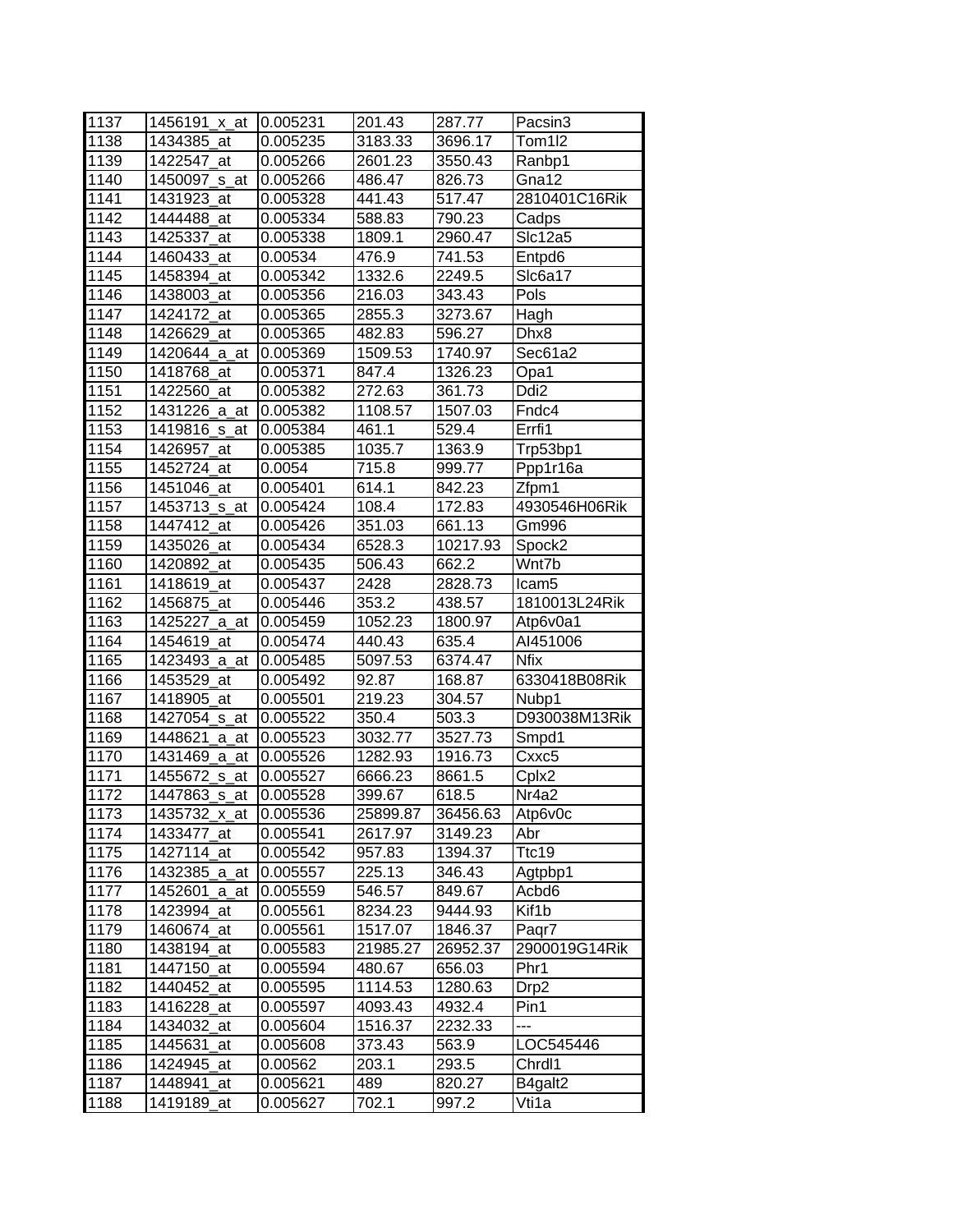| 1189 | 1417318_at             | 0.005632 | 4276.63 | 4817    | Dbccr1                          |
|------|------------------------|----------|---------|---------|---------------------------------|
| 1190 | 1427109_at             | 0.005652 | 1445.1  | 1848.1  | ORF61                           |
| 1191 | 1434779_at             | 0.005652 | 770.6   | 1063.3  | Cbln <sub>2</sub>               |
| 1192 | 1460387_a_at           | 0.005655 | 375.83  | 563.27  | Ysg2                            |
| 1193 | 1439908_at             | 0.005666 | 81.77   | 139.1   | Zkscan1                         |
| 1194 | 1418463_at             | 0.00568  | 1643.2  | 1968.2  | Pik3r2                          |
| 1195 | 1420592_a_at           | 0.005681 | 869.7   | 1123.23 | Anp32e                          |
| 1196 | 1449556_at             | 0.005683 | 203.7   | 284.03  | H <sub>2</sub> -T <sub>23</sub> |
| 1197 | 1446172_at             | 0.005684 | 109.63  | 174.7   | BC026657                        |
| 1198 | 1456043_at             | 0.005686 | 1101.9  | 1453.77 | Usp22                           |
| 1199 | 1418292_at             | 0.005693 | 2975.8  | 3659.37 | Asna1                           |
| 1200 | 1450315_at             | 0.005693 | 42.13   | 79.6    | V1rd14                          |
| 1201 | 1449536_at             | 0.005696 | 213.33  | 293.53  | Kcnn1                           |
| 1202 | 1435579_at             | 0.00571  | 423.57  | 703.33  | ---                             |
| 1203 | 1455401_at             | 0.00571  | 3296.8  | 4454.87 | Camkk2                          |
| 1204 | 1435200_at             | 0.00573  | 291.13  | 359.57  | 6330419J24Rik                   |
| 1205 | 1456800_a_at           | 0.005738 | 419.43  | 567.53  | D130029J02Rik                   |
| 1206 | 1416248_at             | 0.005741 | 917.4   | 1201.63 | Nadk                            |
| 1207 | 1453083_at             | 0.005744 | 69.63   | 115.93  | 6430701C03Rik                   |
| 1208 | 1428223 at             | 0.005755 | 509.67  | 787.03  | Mfsd <sub>2</sub>               |
| 1209 | 1427108_at             | 0.005757 | 1756.23 | 2018.87 | 9530068E07Rik                   |
| 1210 | 1416155 at             | 0.005765 | 821.4   | 1083.8  | Hmgb3                           |
| 1211 | 1441223 at             | 0.005766 | 270.87  | 387.43  | 4-Mar                           |
| 1212 | 1415974 at             | 0.005774 | 571.77  | 936.67  | Map2k2                          |
| 1213 | 1455246 at             | 0.005781 | 448.77  | 564.13  | ---                             |
| 1214 | 1448856_a_at           | 0.005785 | 1032.43 | 1229.7  | Msra                            |
| 1215 | 1460426 at             | 0.005788 | 212.53  | 325.27  | 9430063L05Rik                   |
| 1216 | 1452071<br>at          | 0.005793 | 886.23  | 1100.67 | SIc4a4                          |
| 1217 | 1418598_at             | 0.005804 | 276.27  | 377.9   | Ubox5                           |
| 1218 | 1452753_at             | 0.005813 | 1441.53 | 1858.43 | Foxk2                           |
| 1219 | 1428707_at             | 0.005817 | 5055.47 | 6738.17 | 2610009E16Rik                   |
| 1220 | 1426792_s_at           | 0.005818 | 1382.1  | 1618.97 | Rusc <sub>2</sub>               |
| 1221 | 1428690_at             | 0.005833 | 287.7   | 482.6   | Tysnd1                          |
| 1222 | 1417374_at             | 0.005837 | 9283.43 | 11395.8 | Tuba4                           |
| 1223 | 1448171 at             | 0.005842 | 188.2   | 271.67  | Siah <sub>2</sub>               |
| 1224 | 1426912_at             | 0.005843 | 2574    | 2909.27 | Rfwd2                           |
| 1225 | 1439488_at             | 0.005844 | 306.37  | 555.5   | Dot1l                           |
| 1226 | 1416029_at             | 0.005847 | 430.97  | 670.97  | Klf10                           |
| 1227 | 1415998 at             | 0.00585  | 5053.83 | 7716.1  | Vdac1                           |
| 1228 | 1417262_at             | 0.005851 | 245.3   | 391.77  | Ptgs2                           |
| 1229 | 1425281<br>_a_at       | 0.005857 | 989.53  | 1075.43 | Tsc22d3                         |
| 1230 | 1452132_at             | 0.005858 | 617.93  | 805.8   | 0610007A15Rik                   |
| 1231 | 1422577_at             | 0.005859 | 1945.53 | 2595.47 | Сs                              |
| 1232 | 1421126_at             | 0.005861 | 154.33  | 318.97  | Ryr2                            |
| 1233 | 1451201<br><u>s_at</u> | 0.005873 | 718.3   | 930.7   | Rnh1                            |
| 1234 | 1458365_at             | 0.005876 | 186.03  | 232.67  | Scyl1bp1                        |
| 1235 | 1436855_at             | 0.005879 | 127.97  | 215.73  | Ptprs                           |
| 1236 | 1454893_at             | 0.005887 | 651.3   | 771.57  | 1110013L07Rik                   |
| 1237 | 1454658_at             | 0.005893 | 418.7   | 460     | llvbl                           |
| 1238 | 1416087_at             | 0.005902 | 2635.37 | 3414.07 | Ap1s1                           |
| 1239 | 1452485_at             | 0.005904 | 105.17  | 246.6   |                                 |
|      |                        |          |         |         | Phospho1                        |
| 1240 | 1452164_at             | 0.005909 | 2192.73 | 3002    | BC038286                        |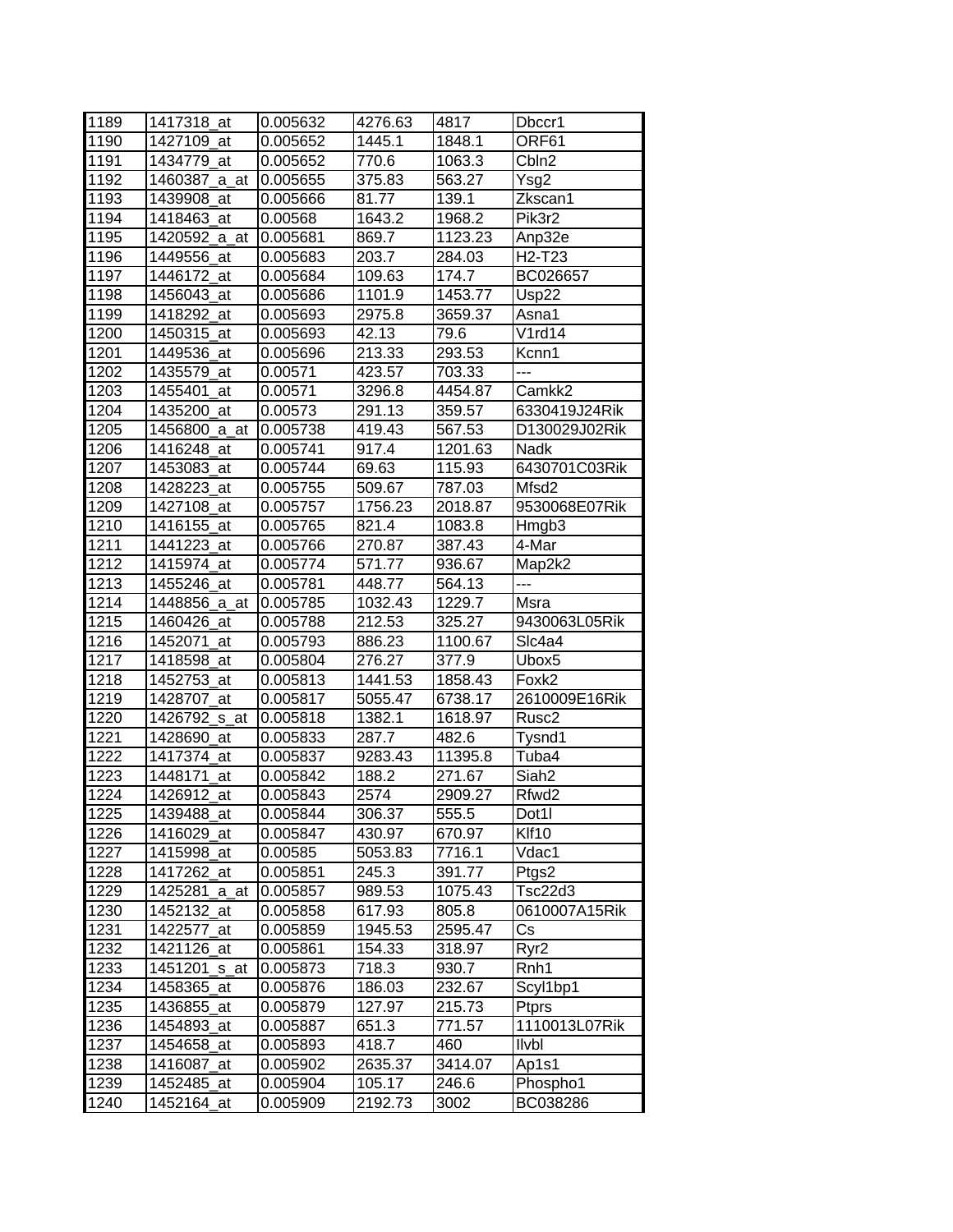| 1241 | 1425659_at       | 0.005918 | 266.67   | 450.3    | Tom1l2             |
|------|------------------|----------|----------|----------|--------------------|
| 1242 | 1445521 at       | 0.00592  | 325.63   | 457.87   | Elavl1             |
| 1243 | 1421233 at       | 0.005921 | 229.83   | 371.9    | Pknox1             |
| 1244 | 1460617_s_at     | 0.005925 | 5127.37  | 7025.2   | Rab <sub>6</sub> b |
| 1245 | 1451399 at       | 0.00593  | 1144.67  | 1421.87  | MGI:1930773        |
| 1246 | 1451825 a at     | 0.005933 | 2265.73  | 2897.93  | Copz1              |
| 1247 | 1419008_at       | 0.005936 | 209.4    | 288.9    | Npy5r              |
| 1248 | 1435936_at       | 0.00594  | 250.77   | 420.33   | Slc13a5            |
| 1249 | 1418498_at       | 0.005945 | 1056.73  | 1500.83  | Fgf13              |
| 1250 | 1435604_at       | 0.005946 | 4193.27  | 4913.33  | Trim37             |
| 1251 | 1431064_at       | 0.005963 | 338.67   | 589.37   | Dpp8               |
| 1252 | 1455741 a at     | 0.005977 | 704.27   | 948.73   | Ece1               |
| 1253 | 1426816_at       | 0.005982 | 428.83   | 643.63   | 2210403N09Rik      |
| 1254 | 1417724_at       | 0.005991 | 544.2    | 770      | Thoc4              |
| 1255 | 1417568 at       | 0.006005 | 6897.2   | 8678.57  | Ncald              |
| 1256 | 1426211_at       | 0.00602  | 186.2    | 252.9    | BC021367           |
| 1257 | 1423031<br>at    | 0.006024 | 968.2    | 1370.57  | Maea               |
| 1258 | 1419673_at       | 0.006035 | 707.63   | 1056.5   | Spock1             |
| 1259 | 1453404 at       | 0.00604  | 189.67   | 280.67   | 2900002H16Rik      |
| 1260 | 1442145 at       | 0.006078 | 237.2    | 442.33   | Atp13a3            |
| 1261 | 1453091<br>_s_at | 0.00609  | 686.53   | 924.57   | Letmd1             |
| 1262 | 1456783_at       | 0.00611  | 504.53   | 752.67   | 9330107J05Rik      |
| 1263 | 1416845 at       | 0.006111 | 4831.83  | 6492.03  | Hspa5bp1           |
| 1264 | 1457276_at       | 0.006111 | 169.93   | 285.1    | Snf1lk2            |
| 1265 | 1426449_a_at     | 0.006131 | 3293.77  | 4265.7   | Pja1               |
| 1266 | 1441777_at       | 0.006137 | 433.9    | 562.73   | ---                |
| 1267 | 1435226 at       | 0.006145 | 355.53   | 547.43   | lbrdc3             |
| 1268 | 1415676_a_at     | 0.006151 | 3802.6   | 4952.57  | Psmb <sub>5</sub>  |
| 1269 | 1425539_a_at     | 0.006159 | 6371.7   | 8465.43  | Rtn <sub>3</sub>   |
| 1270 | 1427481_a_at     | 0.006175 | 10689.17 | 11909.77 | Atp1a3             |
| 1271 | 1449119 at       | 0.006179 | 182.23   | 303.4    | Arih <sub>2</sub>  |
| 1272 | 1428068_at       | 0.006183 | 2045.77  | 2453.5   | Samm50             |
| 1273 | 1418706_at       | 0.00619  | 800.6    | 1084.33  | SIc38a3            |
| 1274 | 1431191 a at     | 0.00619  | 4266.1   | 5758.5   | Syt1               |
| 1275 | 1427685_a_at     | 0.006192 | 785.37   | 1114.2   | Synj2              |
| 1276 | 1433817_at       | 0.006194 | 775.8    | 974.47   | Agpat3             |
| 1277 | 1424267_at       | 0.006197 | 288.23   | 480.8    | 1810043G02Rik      |
| 1278 | 1425551<br>at    | 0.006206 | 349.63   | 579.33   | Hip1r              |
| 1279 | 1424990_at       | 0.006208 | 235.93   | 340.03   | D730049H07Rik      |
| 1280 | 1453712_a_at     | 0.006217 | 260.9    | 341.13   | Map2k5             |
| 1281 | 1445498_at       | 0.006218 | 195.83   | 296.5    | Ryr <sub>2</sub>   |
| 1282 | 1416392_a_at     | 0.006222 | 18241.53 | 24836.37 | Atp6v0c            |
| 1283 | 1448605_at       | 0.00623  | 130.17   | 218.37   | Rhoc               |
| 1284 | 1448677_at       | 0.006234 | 467.77   | 637.2    | Cox4nb             |
| 1285 | 1454696_at       | 0.006242 | 12571.23 | 14790.27 | Gnb1               |
| 1286 | 1451917_a_at     | 0.006256 | 405.5    | 993.63   | Dcamkl1            |
| 1287 | 1454754_a_at     | 0.00627  | 2696.67  | 3540.93  | Aamp               |
| 1288 | 1425066_a_at     | 0.006271 | 300.43   | 366.43   | 1110061O04Rik      |
| 1289 | 1424484_at       | 0.006278 | 181.33   | 291.93   | Mobk1b             |
| 1290 | 1429764_at       | 0.006284 | 404.87   | 586.33   | 1500005K14Rik      |
| 1291 | 1424913_at       | 0.006306 | 345.17   | 471.77   | 2310044G17Rik      |
| 1292 | 1440128_s_at     | 0.006315 | 456.7    | 727.67   | Sez6l              |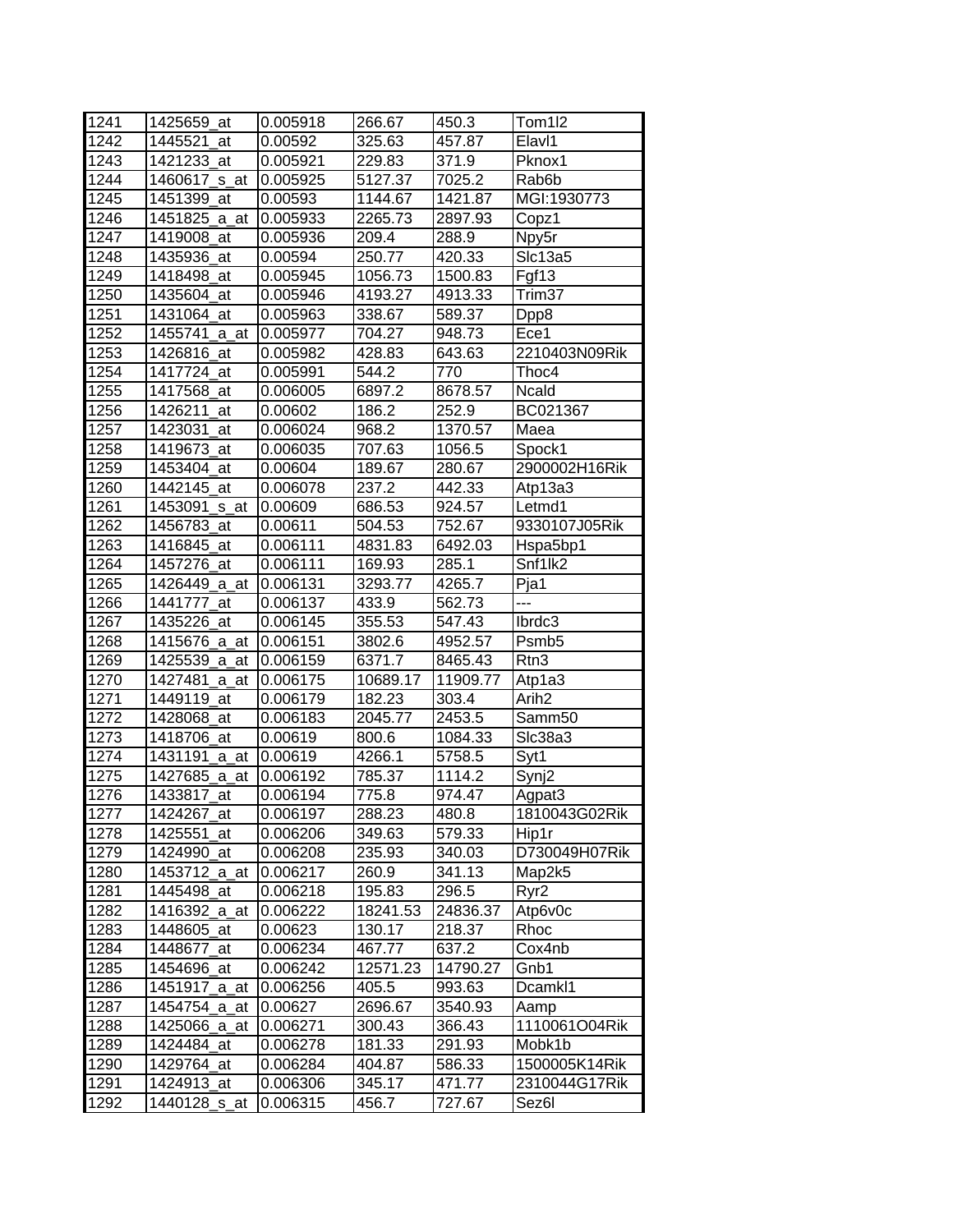| 1293         | 1426885_a_at             | 0.00632            | 3021.63        | 4613.1           | Cdk2ap1           |
|--------------|--------------------------|--------------------|----------------|------------------|-------------------|
| 1294         |                          |                    | 1818.37        | 2795.73          | 1110061N23Rik     |
|              | 1435105 at               | 0.00632            |                |                  |                   |
| 1295         | 1424079 x at             | 0.006324           | 616.1          | 969.27           | 2900073H19Rik     |
| 1296         | 1453995_a_at             | 0.006337           | 176.13         | 316.4            | Htf9c             |
| 1297         | 1425977_a_at             | 0.006348           | 661.17         | 846.8            | Slk               |
| 1298         | 1450725_s_at             | 0.006351           | 136.57         | 231.73           | Car14             |
| 1299         | 1436377_at               | 0.006352           | 1070           | 1283.9           | AI428855          |
| 1300         | 1416020_a_at             | 0.00636            | 4429.97        | 5808.73          | Atp5g1            |
| 1301         | 1416289_at               | 0.006365           | 259.5          | 286.73           | Plod1             |
| 1302         | 1448003_at               | 0.006372           | 261.5          | 348.1            | 1810043H04Rik     |
| 1303         | 1417388 at               | 0.006404           | 7013           | 8201.33          | Bex2              |
| 1304         | 1460262_a_at             | 0.006406           | 1098.83        | 1684.97          | 1700037H04Rik     |
| 1305         | 1423772 x at             | 0.006414           | 6940.7         | 8625.1           | Slc25a5           |
| 1306         | 1454753 at               | 0.00642            | 463.33         | 614.97           | Rnpepl1           |
| 1307         | 1422136 at               | 0.006439           | 156.77         | 315.07           | Uhmk1             |
| 1308         | 1447669_s_at             | 0.006445           | 415.57         | 498.97           | Gng4              |
| 1309         | 1427288 at               | 0.006447           | 1591.27        | 1861.87          | Apba2             |
| 1310         | 1448262_at               | 0.006449           | 1830.53        | 2267.57          | Psmb <sub>2</sub> |
| 1311         | 1454037_a_at             | 0.00645            | 154.47         | 272.3            | Flt1              |
| 1312         | 1451147_x_at             | 0.006454           | 618.3          | 911.4            | Csdc2             |
| 1313         | 1435607_at               | 0.006454           | 1215.67        | 1520.43          | Grm2              |
| 1314         | 1437840_s_at             | 0.006469           | 475.87         | 701.43           | AI325464          |
| 1315         | 1437291<br>at            | 0.006483           | 657.63         | 746.07           | 2700081O15Rik     |
| 1316         | 1444307 at               | 0.006485           | 185.73         | 247.13           | ---               |
| 1317         | 1420877 at               | 0.006504           | 1879.2         | 2122.8           | 6-Sep             |
| 1318         | 1448844_at               | 0.006506           | 503.8          | 747.97           | 1810044O22Rik     |
| 1319         | 1426409 at               | 0.006508           | 502.03         | 727.07           | Lzts2             |
| 1320         | 1456313_x_at             | 0.006509           | 1691.57        | 2239.7           | Mrpl28            |
| 1321         | 1424651<br>at            | 0.006518           | 190.1          | 254.87           | BC021611          |
| 1322         | 1416900_s_at             | 0.006519           | 821.67         | 1191.6           | Gdf1<br>Lass1     |
| 1323         | 1439765_x_at             | 0.006526           | 1144.47        | 1795.27          | 2410039E07Rik     |
| 1324         | 1421059_a_at             | 0.006544           | 3884.57        | 4403.73          | Alg <sub>2</sub>  |
| 1325         | 1439583 x at             | 0.006552           | 657.87         | 835.33           | D130029J02Rik     |
| 1326         | 1430997 at               | 0.006585           | 160.23         | 296.63           | Cd47              |
| 1327         | 1425351<br>at            | 0.006591           | 290.7          | 506.8            | Srxn1             |
| 1328         | 1416032 at               | 0.006596           | 472.93         | 840.7            | 1110006I15Rik     |
| 1329         | 1427110_at               | 0.006596           | 263.93         | 376              | 1300006N24Rik     |
| 1330         | 1419495 at               | 0.006601           | 257.8          | 300              | Immp2l            |
| 1331         | 1430851_at               | 0.006601           | 214.43         | 360.03           | Zfp444            |
| 1332         | 1418279_a_at             | 0.006612           | 294            | 417.1            | Akap1             |
| 1333         |                          |                    |                |                  |                   |
|              |                          |                    |                |                  |                   |
|              | 1452484_at               | 0.006623           | 265.4          | 417.5            | Car7<br>---       |
| 1334         | 1436992_x_at             | 0.006648           | 10374.6        | 14362.07         |                   |
| 1335         | 1452211_at               | 0.006662           | 809.5          | 975.4            | Psme4             |
| 1336         | 1450147 at               | 0.006665           | 1246.3         | 2199.37          | <b>Nptxr</b>      |
| 1337         | 1419439_at               | 0.006668           | 145.77         | 208.27           | Stk22s1           |
| 1338         | 1460288_a_at             | 0.006671           | 963.4          | 1380.97          | Ppp4c             |
| 1339         | 1436167_at               | 0.006685           | 677.23         | 806.1            | LOC435684         |
| 1340         | 1429298_at               | 0.006685           | 2289.7         | 2691.83          | Ddah1             |
| 1341         | 1452846_at               | 0.006694           | 305.4          | 552.53           | Ppfia4            |
| 1342         | 1426399_at               | 0.006697           | 334.43         | 424.97           | Vwa1              |
| 1343<br>1344 | 1431129_at<br>1455649_at | 0.0067<br>0.006702 | 246.8<br>449.4 | 339.77<br>556.27 | Usp31<br>Ttc9     |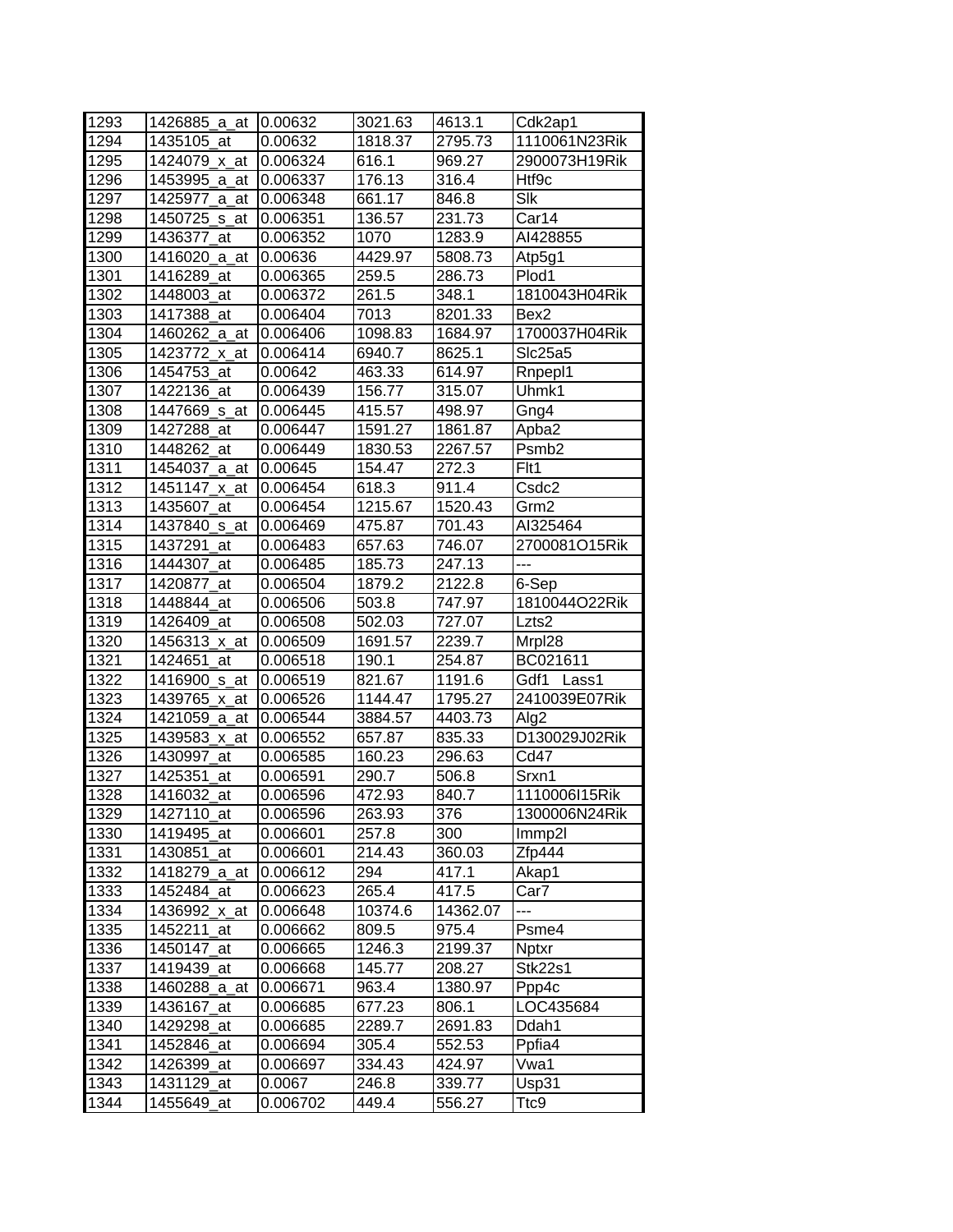| 1345 | 1456029_a_at     | 0.006712 | 1240.7  | 1892.13  | Ttc7b                         |
|------|------------------|----------|---------|----------|-------------------------------|
| 1346 | 1449405 at       | 0.006719 | 234.13  | 310.7    | Tns1                          |
| 1347 | 1451122_at       | 0.006729 | 999.73  | 1286.07  | Idi1                          |
| 1348 | 1421491<br>_a_at | 0.006746 | 2054.77 | 3164.17  | Tmem49                        |
| 1349 | 1427286 at       | 0.006756 | 1133.43 | 1320.3   | D11Bwg0517e                   |
| 1350 | 1450172_at       | 0.006757 | 239.4   | 313.17   | Pknox1                        |
|      |                  |          | 1617.37 | 2064.87  | Rhbdl1                        |
| 1351 | 1426094_at       | 0.006764 | 445.37  |          |                               |
| 1352 | 1434498_at       | 0.006769 |         | 679.43   | Gm1673                        |
| 1353 | 1452357_at       | 0.006784 | 13799.8 | 18722.37 | Gp1bb<br>Sept <sub>5</sub>    |
| 1354 | 1427688_a_at     | 0.006786 | 591.87  | 1152.97  | <b>Ptprs</b><br>5930412G12Rik |
| 1355 | 1441338 at       | 0.006787 | 196.27  | 362.13   |                               |
| 1356 | 1444562_at       | 0.006793 | 163.77  | 214.23   | Ube3c                         |
| 1357 | 1448115<br>at    | 0.006798 | 317.8   | 426.5    | Htf9c                         |
| 1358 | 1415993_at       | 0.006799 | 1331.13 | 1648.2   | Sqle                          |
| 1359 | 1450865_s_at     | 0.006801 | 1053.23 | 1236.5   | Mrps24                        |
| 1360 | 1447392_s_at     | 0.006806 | 110.53  | 212.27   | Cpd                           |
| 1361 | 1426824<br>at    | 0.006808 | 586.77  | 811.5    | Psme4                         |
| 1362 | 1433554_at       | 0.00681  | 1618.43 | 1831.07  | AU022870                      |
| 1363 | 1426577_a_at     | 0.006814 | 490.3   | 639.53   | 1810054G18Rik                 |
| 1364 | 1440901<br>at    | 0.006814 | 612.3   | 849.03   | Dgkb                          |
| 1365 | 1441065_at       | 0.006815 | 3004.2  | 3360.03  | ---                           |
| 1366 | 1423544 at       | 0.006829 | 1501.83 | 2015.4   | Ptpn5                         |
| 1367 | 1428564 at       | 0.00683  | 430.7   | 679.53   | Zfp579                        |
| 1368 | 1460030_at       | 0.006832 | 237.33  | 292.27   | Hecw1                         |
| 1369 | 1455235_x_at     | 0.006834 | 7271.57 | 10737.73 | Ldh <sub>2</sub>              |
| 1370 | 1416551_at       | 0.006836 | 14580.6 | 19108.57 | Atp2a2                        |
| 1371 | 1451328 at       | 0.006852 | 1259.43 | 1537.17  | Pcnx <sub>13</sub>            |
| 1372 | 1415731_at       | 0.006855 | 631.77  | 686.43   | Angel <sub>2</sub>            |
| 1373 | 1424578<br>at    | 0.006857 | 663.93  | 1144.87  | Arrdc1                        |
| 1374 | 1450818_a_at     | 0.006867 | 6465.53 | 7247.13  | Ndufa7                        |
| 1375 | 1452646<br>at    | 0.006879 | 3063.13 | 4262.6   | Trp53inp2                     |
| 1376 | 1460237_at       | 0.006898 | 215.3   | 343.33   | Trim8                         |
| 1377 | 1425190_a_at     | 0.006904 | 735.77  | 849      | 1700048E23Rik                 |
| 1378 | 1437861_s_at     | 0.006906 | 3895.87 | 5010.93  | Prkce                         |
| 1379 | 1451586 at       | 0.006913 | 3965.27 | 5490     | Tegt                          |
| 1380 | 1433015_at       | 0.006918 | 298.23  | 534.63   | 6330436F06Rik                 |
| 1381 | 1454823 at       | 0.00692  | 415.5   | 489.5    | Wdr37                         |
| 1382 | 1426902_at       | 0.006926 | 203.17  | 319.87   | Coq6                          |
| 1383 | 1433630_at       | 0.006935 | 1101    | 1304.27  | LOC208158                     |
| 1384 | 1426235_a_at     | 0.006939 | 2978.5  | 3450.57  | Glul                          |
| 1385 | 1425900_at       | 0.006955 | 329.23  | 501.6    | Hkdc1                         |
| 1386 | 1423964 at       | 0.006957 | 565.93  | 639.43   | Cpsf3l                        |
| 1387 | 1457040_at       | 0.006958 | 377.33  | 555.97   | Lgi2                          |
| 1388 | 1458436 at       | 0.006961 | 70.8    | 110.2    | Auh                           |
| 1389 | 1434744_at       | 0.006967 | 630.83  | 848.23   | Yrdc                          |
| 1390 | 1416541<br>at    | 0.006968 | 628.43  | 714.8    | Clpb                          |
| 1391 | 1441064 at       | 0.006972 | 389.13  | 605      | E330039K12Rik                 |
| 1392 | 1445561<br>at    | 0.006983 | 180.73  | 284.17   | ---                           |
| 1393 | 1427569_a_at     | 0.006986 | 310.5   | 495.27   | Utrn                          |
| 1394 | 1440817_x_at     | 0.006987 | 2009.33 | 2403.13  | G630024C07Rik                 |
| 1395 | 1427117_at       | 0.007023 | 483.87  | 731.67   | Mtmr3                         |
| 1396 | 1440207_at       | 0.007023 | 741.87  | 1026.17  | AI505034                      |
|      |                  |          |         |          |                               |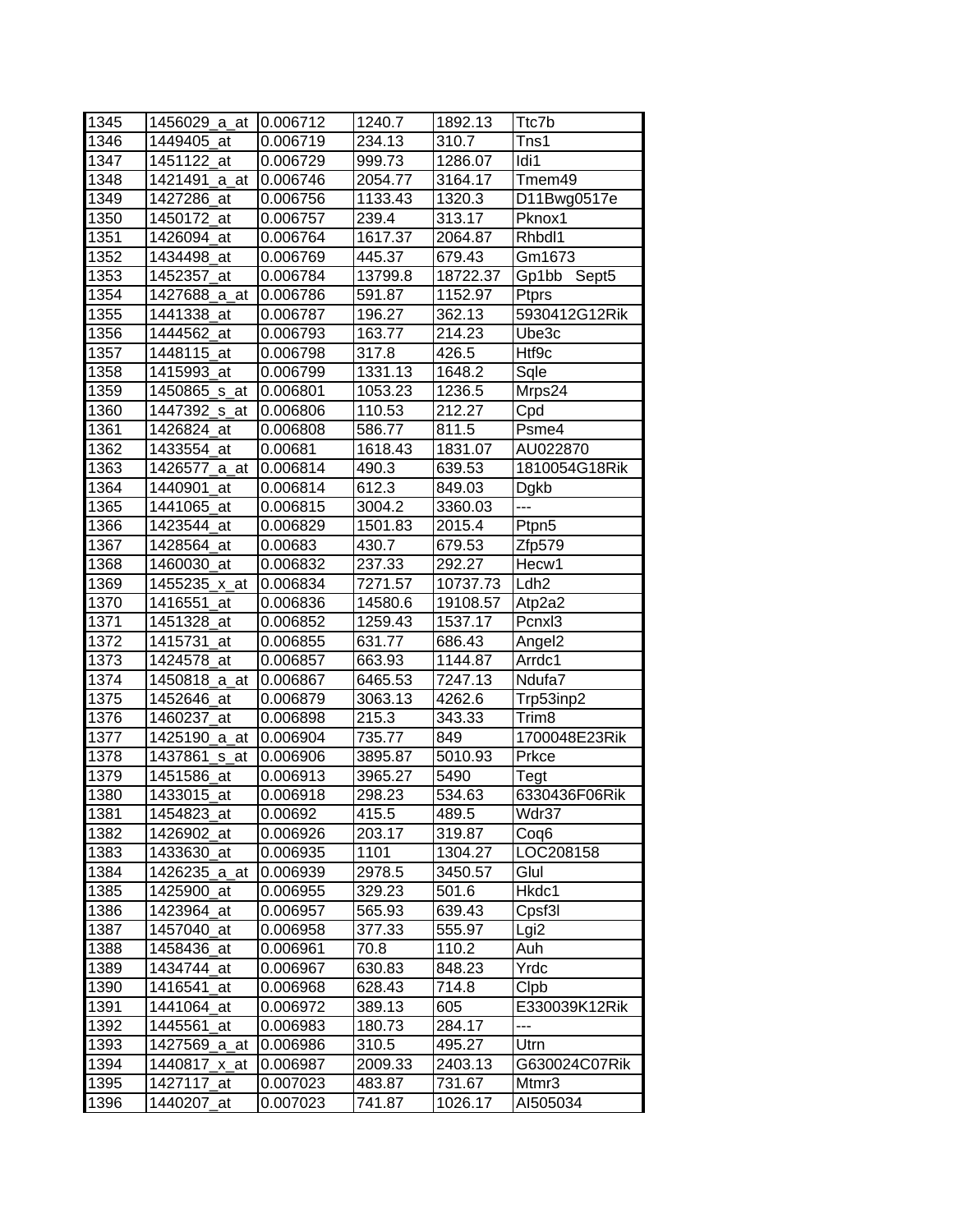| 1397 | 1432418_a_at     | 0.007038 | 1891.57  | 2083.2   | Ckmt1              |
|------|------------------|----------|----------|----------|--------------------|
| 1398 | 1428190 at       | 0.007038 | 750.1    | 902      | Slc25a1            |
| 1399 | 1451568_at       | 0.007055 | 432.37   | 567.07   | A630054L15Rik      |
| 1400 | 1417322 at       | 0.007057 | 1070.1   | 1632.17  | HIrc1              |
| 1401 | 1429170 a at     | 0.007063 | 168.7    | 270.4    | Mtf1               |
| 1402 | 1428834 at       | 0.00707  | 136.93   | 254.57   | Dusp4              |
| 1403 | 1451041_at       | 0.007075 | 1297.2   | 1634.73  | Rock <sub>2</sub>  |
| 1404 | 1421383_at       | 0.007079 | 89.23    | 146.33   | 2310043N13Rik      |
| 1405 | 1448435 at       | 0.007113 | 922.17   | 1240.87  | Pcqap              |
| 1406 | 1423743_at       | 0.007115 | 809.87   | 980.33   | Arcn1              |
| 1407 | 1427404_x_at     | 0.007119 | 11741.73 | 15107.63 | LOC433182          |
| 1408 | 1417994 a at     | 0.007128 | 614.53   | 944.53   | Accn1              |
| 1409 | 1450478_a_at     | 0.00713  | 414.8    | 491.67   | Ptpn12             |
| 1410 | 1432462_a_at     | 0.007132 | 508.97   | 742.27   | Crsp8              |
| 1411 | 1456580_s_at     | 0.007133 | 8535.6   | 10780.57 | Atp5d              |
| 1412 | 1441264_x_at     | 0.007138 | 400.9    | 595.33   | A930005H10Rik      |
| 1413 | 1438138_a_at     | 0.007157 | 346.07   | 605.63   | Pex <sub>6</sub>   |
| 1414 | 1447945 at       | 0.007161 | 124.4    | 218.7    | Maf                |
| 1415 | 1434723 at       | 0.007171 | 526.7    | 710.93   | $\overline{a}$     |
| 1416 | 1417293 at       | 0.007186 | 660.13   | 890.93   | Hs6st1             |
| 1417 | 1450918_s_at     | 0.007188 | 1373.17  | 1908.2   | Src                |
| 1418 | 1440248 at       | 0.007192 | 295.83   | 440.63   | Casc4              |
| 1419 | 1431169 at       | 0.007194 | 75.77    | 119.13   | D230012E17Rik      |
| 1420 | 1420795_at       | 0.007201 | 363.3    | 658.97   | Fgf9               |
| 1421 | 1418410 at       | 0.007207 | 203.53   | 322.87   | Jrk                |
| 1422 | 1427004 at       | 0.007264 | 2527.17  | 2962.97  | Fbxo2              |
| 1423 | 1452014_a_at     | 0.007266 | 103.3    | 147.03   | lgf1               |
| 1424 | 1418775 at       | 0.007271 | 984.43   | 1526.17  | AI837181           |
| 1425 | 1426024_a_at     | 0.007274 | 2707.43  | 3630.8   | Dbn1               |
| 1426 | 1438426 at       | 0.007277 | 721.63   | 903.73   | Tmem <sub>58</sub> |
| 1427 | 1432411_a_at     | 0.007289 | 475.73   | 608.93   | Fbxw2              |
| 1428 | 1418260<br>at    | 0.007304 | 621.53   | 963.77   | <b>Hunk</b>        |
| 1429 | 1447222_at       | 0.007324 | 192.47   | 354.07   | Hspa12a            |
| 1430 | 1416388_at       | 0.007327 | 631.67   | 934.13   | Pip5k2c            |
| 1431 | 1415819_a_at     | 0.007328 | 9171.53  | 12068.4  | Ppp2r1a            |
| 1432 | 1420968_at       | 0.007349 | 307.67   | 514.17   | Btbd14b            |
| 1433 | 1422256_at       | 0.007368 | 749.67   | 896.83   | Sstr <sub>2</sub>  |
| 1434 | 1426606_at       | 0.007377 | 1135.07  | 1370.9   | Crtac1             |
| 1435 | 1458539_at       | 0.007382 | 403.73   | 690.67   | R3hdm1             |
| 1436 | 1431308 at       | 0.007393 | 78.6     | 163.03   | 5730557B15Rik      |
| 1437 | 1433451 at       | 0.007394 | 4384.37  | 6232.57  | Cdk5r1             |
| 1438 | 1421563 at       | 0.007399 | 104.57   | 254.7    | Atp7b              |
| 1439 | 1451094 at       | 0.007412 | 1456.17  | 1676.8   | Ggtl3              |
| 1440 | 1424720 at       | 0.007417 | 1478.03  | 1881.8   | Mgat4b             |
| 1441 | 1435049_s_at     | 0.00742  | 710.37   | 852.1    | AI854703           |
| 1442 | 1421375<br>_a_at | 0.007422 | 393.8    | 445.83   | S100a6             |
| 1443 | 1426510<br>at    | 0.007432 | 506.9    | 764.27   | Sccpdh             |
| 1444 | 1448153_at       | 0.007432 | 9295.23  | 12342.73 | Cox5a              |
| 1445 | 1429680_at       | 0.007435 | 253.27   | 341.33   | 1500010G04Rik      |
| 1446 | 1454786_at       | 0.00744  | 335.3    | 448.67   | 5031439G07Rik      |
| 1447 | 1450370_a_at     | 0.007444 | 815.93   | 957.47   | Kcnip4             |
| 1448 | 1424142_at       | 0.00745  | 225.57   | 342.3    | Ikbkap             |
|      |                  |          |          |          |                    |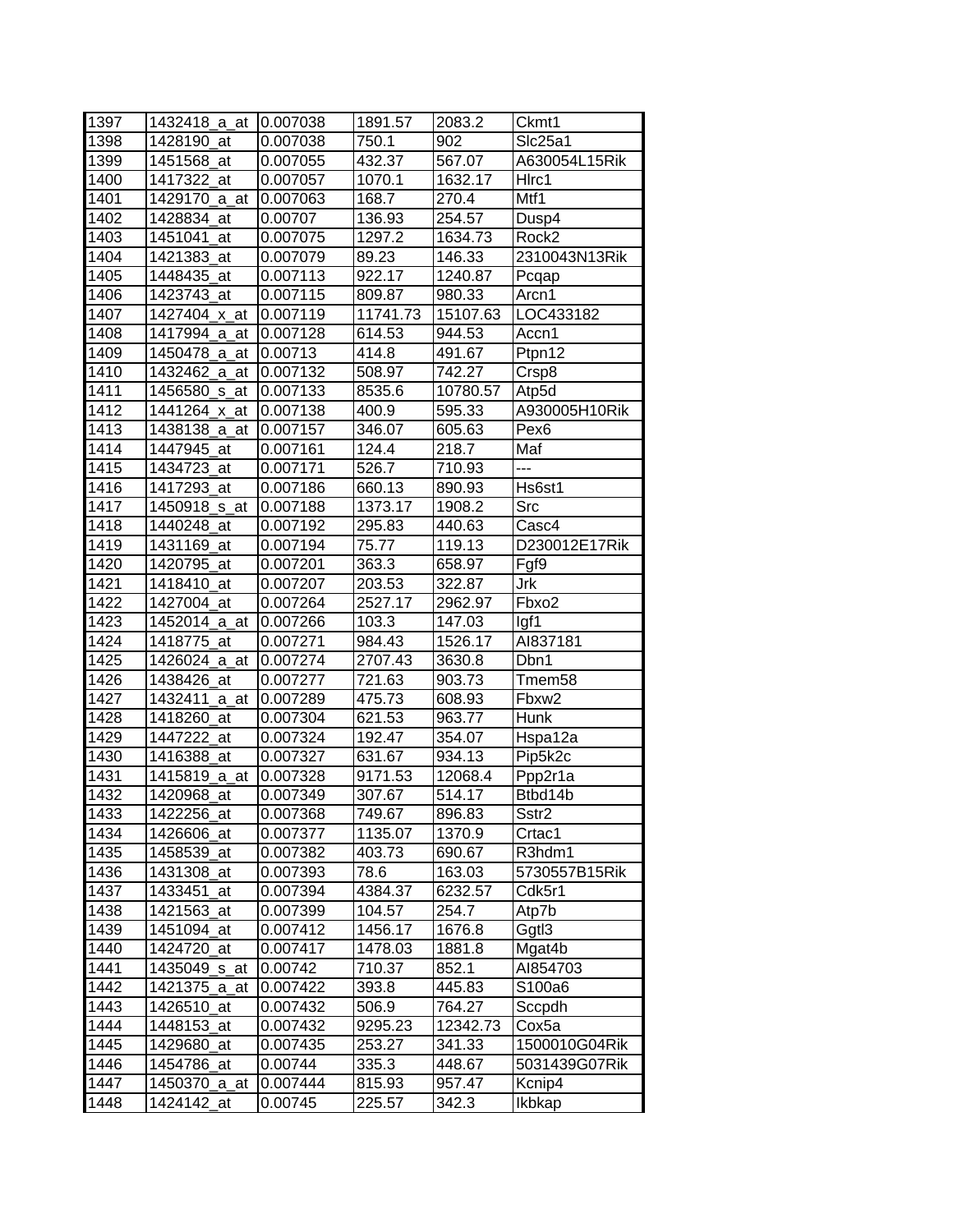| 1449 | 1434050_at            | 0.007457 | 627.3   | 1115.03  | AI315068          |
|------|-----------------------|----------|---------|----------|-------------------|
| 1450 | 1458441 at            | 0.007457 | 844.3   | 1049.33  | SIc6a17           |
| 1451 | 1435328_at            | 0.007469 | 1358.7  | 1574.7   | Cyhr1             |
| 1452 | 1418288_at            | 0.007475 | 267.73  | 366.13   | Lpin1             |
| 1453 | 1450871_a_at          | 0.007487 | 1388.67 | 1633.57  | Bcat1             |
| 1454 | 1436053_at            | 0.007487 | 529.9   | 785.83   | Tbc1d22b          |
| 1455 | 1417557 at            | 0.007497 | 1689.57 | 1983.07  | Ubxd1             |
| 1456 | 1435402_at            | 0.0075   | 274.73  | 480.93   | A930008A22Rik     |
| 1457 | 1440143 at            | 0.007501 | 323.5   | 495.57   | F630022B06Rik     |
| 1458 | 1435847_at            | 0.007503 | 2583.4  | 3441     | Cdc42bpa          |
| 1459 | 1422589 at            | 0.007506 | 9784.3  | 12712.7  | Rab3a             |
| 1460 | 1425576_at            | 0.007511 | 2276.83 | 3013.47  | Ahcyl1            |
| 1461 | 1417543_at            | 0.007547 | 192.27  | 324.37   | Rps6ka2           |
| 1462 | 1450817_at            | 0.007547 | 123.6   | 209.53   | Solh              |
| 1463 | 1421480_a_at          | 0.007561 | 187.07  | 396.83   | Adarb1            |
| 1464 | 1432216_s_at          | 0.007591 | 65.5    | 94.23    | Mpp7              |
| 1465 | 1425461<br>at         | 0.007592 | 617.87  | 875.23   | Fbxw11            |
| 1466 | 1443798 at            | 0.00761  | 495.53  | 2422.87  | Pik3cd            |
| 1467 | 1455168 a at          | 0.007618 | 6309.27 | 7943     | Gnb2l1            |
| 1468 | 1455330 at            | 0.007619 | 324.17  | 412.77   | 4632412I24Rik     |
| 1469 | 1420980_at            | 0.007641 | 8121.57 | 9715.5   | Pak1              |
| 1470 | 1416831 at            | 0.007646 | 652.9   | 743.57   | Neu1              |
| 1471 | 1435258_at            | 0.007647 | 411.17  | 573.03   | D2Ertd217e        |
| 1472 | 1418901_at            | 0.007689 | 464.33  | 543.3    | Cebpb             |
| 1473 | 1424406 at            | 0.007693 | 459.5   | 613.1    | <b>Bcl2l13</b>    |
| 1474 | 1428048_at            | 0.007693 | 39.93   | 66.43    | BC027582          |
| 1475 | 1450957_a_at          | 0.007698 | 7610.93 | 9605.53  | Sqstm1            |
| 1476 | 1433444_at            | 0.007715 | 3825.8  | 5621.97  | Hmgcs1            |
| 1477 | 1429951<br>at         | 0.007735 | 197.47  | 245.2    | Ssbp2             |
| 1478 | 1451897_a_at          | 0.00774  | 834.1   | 1109.9   | Nbr1              |
| 1479 | 1421568<br>at         | 0.007745 | 242.6   | 399.03   | Kcna6             |
| 1480 | 1448249_at            | 0.007745 | 791.87  | 1230.53  | Gpd1              |
| 1481 | 1438402_at            | 0.007747 | 578.77  | 748.97   | 9630050M13Rik     |
| 1482 | 1426257_a_at          | 0.00776  | 2954.97 | 3604.4   | Sars1             |
| 1483 | 1421939_a_at          | 0.007765 | 123.13  | 189.5    | Stag1             |
| 1484 | 1438196_at            | 0.007765 | 969.47  | 1147.23  | Gpd1l             |
| 1485 | 1433541_a_at 0.007775 |          | 1222.7  | 1542.63  | Ubap2l            |
| 1486 | 1438500_at            | 0.007776 | 300.27  | 518.4    | B230206N24Rik     |
| 1487 | 1417502_at            | 0.007787 | 11483.7 | 17647.47 | Tspan7            |
| 1488 | 1452352_at            | 0.007806 | 51.13   | 72.43    | Ctla2b            |
| 1489 | 1429988 at            | 0.007808 | 66.67   | 128.2    | Zfp235            |
| 1490 | 1459847_x_at          | 0.007813 | 451.67  | 588.97   | Gfra2             |
| 1491 | 1459903_at            | 0.007836 | 2315.23 | 2779.77  | Sema7a            |
| 1492 | 1416491_at            | 0.007839 | 518.63  | 1028.93  | Numbl             |
| 1493 | 1455012_s_at          | 0.007864 | 4600.97 | 5497.43  | Trim37            |
| 1494 | 1454779_s_at          | 0.007866 | 231.57  | 321.3    | C230052I12Rik     |
| 1495 | 1423210_a_at          | 0.007882 | 6012.67 | 7188.53  | Nola <sub>3</sub> |
| 1496 | 1416986_a_at          | 0.007883 | 1191.57 | 1660.7   | Ptpns1            |
| 1497 | 1422031_a_at          | 0.007884 | 952.33  | 1064.73  | Za20d3            |
| 1498 | 1440905_at            |          |         | 356.5    | Hs2st1            |
|      |                       | 0.007899 | 251.07  |          |                   |
| 1499 | 1432027_a_at          | 0.007901 | 334.7   | 526.4    | Tbc1d14           |
| 1500 | 1450108_at            | 0.007904 | 3396.37 | 4395.5   | Kif1a             |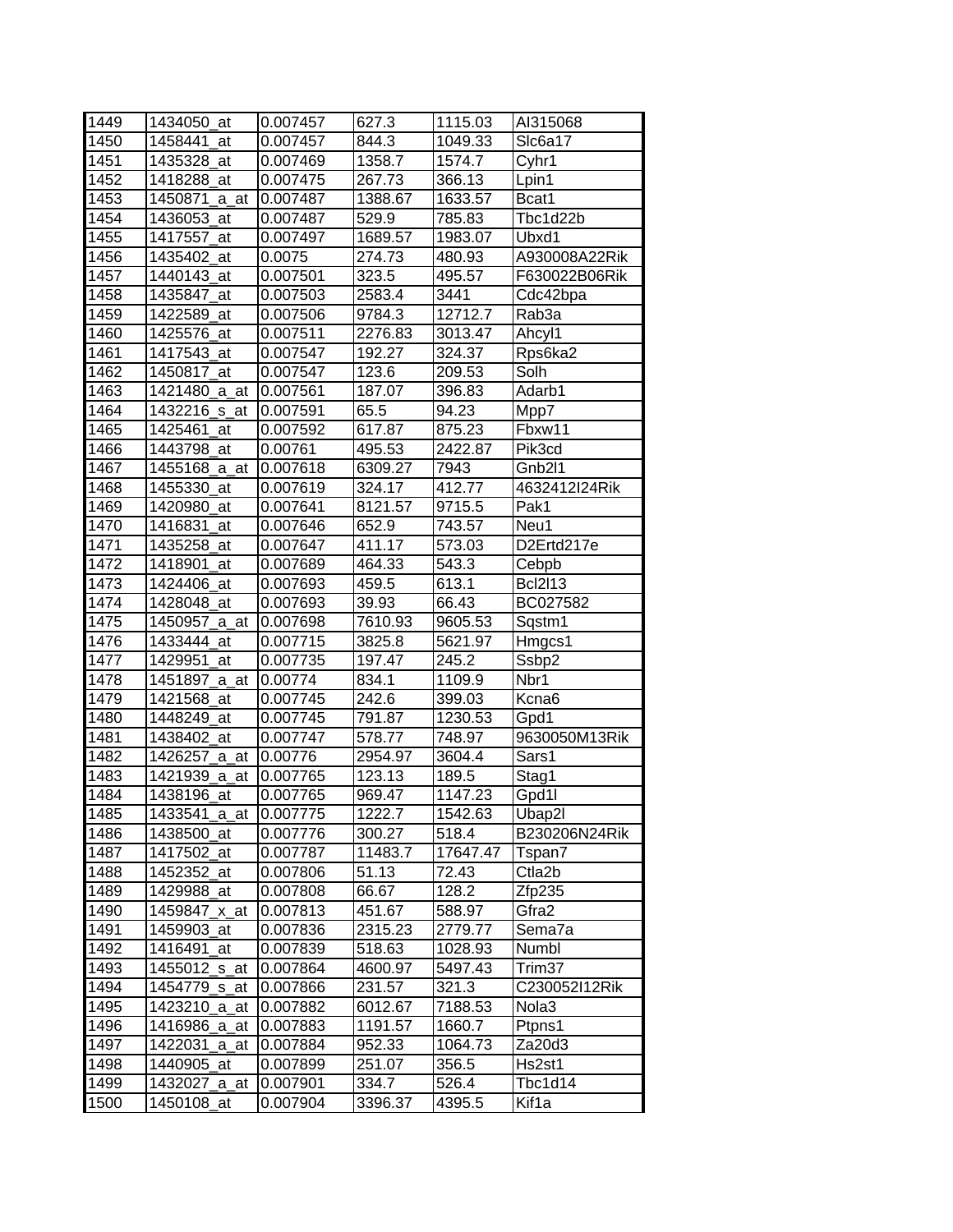| 1501 | 1419444 at     | 0.007925 | 1234.13  | 2005.83  | Sap18              |
|------|----------------|----------|----------|----------|--------------------|
| 1502 | 1426621_a_at   | 0.007941 | 3196.67  | 3600.67  | Ppp2r2b            |
| 1503 | 1426993_at     | 0.007943 | 561.1    | 723.07   | Xpr1               |
| 1504 | 1428836_at     | 0.007975 | 432.53   | 593.67   | 2300009A05Rik      |
| 1505 | 1432054_at     | 0.007985 | 48.73    | 80.3     | Golga1             |
| 1506 | 1423661_s_at   | 0.008009 | 223.27   | 335.87   | Ctdsp2             |
| 1507 | 1418810_at     | 0.008011 | 573.33   | 778.17   | Crhr1              |
| 1508 | 1451908_a_at   | 0.008021 | 841.8    | 1264.63  | Sec14l1            |
| 1509 | 1435068_at     | 0.008021 | 1555.43  | 2252.03  | Pip5k2b            |
| 1510 | 1439888_at     | 0.008022 | 46.9     | 105.77   | ---                |
| 1511 | 1433107_at     | 0.008026 | 72.63    | 146.6    | ---                |
| 1512 | 1453215<br>at  | 0.008046 | 38.2     | 87       | Rnase10            |
| 1513 | 1450898_at     | 0.008056 | 776.9    | 1025.03  | Hiat1              |
| 1514 | 1451461_a_at   | 0.008058 | 14516.5  | 18682.93 | Aldoc              |
| 1515 | 1455442<br>at  | 0.008063 | 48.63    | 88.6     | ---                |
| 1516 | 1448669 at     | 0.008065 | 2034.7   | 2307.27  | Dkk3               |
| 1517 | 1458469_at     | 0.008076 | 130.1    | 171.8    | Cblb               |
| 1518 | 1430117_a_at   | 0.008087 | 177.5    | 221.13   | Zfp64              |
| 1519 | 1418646_at     | 0.008099 | 1183.9   | 1849.7   | Gna-rs1            |
| 1520 | 1455545 at     | 0.00811  | 1727.23  | 2054.73  | 1110065P20Rik      |
| 1521 | 1428954_at     | 0.008124 | 271.77   | 415      | Slc9a3r2           |
| 1522 | 1437197 at     | 0.00814  | 2668.37  | 3234.93  | Sorbs2             |
| 1523 | 1434708_at     | 0.008143 | 1020.33  | 1225.73  | Vhlh               |
| 1524 | 1429884_at     | 0.008147 | 674.1    | 809.43   | Srgap2             |
| 1525 | 1453059_at     | 0.008149 | 1593.1   | 1876.67  | 2310046A06Rik      |
| 1526 | 1418588 at     | 0.008158 | 14681.03 | 17065.1  | Vmp                |
| 1527 | 1451480_at     | 0.008159 | 255.8    | 418.33   | E2f4               |
| 1528 | 1452082_at     | 0.00816  | 625.87   | 817.97   | 6430548M08Rik      |
| 1529 | 1451098_at     | 0.008161 | 1024.73  | 1329.27  | Pcoln <sub>3</sub> |
| 1530 | 1416191<br>at  | 0.008168 | 538      | 846.3    | Sec61a1            |
| 1531 | 1428484_at     | 0.008172 | 1145.5   | 1453.63  | Osbpl3             |
| 1532 | 1452376<br>at  | 0.008176 | 180.47   | 387.33   | Zfp444             |
| 1533 | 1452969<br>at  | 0.008179 | 3074.7   | 3782.93  | Atp2b1             |
| 1534 | 1415691<br>at  | 0.008182 | 6372.03  | 7899.87  | Digh1              |
| 1535 | 1424757<br>_at | 0.008222 | 2227.57  | 2510.53  | BC018242           |
| 1536 | 1450968 at     | 0.008224 | 5033.07  | 6033.93  | Uqcrfs1            |
| 1537 | 1421924_at     | 0.008232 | 533.87   | 839.5    | Slc2a3             |
| 1538 | 1417611_at     | 0.00824  | 78.6     | 221.13   | Tmem37             |
| 1539 | 1424308_at     | 0.008251 | 1800.47  | 2483.37  | Slc24a3            |
| 1540 | 1443162_at     | 0.008253 | 57.53    | 107.37   |                    |
| 1541 | 1459947_at     | 0.008253 | 93.6     | 175.8    | Txndc5             |
| 1542 | 1442524_at     | 0.008254 | 106.93   | 214.9    | ---                |
| 1543 | 1426430 at     | 0.008266 | 258.47   | 418.77   | Jag2               |
| 1544 | 1450056_at     | 0.008272 | 700.33   | 1025.77  | Apc                |
| 1545 | 1418396<br>_at | 0.008308 | 80.43    | 131.9    | Gpsm3              |
| 1546 | 1418485_at     | 0.008319 | 2041.07  | 2428.3   | SIc4a3             |
| 1547 | 1452909_at     | 0.008323 | 302.83   | 427.8    | 2410127E18Rik      |
| 1548 | 1452316_at     | 0.008327 | 252.13   | 330.57   | Phf <sub>22</sub>  |
| 1549 | 1452137_at     | 0.008331 | 244.7    | 331.83   | Acbd3              |
| 1550 | 1424668_a_at   | 0.008334 | 383.77   | 685.07   | Cutl1              |
| 1551 | 1451708_at     | 0.008338 | 52.4     | 94.27    | Gpr33              |
| 1552 | 1415836_at     | 0.008348 | 300.1    | 428.03   | Aldh18a1           |
|      |                |          |          |          |                    |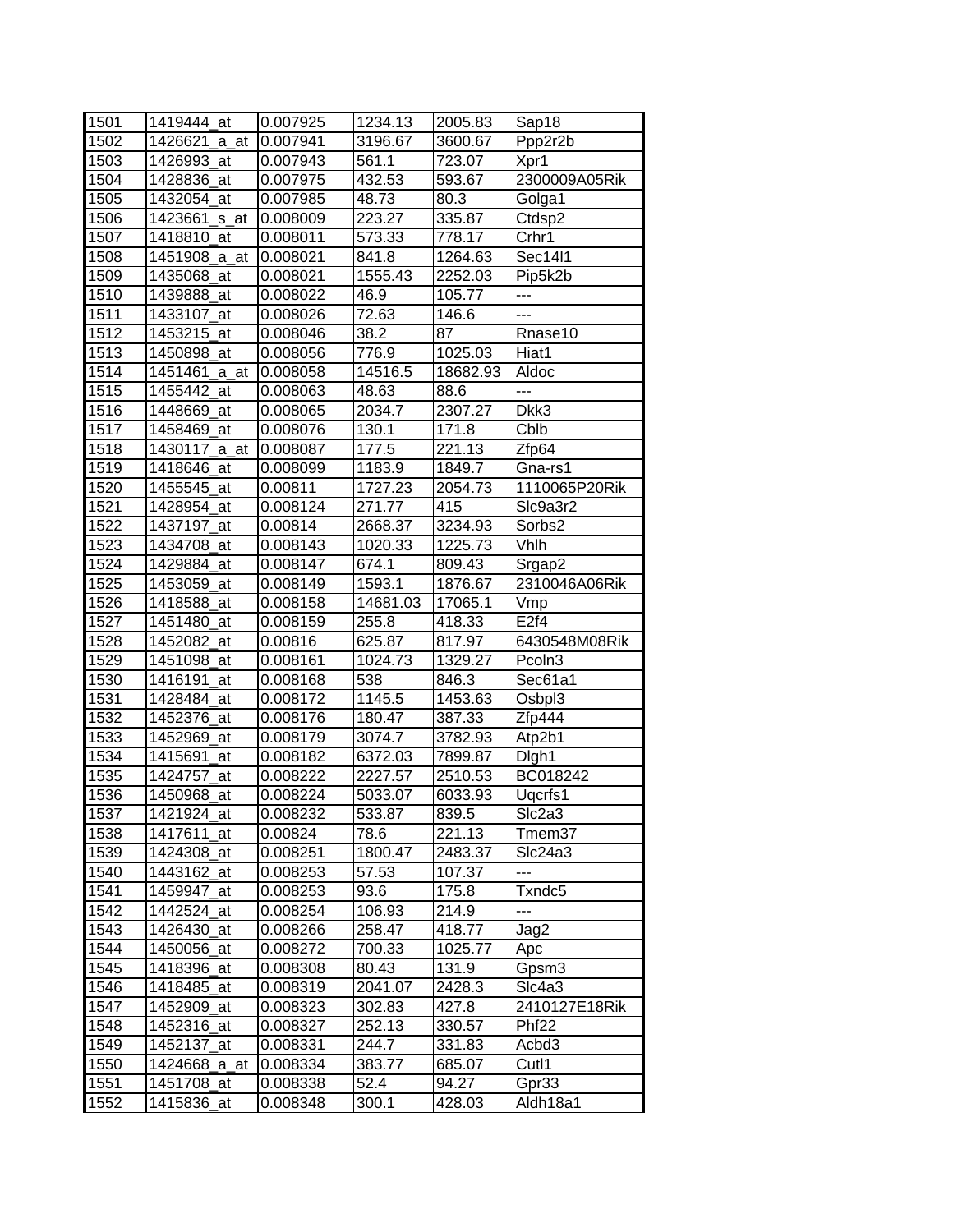| 1553 | 1419221_a_at             | 0.008349 | 1481.6   | 1704.73  | Rgs14              |
|------|--------------------------|----------|----------|----------|--------------------|
| 1554 | 1440152_x_at             | 0.008355 | 944.4    | 1490.23  | Edf1               |
| 1555 | 1449401 at               | 0.008359 | 776.4    | 952.6    | $\overline{C}$ 1qg |
| 1556 | 1435844 at               | 0.008361 | 497.43   | 725      | A330009N23Rik      |
| 1557 | 1456304_at               | 0.008373 | 186.9    | 365.57   | Gm996              |
| 1558 | 1422801 at               | 0.008389 | 1322.5   | 1528.07  | MGI:1351465        |
| 1559 | 1451309_at               | 0.008405 | 839.07   | 1075.67  | Arhgap1            |
| 1560 | 1433665_at               | 0.008408 | 2022.93  | 2857.57  | Vps41              |
| 1561 | 1431360_s_at             | 0.008411 | 225.5    | 339.53   | 4921520P21Rik      |
| 1562 | 1418533_s_at             | 0.008429 | 291.97   | 467.23   | Fzd2               |
| 1563 | AFFX-MURINE              | 0.008431 | 29218.53 | 41537.6  | Ankfy1             |
| 1564 | 1415950_a_at             | 0.008432 | 8803.6   | 13532.63 | Pbp                |
| 1565 | 1436874_x_at             | 0.008435 | 7600.8   | 10327.47 | Slc25a5            |
| 1566 | 1448868 at               | 0.008445 | 1968.37  | 2488     | Scand1             |
| 1567 | 1426372_a_at             | 0.008453 | 645      | 897.67   | Bet <sub>1</sub>   |
| 1568 | 1424562_a_at             | 0.00846  | 14062.33 | 17721.5  | Slc25a4            |
| 1569 | 1448691 at               | 0.008462 | 2252.53  | 2597.5   | Ubqln4             |
| 1570 | 1416642_a_at             | 0.008474 | 23186.07 | 35077    | Tpt1p              |
| 1571 | 1423716 <sub>_S_at</sub> | 0.008507 | 3915.27  | 5366.33  | Atp5d              |
| 1572 | 1452913 at               | 0.008515 | 527.93   | 719.37   | Pcp4I1             |
| 1573 | 1426766_at               | 0.008517 | 3125.4   | 3467.97  | 6330403K07Rik      |
| 1574 | 1418402 at               | 0.008531 | 316.33   | 468.33   | Adam19             |
| 1575 | 1452201_at               | 0.008535 | 194.93   | 381.93   | 2310047B19Rik      |
| 1576 | 1416972<br>at            | 0.008548 | 4446.17  | 5618.73  | Nhp211             |
| 1577 | 1450007_at               | 0.008548 | 1304.97  | 1861.63  | 1500003O03Rik      |
| 1578 | 1424421<br>at            | 0.008549 | 555.93   | 683.87   | Flad1              |
| 1579 | 1415699_a_at             | 0.008554 | 2873.1   | 3765.5   | Gps1               |
| 1580 | 1428180<br>at            | 0.008554 | 677.43   | 785.2    | 2810422J05Rik      |
| 1581 | 1451067_at               | 0.008563 | 2135.4   | 3415.83  | Sgta               |
| 1582 | 1452958<br>at            | 0.008584 | 2127.37  | 2698.8   | 2900006N09Rik      |
| 1583 | 1422186_s_at             | 0.008589 | 1128.77  | 1383.73  | Cyb5r3             |
| 1584 | 1418522<br>at            | 0.008596 | 882.43   | 1074.3   | Mtx1               |
| 1585 | 1453324<br>at            | 0.0086   | 532.93   | 675.07   | 6330509M23Rik      |
| 1586 | 1446048_at               | 0.0086   | 450.73   | 752.6    | Cdh <sub>11</sub>  |
| 1587 | 1448571<br>_a_at         | 0.008624 | 391.6    | 543.33   | Gmfb               |
| 1588 | 1450039_at               | 0.008652 | 698.13   | 987.47   | Usp9x              |
| 1589 | 1424115_at               | 0.008657 | 1993.93  | 2510.63  | Ppp5c              |
| 1590 | 1442824 at               | 0.008663 | 32.17    | 58.7     | 8030497103Rik      |
| 1591 | 1435986_x_at             | 0.008673 | 1043.37  | 1152.33  | Sdhc               |
| 1592 | 1422321_a_at             | 0.008678 | 252.2    | 562.3    | Zfp162             |
| 1593 | 1433324_at               | 0.008686 | 72.83    | 112.27   | 9330154F10Rik      |
| 1594 | 1415814_at               | 0.008699 | 10682.8  | 13571.8  | Atp6v1b2           |
| 1595 | 1440570_at               | 0.008717 | 77.63    | 124.8    | A930031L14Rik      |
| 1596 | 1450640_x_at             | 0.008719 | 9235.73  | 12218.7  | Atp5k              |
| 1597 | 1417263_at               | 0.008743 | 139.13   | 291.6    | Ptgs2              |
| 1598 | 1441333_at               | 0.008754 | 29.8     | 71.97    | Trps1              |
| 1599 | 1415717<br>at            | 0.008759 | 1705.73  | 1987.4   | 4931406I20Rik      |
| 1600 | 1433764_at               | 0.00876  | 769.43   | 1131.3   | Clec2l             |
| 1601 | 1416932<br>at            | 0.008762 | 436      | 619.6    | Cog <sub>2</sub>   |
| 1602 | 1426277_at               | 0.008784 | 296.07   | 369.57   | C730025P13Rik      |
| 1603 | 1433468_at               | 0.008785 | 745.47   | 1022.23  | 6430527G18Rik      |
| 1604 | 1423808_at               | 0.008806 | 202.93   | 279.57   | Wdr79              |
|      |                          |          |          |          |                    |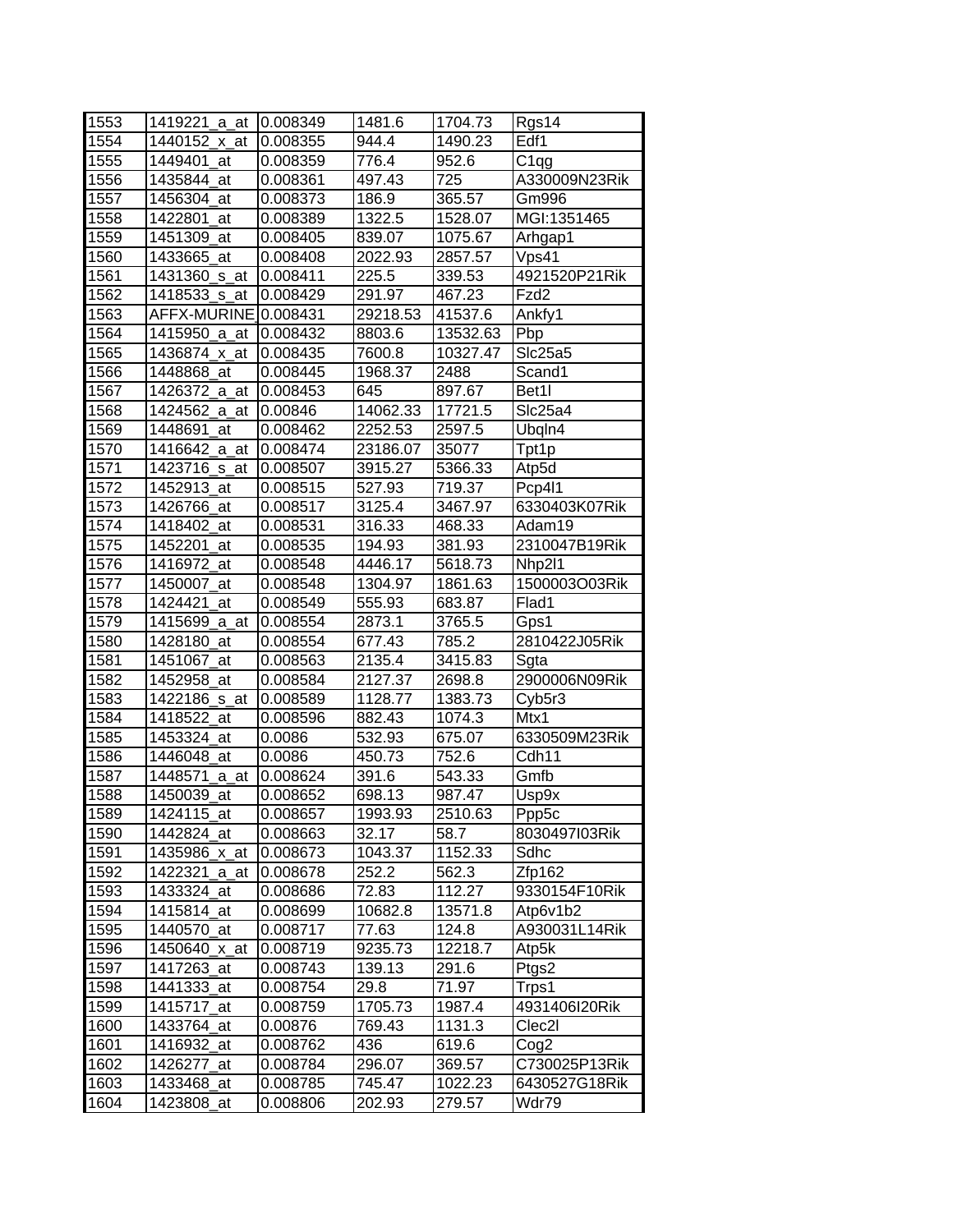| 1605 | 1416291_at       | 0.008822 | 1770.17  | 2106    | Psmc4               |
|------|------------------|----------|----------|---------|---------------------|
| 1606 | 1448971<br>at    | 0.008822 | 420.3    | 664.63  | 2410022L05Rik       |
| 1607 | 1454828_at       | 0.008834 | 438.73   | 511.1   | AI790205            |
| 1608 | 1423786_at       | 0.008839 | 507.47   | 600.57  | 8430410A17Rik       |
| 1609 | 1442933_at       | 0.008859 | 180.03   | 211.17  | 6230415M23Rik       |
| 1610 | 1460341<br>at    | 0.008864 | 6142.67  | 7311.13 | Plekhb <sub>2</sub> |
| 1611 | 1418080<br>at    | 0.008871 | 1177.23  | 1529.03 | B4galt2             |
| 1612 | 1441089 at       | 0.008871 | 169.73   | 247.4   | Eif <sub>2c3</sub>  |
| 1613 | 1450143 at       | 0.008879 | 1698.63  | 2934.73 | Rasgrp1             |
| 1614 | 1435976_at       | 0.008882 | 265.8    | 489.73  | ---                 |
| 1615 | 1417472_at       | 0.008887 | 298.3    | 484.2   | Myh9                |
| 1616 | 1428408_a_at     | 0.008896 | 470.43   | 613.57  | D12Ertd551e         |
| 1617 | 1449066_a_at     | 0.008907 | 1011.67  | 1297.57 | Arhgef7             |
| 1618 | 1421090<br>at    | 0.008932 | 2158.43  | 2965.8  | Epb4.111            |
| 1619 | 1418743_a_at     | 0.008942 | 362.07   | 555.93  | MGI:1930803         |
| 1620 | 1417065_at       | 0.00895  | 11183.97 | 15992.4 | Egr1                |
| 1621 | 1423040 at       | 0.008975 | 1685     | 2347.83 | Bzw1                |
| 1622 | 1425111<br>at    | 0.008975 | 294.8    | 418.4   | Sorcs3              |
| 1623 | 1448428 at       | 0.008988 | 348.8    | 556.7   | Nb <sub>1</sub>     |
| 1624 | 1447874_x_at     | 0.008992 | 224.6    | 314.03  | Smpd1               |
| 1625 | 1419617 at       | 0.009006 | 205.13   | 250.77  | Kcnn1               |
| 1626 | 1460653_at       | 0.009008 | 386.73   | 565.37  | Sca2                |
| 1627 | 1451369_at       | 0.009025 | 414.57   | 657.07  | Commd5              |
| 1628 | 1425611_a_at     | 0.009029 | 607.43   | 924.47  | Cutl1               |
| 1629 | 1450519_a_at     | 0.009036 | 2203.47  | 2723.53 | Prkaca              |
| 1630 | 1417179_at       | 0.00904  | 4206.13  | 4982.37 | Tspan5              |
| 1631 | 1438164_x_at     | 0.00905  | 3525.9   | 3788.67 | Flot <sub>2</sub>   |
| 1632 | 1452747_at       | 0.009054 | 330.13   | 537.63  | Atp13a2             |
| 1633 | 1448156_at       | 0.009065 | 519.63   | 987.57  | Tff1                |
| 1634 | 1428621<br>_a_at | 0.009075 | 1052.73  | 1243.03 | Vps25               |
| 1635 | 1449460<br>at    | 0.009075 | 536.07   | 640.57  | Asb13               |
| 1636 | 1426118_a_at     | 0.009085 | 1206.37  | 1437.2  | Tomm40              |
| 1637 | 1421340_at       | 0.009086 | 408.77   | 561.5   | Map3k5              |
| 1638 | 1448553_at       | 0.009098 | 297.03   | 410.07  | Myh7                |
| 1639 | 1422977_at       | 0.009104 | 506.9    | 779.57  | Gp1bb               |
| 1640 | 1424141 at       | 0.009105 | 2016.97  | 2436.5  | Hectd1              |
| 1641 | 1427023_at       | 0.009116 | 3068.8   | 4125.4  | Phyhipl             |
| 1642 | 1429306_at       | 0.009119 | 102.1    | 170.33  | Lzic                |
| 1643 | 1456785_at       | 0.009119 | 671.6    | 814.53  | Crsp2               |
| 1644 | 1422677 at       | 0.009123 | 678.5    | 952.07  | Dgat2               |
| 1645 | 1460169_a_at     | 0.009132 | 3209.27  | 4562.5  | Pctk1               |
| 1646 | 1455571_x_at     | 0.009151 | 22619.8  | 28306.9 | Calm1               |
| 1647 | 1425629_a_at     | 0.009152 | 735.87   | 1075.9  | Nol6                |
| 1648 | 1448112_at       | 0.009179 | 11127.27 | 16311.7 | Cox7c               |
| 1649 | 1428132_at       | 0.009193 | 312.57   | 427.7   | Cdc42se1            |
| 1650 | 1430615 at       | 0.009199 | 139      | 254.9   | LOC545577           |
| 1651 | 1436299 at       | 0.009203 | 924.17   | 1139.9  | Gls                 |
| 1652 | 1420828_s_at     | 0.009227 | 9029.23  | 9664.7  | Ywhaq               |
| 1653 | 1452105_a_at     | 0.00923  | 792.6    | 1033.9  | Tsc2                |
| 1654 | 1448351_at       | 0.009234 | 619.17   | 928.03  | Coro1b              |
| 1655 | 1421528_a_at     | 0.009247 | 438.83   | 513.3   | Surf5               |
| 1656 | 1455943_at       | 0.009249 | 622.73   | 760.37  | Zfp451              |
|      |                  |          |          |         |                     |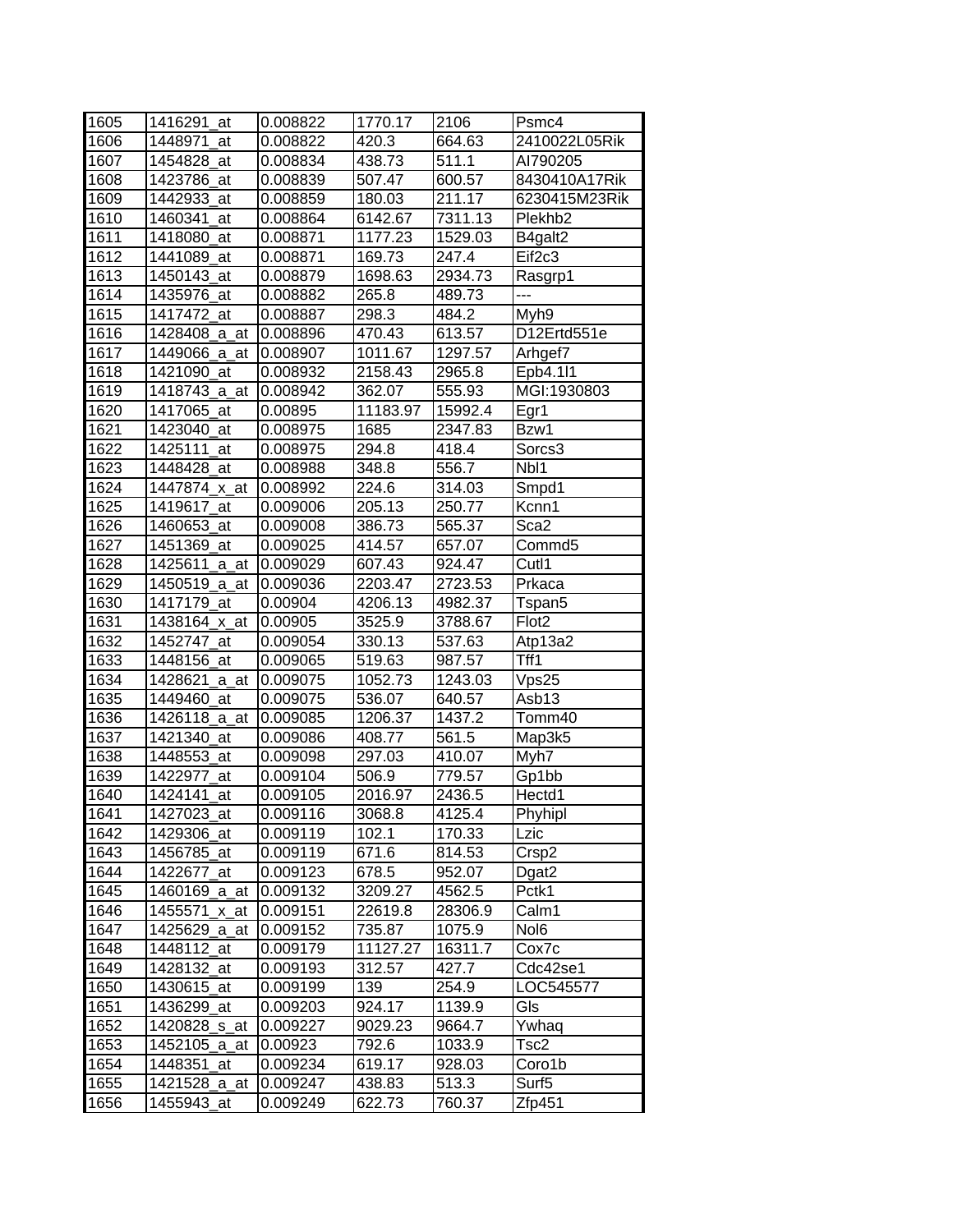| 1657 | 1417308 at             | 0.009251 | 10572.13 | 14681.57 | Pkm <sub>2</sub>    |
|------|------------------------|----------|----------|----------|---------------------|
| 1658 | 1416535 at             | 0.009256 | 1538.43  | 1658.17  | Mcrs1 LOC433780     |
| 1659 | AFFX-BioB-5_a 0.009262 |          | 534.53   | 766.67   | bioB                |
| 1660 | 1447219 at             | 0.009274 | 126.03   | 173.17   | ---                 |
| 1661 | 1451143 at             | 0.009286 | 394.47   | 638.47   | 1110006G06Rik       |
| 1662 | 1428120 at             | 0.009307 | 357.37   | 520.87   | Fbxw9               |
| 1663 | 1455328_at             | 0.009313 | 701.5    | 939.87   | Accn2               |
| 1664 | 1428101_at             | 0.009343 | 1086.27  | 1218.63  | Rnf38               |
| 1665 | 1426458 at             | 0.009353 | 200.67   | 316.27   | Slmap               |
| 1666 | 1416819 at             | 0.009354 | 3154.8   | 4113.5   | Cdc37               |
| 1667 | 1441899_x_at           | 0.009371 | 4869.4   | 5652.6   | Bcan                |
| 1668 | 1435460_at             | 0.009394 | 318.33   | 393      | Prkg2               |
| 1669 | 1417653_at             | 0.009407 | 2507.47  | 3357.03  | Pvalb               |
| 1670 | 1417295 at             | 0.009413 | 752.63   | 966.03   | Mta1                |
| 1671 | 1450005_x_at           | 0.009441 | 366.17   | 605.17   | Egfl9               |
| 1672 | 1451476 at             | 0.009441 | 592.53   | 1002.67  | Zdhhc8              |
| 1673 | 1455354_at             | 0.009452 | 481.53   | 551.03   | Wdr22               |
| 1674 | 1450122 at             | 0.009455 | 352.63   | 468.07   | Ptprg               |
| 1675 | 1428017_at             | 0.009458 | 398.3    | 549.6    | Pknox <sub>2</sub>  |
| 1676 | 1436665_a_at           | 0.009458 | 502.33   | 699.13   | Ltbp4               |
| 1677 | 1452101_at             | 0.009458 | 1000.47  | 1213.9   | <b>Blmh</b>         |
| 1678 | 1437023 at             | 0.009462 | 393.13   | 429.73   | Zfp12               |
| 1679 | 1457840_at             | 0.009469 | 163.63   | 251.93   | Plxna4              |
| 1680 | 1428667_at             | 0.00948  | 669.87   | 760.07   | Maoa                |
| 1681 | 1431997 at             | 0.009486 | 2481.7   | 2766.67  | 3000002C10Rik       |
| 1682 | 1420934_a_at           | 0.009488 | 390.37   | 471.47   | Srrm1               |
| 1683 | 1431030 a at           | 0.009509 | 1464.57  | 1752.03  | Rnf14               |
| 1684 | 1454056 at             | 0.009517 | 206.5    | 281      | 9030407P20Rik       |
| 1685 | 1453932_at             | 0.009526 | 121.17   | 204.3    | 4931433A01Rik       |
| 1686 | 1428718_at             | 0.009537 | 1440.77  | 1682     | Scrn1               |
| 1687 | 1458421<br>at          | 0.009539 | 218.7    | 259.13   | Kcnq3               |
| 1688 | 1415834 at             | 0.009543 | 1529.27  | 2288.23  | Dusp <sub>6</sub>   |
| 1689 | 1425212 a at           | 0.009543 | 343.63   | 568.2    | Tnfrsf19            |
| 1690 | 1434261 at             | 0.009552 | 747.73   | 992.27   | Sipa1 <sub>12</sub> |
| 1691 | 1424441<br>at          | 0.009557 | 1586.33  | 1951.07  | Slc27a4             |
| 1692 | 1427922_at             | 0.009561 | 182.83   | 250.17   | 2310061C15Rik       |
| 1693 | 1454206_a_at           | 0.009562 | 181.67   | 393.73   | Adam15              |
| 1694 | 1457968_at             | 0.009562 | 43.97    | 108.93   | Tmem23              |
| 1695 | 1455873_a_at           | 0.009577 | 453.13   | 700.9    | Vps18               |
| 1696 | 1455369_at             | 0.009586 | 2683.03  | 3670.4   | Apba1               |
| 1697 | 1424138_at             | 0.009622 | 285.1    | 372.33   | Rhbdf1              |
| 1698 | 1426710_at             | 0.009655 | 15393.43 | 23171.07 | Calm <sub>3</sub>   |
| 1699 | 1422461<br>at          | 0.009659 | 319.13   | 407.67   | Atad3a              |
| 1700 | 1442752_at             | 0.009669 | 244.07   | 401.57   | ---                 |
| 1701 | 1423973_a_at           | 0.009699 | 9129     | 11881.73 | Arf3                |
| 1702 | 1428247 at             | 0.009704 | 1336.13  | 1425.37  | 2310075A12Rik       |
| 1703 | 1423140<br>at          | 0.009708 | 140.1    | 165.67   | Lip1                |
| 1704 | 1437882_s_at           | 0.009708 | 116.93   | 148.97   | 3110048L19Rik       |
| 1705 | 1450436_s_at           | 0.009708 | 1642.7   | 2118     | Dnajb <sub>5</sub>  |
| 1706 | 1436286_at             | 0.009713 | 84.53    | 196.47   | B830017H08Rik       |
| 1707 | 1439705_at             | 0.009729 | 114.57   | 210.8    | Ptpn12              |
| 1708 | 1457177_at             | 0.009733 | 153.9    | 267.3    | ---                 |
|      |                        |          |          |          |                     |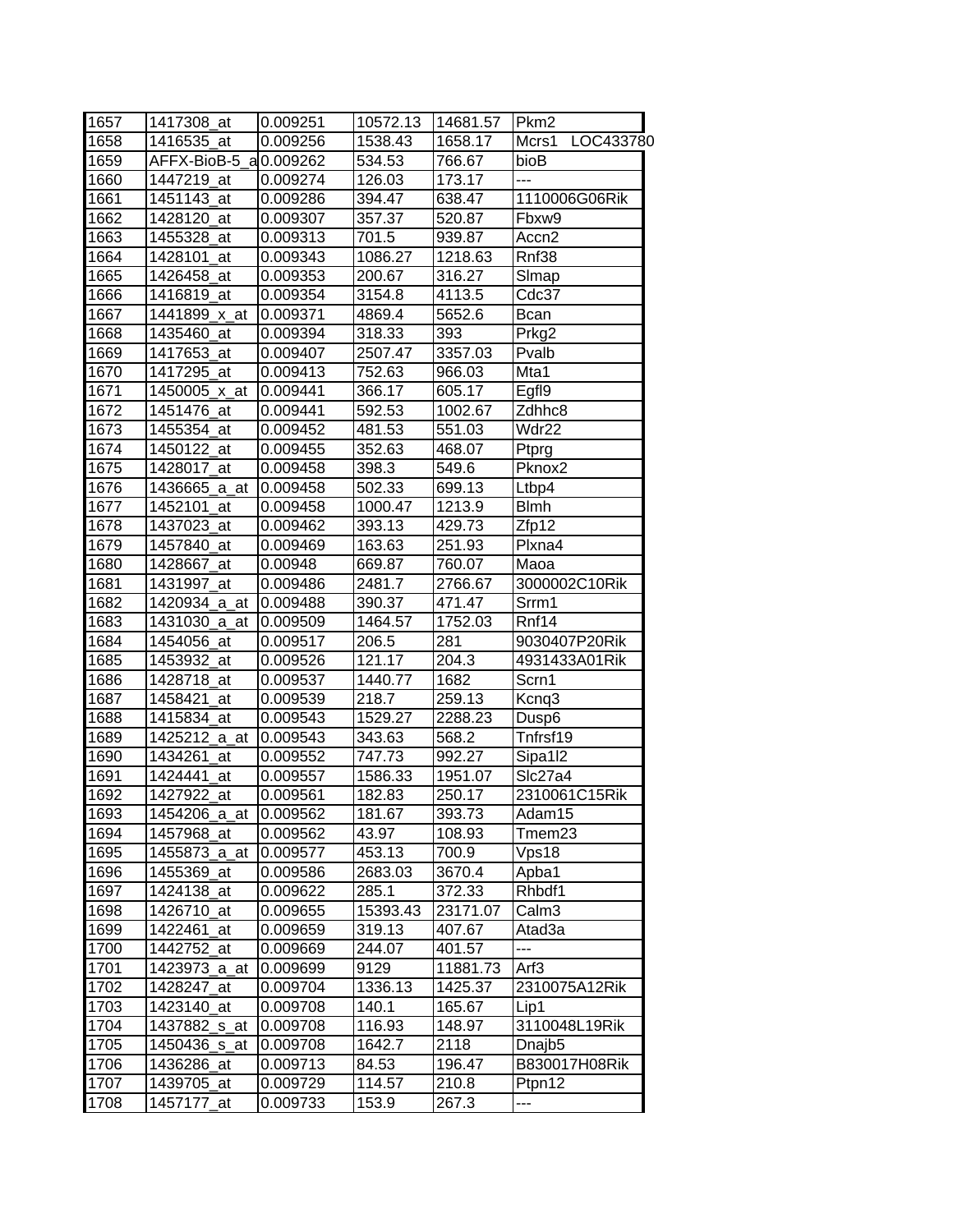| 1709 | 1435965 at    | 0.009765 | 930.2    | 1330.67 | Cnot <sub>3</sub>   |
|------|---------------|----------|----------|---------|---------------------|
| 1710 | 1450413 at    | 0.00977  | 181.37   | 287.73  | Pdgfb               |
| 1711 | 1431946 a at  | 0.009779 | 835.67   | 1057.57 | Apba2bp             |
| 1712 | 1452663 at    | 0.009783 | 920.73   | 1170    | 1110030H18Rik       |
| 1713 | 1451312 at    | 0.00979  | 4026.97  | 4588.47 | Ndufs7              |
| 1714 | 1460554_s_at  | 0.009793 | 1654.87  | 2075.23 | Glg1                |
| 1715 | 1427646 a at  | 0.009798 | 575.43   | 831.63  | Arhgef <sub>2</sub> |
| 1716 | 1442163 at    | 0.009799 | 161.77   | 232.03  | Hace1               |
| 1717 | 1458075<br>at | 0.00981  | 216.87   | 301.53  | Dst                 |
| 1718 | 1436026 at    | 0.009814 | 957.63   | 1092.7  | MGI:2662729         |
| 1719 | 1416749 at    | 0.00982  | 3936.23  | 4630.83 | Htra1               |
| 1720 | 1449646_s_at  | 0.009823 | 561.4    | 795.87  | Tigd5               |
| 1721 | 1451768_a_at  | 0.009829 | 309.3    | 610.5   | Slc20a2             |
| 1722 | 1429591 at    | 0.009862 | 301.17   | 385.5   | Tacc1               |
| 1723 | 1417949 at    | 0.009867 | 670.17   | 932.8   | I/f2                |
| 1724 | 1426727_s_at  | 0.00987  | 553.07   | 719.2   | Ppp1r10             |
| 1725 | 1416934 at    | 0.009884 | 163.43   | 192.57  | Mtm1                |
| 1726 | 1448209 a at  | 0.009906 | 6196.4   | 9305.27 | Slc22a17            |
| 1727 | 1427966 at    | 0.009908 | 370.17   | 446.73  | BC087945            |
| 1728 | 1419198 at    | 0.009913 | 182.2    | 207.03  | Cbx8                |
| 1729 | 1416004 at    | 0.009935 | 16385.67 | 21679.5 | Ywhah               |
| 1730 | 1441063 at    | 0.009937 | 130.27   | 178.23  | Eif <sub>2c3</sub>  |
| 1731 | 1416241 at    | 0.009939 | 813.77   | 1057.43 | Sec13l1             |
| 1732 | 1426128_a_at  | 0.009948 | 291.5    | 399.83  | Kcnq2               |
| 1733 | 1438206_a_at  | 0.009952 | 1300.93  | 1519.23 | 2610042O14Rik       |
| 1734 | 1425975_a_at  | 0.009955 | 2891.5   | 3726.13 | Mapk8ip3            |
| 1735 | 1441554 at    | 0.009957 | 53.53    | 125.77  | 4833446K15Rik       |
| 1736 | 1415932 x at  | 0.009958 | 3447.63  | 4464.03 | Atp9a               |
| 1737 | 1417882 at    | 0.009971 | 357.93   | 652.93  | SIc39a3             |
| 1738 | 1425660 at    | 0.009973 | 1112.4   | 1379.6  | Btbd3               |
| 1739 | 1428121<br>at | 0.009973 | 2075.07  | 2716.33 | 2610528K11Rik       |
| 1740 | 1432748 at    | 0.009975 | 27.13    | 70.87   | 4933403J19Rik       |